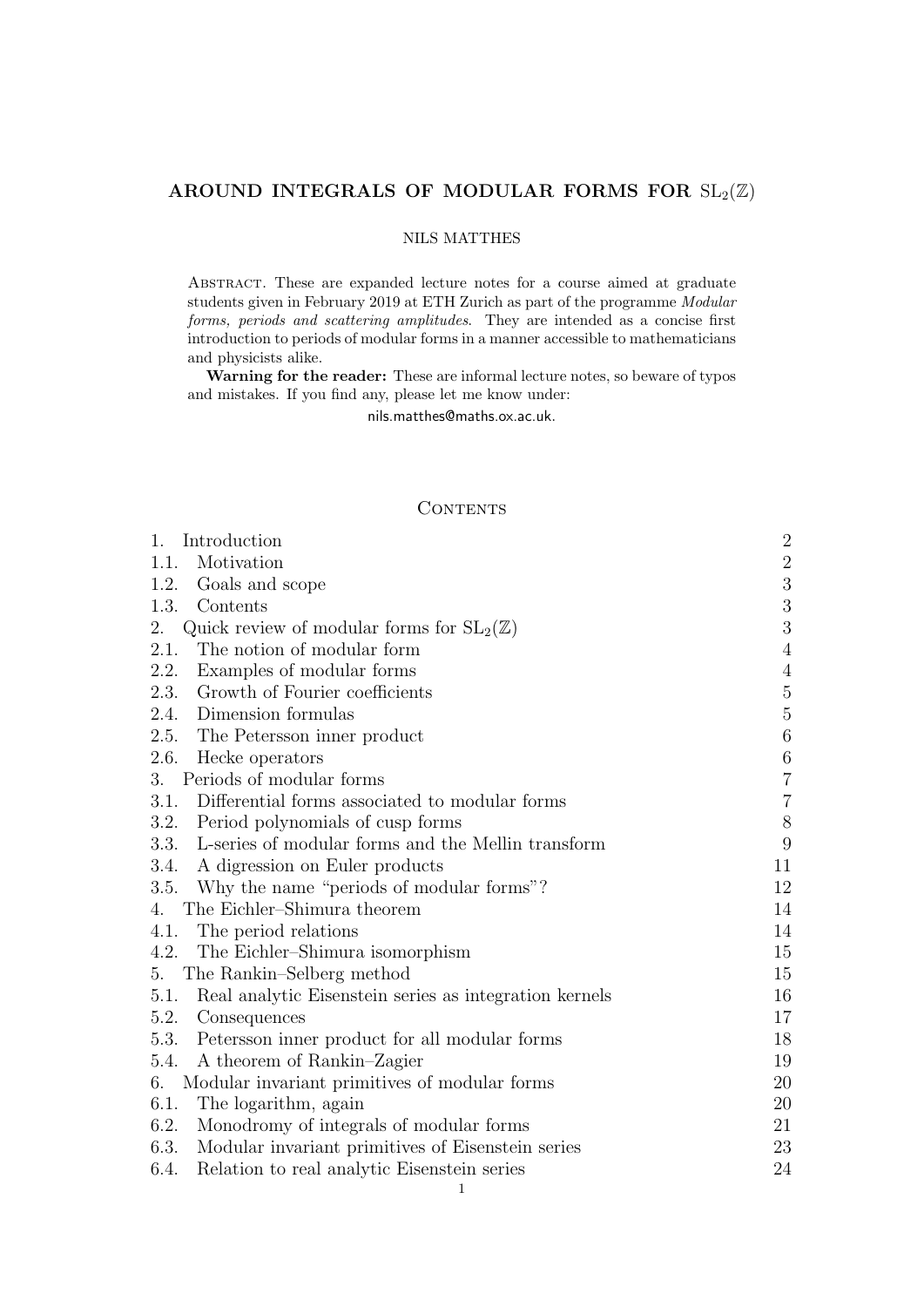| 6.5. Modular invariant primitives of cusp forms                | 25 |
|----------------------------------------------------------------|----|
| Appendix A. Eisenstein series and their Fourier expansion      | 26 |
| A.1. The Poisson summation formula                             | 26 |
| A.2. Holomorphic Eisenstein series                             | 27 |
| A.3. Real analytic Eisenstein series                           | 28 |
| Appendix B. Cohomological approach to periods of modular forms | 29 |
| B.1. Generalities on group cohomology                          | 29 |
| B.2. The case $SL_2(\mathbb{Z})$                               | 30 |
| B.3. The Eichler-Shimura isomorphism revisited                 | 30 |
| References                                                     | 31 |

### 1. INTRODUCTION

1.1. Motivation. Many special functions which initially are defined on subsets of the real line R can be extended to holomorphic functions on the complex plane C. Besides trivial examples such as polynomials, the best known example is arguably the exponential function  $z \mapsto \exp(z) = \sum_{n=0}^{\infty}$  $z^n$  $\frac{z^n}{n!}$ . Other functions such as the Gamma function  $\Gamma(s) = \int_0^\infty e^{-t} t^{s-1} dt$  or the Riemann zeta function  $\zeta(s)$  $\sum_{n=1}^{\infty} n^{-s}$  can at least be extended meromorphically, i.e. they extend to holomorphic functions outside certain discrete sets of poles. In fact both functions only have simples poles and there are explicit formulas for the corresponding residues.

The situation is completely different for the real logarithm

$$
\log(t) := \int_1^t \frac{\mathrm{d}x}{x}, \quad t > 0,
$$

which cannot be extended to a meromorphic function on  $\mathbb{C}$ . This is a consequence of Cauchy's integral formula

$$
\int_{\sigma_0} \frac{\mathrm{d}x}{x} = 2\pi i,
$$

where  $\sigma_0$  is any loop which winds once around 0 in the positive direction. Indeed, if there were a continuous function  $F: \mathbb{C}^{\times} \to \mathbb{C}$  such that  $dF = \frac{dz}{dt}$  $\frac{dz}{z}$ , then the integral of  $\frac{dz}{z}$  along any closed loop would have to vanish, by the fundamental theorem of calculus.<sup>1</sup> Therefore, the number  $2\pi i$  (which is also called a monodromy period in this context) provides an obstruction to existence of a primitive.

On the other hand, there do exist real analytic functions  $\mathbb{C}^{\times} \to \mathbb{C}$  which restrict to the real logarithm on  $(0, \infty)$ . Among all such extensions, the function  $z \mapsto \log |z|$ is singled out as the solution to the differential equation

$$
dF = \text{Re}\left(\frac{dz}{z}\right) = \frac{1}{2}\left(\frac{dz}{z} + \frac{d\bar{z}}{\bar{z}}\right).
$$

Intuitively,  $log |z| = \text{Re}(log(z))$  is well-defined because the period  $2\pi i$  of the logarithm is purely imaginary and can therefore be eliminated by taking the real part.

<sup>&</sup>lt;sup>1</sup>On the other hand,  $log(z)$  can be defined as an analytic function on the half-cut plane  $\mathbb{C}\setminus(-\infty,0]$ or more generally on any open subset  $U \subset \mathbb{C} \setminus \{0\}$  which is simply connected.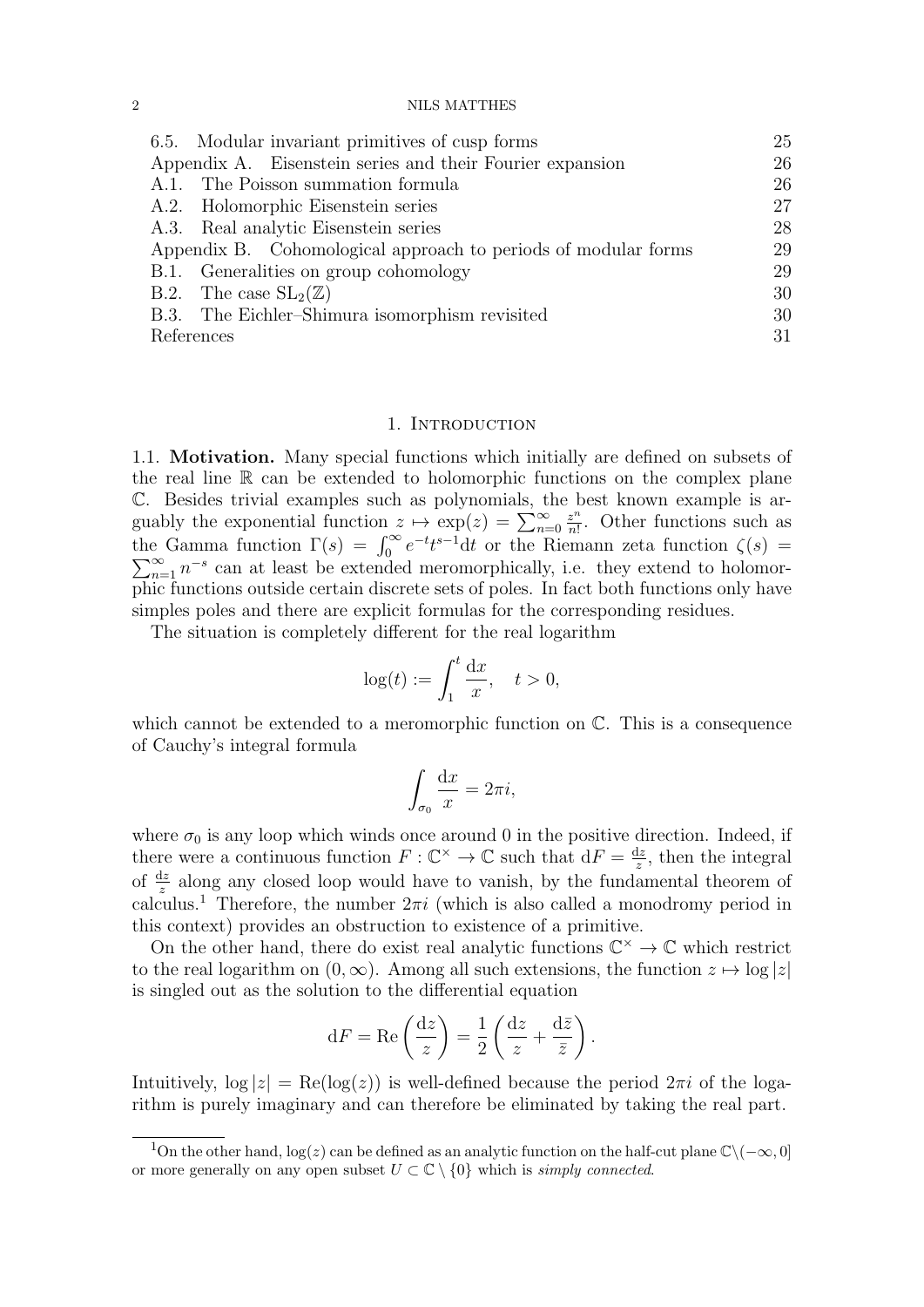1.2. Goals and scope. The goal of these lecture notes is to study an analogous picture for modular forms in the simplest case of forms for  $SL_2(\mathbb{Z})$ . More precisely, we will introduce periods of modular forms which will be analogues of the number  $2\pi i$  arising as monodromy of the logarithm. These are very rich objects for which there exists a whole theory, Eichler–Shimura–Manin theory, and we do not attempt to give a systematic account. Instead, we will content ourselves with a few key results. One of our main points here is that the study of periods of modular forms has concrete implications for modular forms themselves.

Having studied periods of modular forms to some extent, we turn to the construction of modular invariant primitives of modular forms, i.e. the analogues of the function  $z \mapsto \log |z|$ . Again, the presence of periods implies that these primitives will have to live in a subspace of real analytic rather than holomorphic functions. Moreover, in these notes, we only describe the construction of modular primitives of Eisenstein series in which case the corresponding primitives turn out to be variants of classical real analytic Eisenstein series. On the other hand, the construction of modular primitives of cusp forms is much more involved, both conceptually and technically. It was achieved only recently, [6], and we only briefly sketch some of their main interesting properties towards the very end of these notes.

1.3. **Contents.** Section 1 provides a quick review of modular forms for  $SL_2(\mathbb{Z})$ . Many basic statements are given but proofs have been relegated to the literature. In Section 2, we define periods of modular forms and study their relation to Lseries. One of the main results on periods is given in Section 4, the Eichler–Shimura theorem which characterizes modular forms algebraically in terms of the associated period polynomials. The Rankin–Selberg method forms the core of Section 4 in which we also give an application of the theory developed so far to the structure of spaces of modular forms. In Section 5 we construct modular invariant primitives of Eisenstein series and relate them to real analytic Eisenstein series. We end by giving some idea how to go about the construction of modular invariant primitives for cusp forms.

Finally, there are two appendices. The first one presents a classical and quite powerful method for computing the Fourier expansions of Eisenstein series, namely the Poisson summation formula. In the second appendix, and with the intention of guiding the reader towards modular forms for more general groups, we rephrase parts of the theory of periods for modular forms in terms of group cohomology.

Acknowledgements Very many thanks to Giovanni Felder for the invitation to give these lectures and to all of its participants for the congenial and stimulating atmosphere in which they were given. It is the author's pleasure to acknowledge the huge intellectual debt these notes owe to the writings of Francis Brown and Don Zagier about modular forms and their periods. The author would also like to thank Deepak Kamlesh for corrections.

# 2. QUICK REVIEW OF MODULAR FORMS FOR  $SL_2(\mathbb{Z})$

We begin by recalling the definition of modular form and of some basic results. We then discuss two extra structures on the space of modular forms, namely the Petersson inner product and the action of a commuting family of endomorphisms, the Hecke operators. For more extensive introductions, see for example [15, Ch. VII] and [22].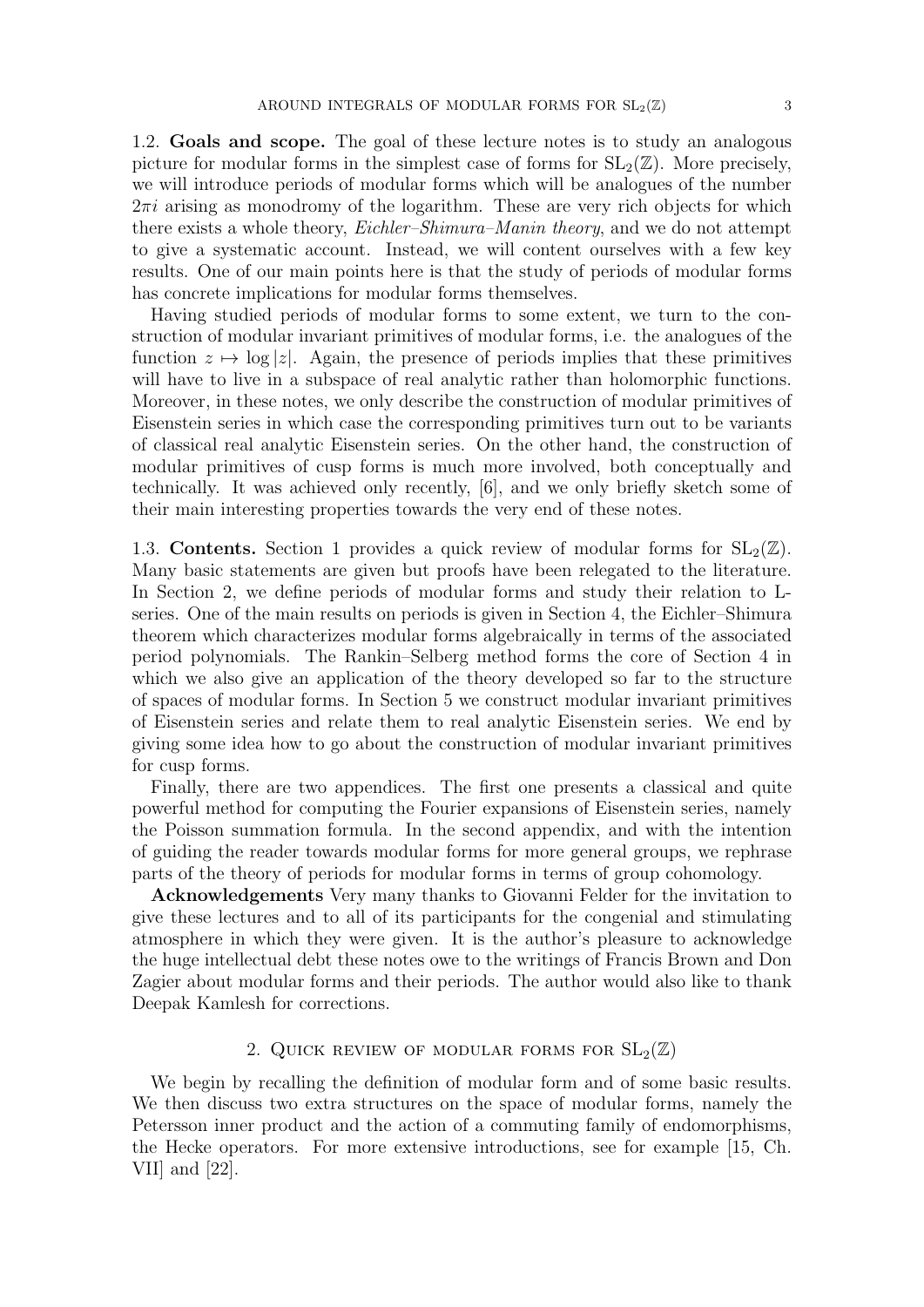2.1. The notion of modular form. Before defining modular forms, we need to set up some basic notation. A key role is played by the group  $SL_2(\mathbb{Z})$  of integer  $2\times 2$ matrices with unit determinant or rather its action on the extended complex plane  $\mathbb{C} \cup \{\infty\}$  via Möbius transformations,

$$
SL_2(\mathbb{Z}) \times \mathfrak{H} \to \mathfrak{H}, \quad (\gamma, z) \mapsto \gamma.z := \frac{az+b}{cz+d}, \quad \text{where } \gamma = \begin{pmatrix} a & b \\ c & d \end{pmatrix}.
$$

Clearly  $\gamma$  gives the identity transformation if and only if  $\gamma = \pm I$  where  $I \in SL_2(\mathbb{Z})$ is the identity matrix. Moreover, one can show that  $SL_2(\mathbb{Z})$  is generated by the two matrices  $T = \begin{pmatrix} 1 & 1 \\ 0 & 1 \end{pmatrix}$  and  $S = \begin{pmatrix} 0 & -1 \\ 1 & 0 \end{pmatrix}$  whose associated Möbius transformations are the translation  $z \mapsto z + 1$  and the inversion  $z \mapsto -1/z$  respectively.

Now let  $\mathfrak{H} = \{z \in \mathbb{C} \mid \text{Im}(z) > 0\}$  of complex numbers with positive imaginary part. Since  $\text{Im}(\gamma z) = \text{Im}(z)/|cz + d|^2$  for all  $\gamma \in SL_2(\mathbb{Z})$ , the action of  $SL_2(\mathbb{Z})$ stabilizes  $\mathfrak{H}$ , and a fundamental domain for this action is given by the set

$$
\mathcal{F} = \{ z \in \mathbb{C} \mid |\operatorname{Re}(z)| < 1/2, \, |z| > 1 \}.
$$

By the latter we mean that for every point  $z \in \mathfrak{H}$  there exists  $\gamma \in SL_2(\mathbb{Z})$  such that  $\gamma.z \in \overline{\mathcal{F}}$ , the closure of  $\mathcal F$  in  $\mathfrak H$ , and if  $\gamma_1.z, \gamma_2.z \in \mathfrak H$  for  $\gamma_1 \neq \gamma_2$ , then  $z \in \partial \mathcal F$  the boundary of  $\mathcal{F}$ .

We can now give the definition of modular forms.

**Definition 2.1.** A modular form of weight  $k \in \mathbb{Z}$  for  $SL_2(\mathbb{Z})$  is a holomorphic function  $f : \mathfrak{H} \to \mathbb{C}$  which satisfies

(1) 
$$
f\left(\frac{az+b}{cz+d}\right) = (cz+d)^k f(z), \text{ for all } \begin{pmatrix} a & b \\ c & d \end{pmatrix} \in SL_2(\mathbb{Z}),
$$

and such that  $f(x + iy)$  is bounded as  $y \to \infty$ . We say that f is a cusp form if  $\lim_{y\to\infty} f(x+iy) = 0.$ 

Before proceeding with examples, we record two consequences of the definition. Firstly, applying (1) with  $\gamma = -I$  we see that  $f(z) = (-1)^k f(z)$ , so that every modular form of odd weight is identically zero. Secondly, by applying (1) with  $\gamma = T$  has a Fourier expansion

$$
f(z) = \sum_{n \in \mathbb{Z}}^{\infty} a_n q^n, \quad \text{where } q = e^{2\pi i z},
$$

and the boundedness condition implies that  $a_n = 0$  for all  $n < 0$ . Also, note that f is a cusp form if and only if  $a_0 = 0$ .

### 2.2. Examples of modular forms.

(i) For an integer  $k \geq 3$ , consider the Eisenstein series

$$
G_k(z) = \frac{(k-1)!}{2(2\pi i)^k} \sum_{(m,n)\in\mathbb{Z}^2} \frac{1}{(mz+n)^k},
$$

where ' indicates that  $m = n = 0$  is omitted from the summation. It is a modular form of weight k which vanishes identically if  $k$  is odd. For even weight  $2k$ , its Fourier expansion is given by

$$
G_{2k}(z) = -\frac{B_{2k}}{4k} + \sum_{n=1}^{\infty} \sigma_{2k-1}(n)q^n,
$$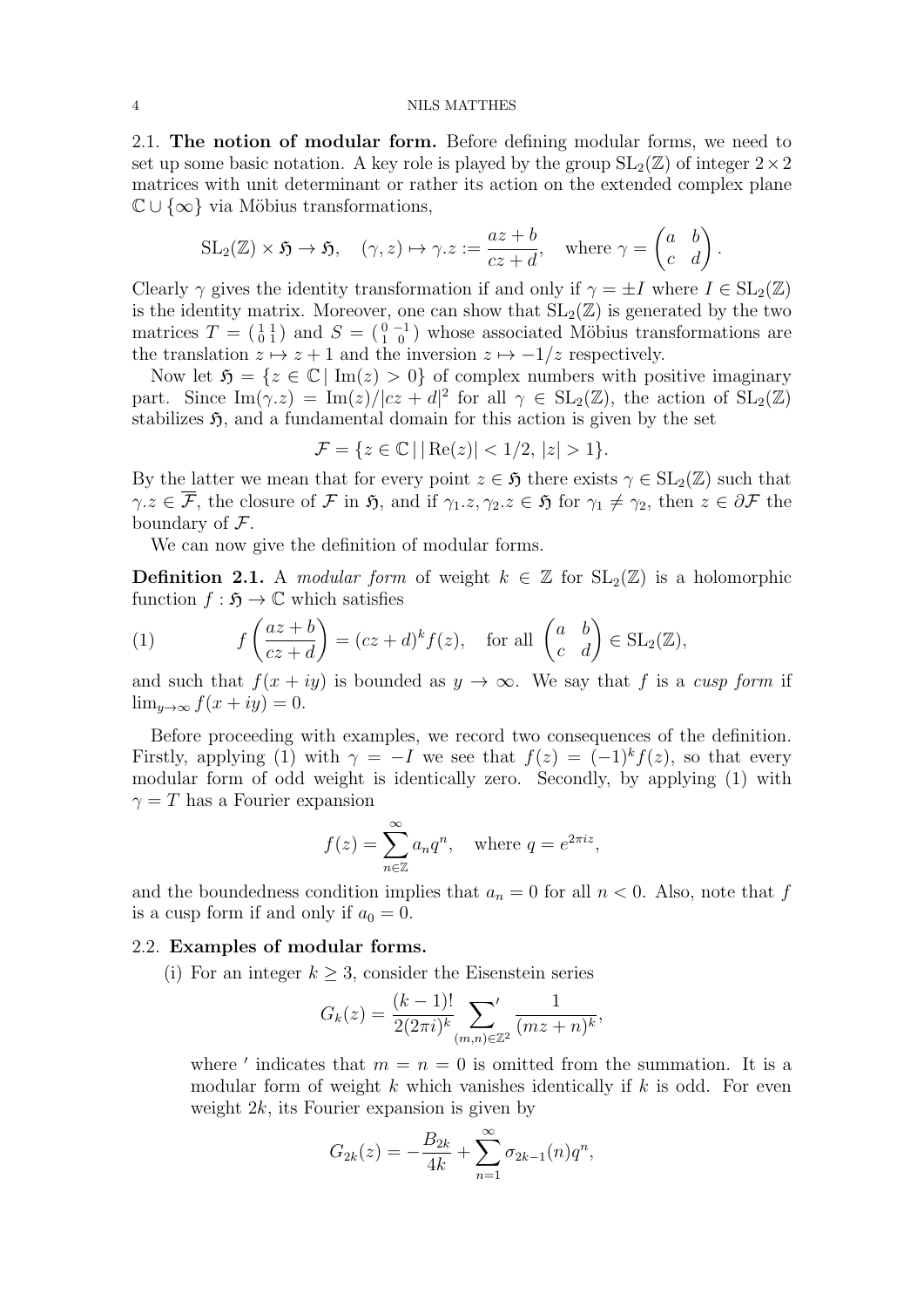where  $B_n$  are the Bernoulli numbers and  $\sigma_l(n) = \sum_{d|n} d^l$ . (ii) Define the *discriminant function*  $\Delta$  to be

$$
\Delta(z) = q \prod_{n=1}^{\infty} (1 - q^n)^{24}, \quad \text{where as before } q = e^{2\pi i z}.
$$

This is a cusp form of weight 12 whose Fourier expansion is written as

$$
\Delta(z) = \sum_{n=1}^{\infty} \tau(n) q^n.
$$

From the definition of  $\Delta(z)$ , one sees that the coefficients  $\tau(n)$  are integers, and the function  $\mathbb{Z} \to \mathbb{Z}$ ,  $n \mapsto \tau(n)$  is known as Ramanujan's tau-function.

Note that in both examples we have  $a_1 = 1$  which was the reason for including  $\frac{(k-1)!}{2(2\pi i)^k}$ in the definition of  $G_k$ . The significance of this will become clearer later when we discuss the action of Hecke operators.

2.3. Growth of Fourier coefficients. It is not hard to see that the Fourier coefficients  $a_n = \sigma_{2k-1}(n)$  of Eisenstein series are bounded by

$$
n^{2k-1} \le a_n \le \zeta(2k-1)n^{2k-1}.
$$

In particular, there exists a constant C such that  $|a_n| \leq Cn^{2k-1}$  for all n, and this bound is optimal. There are similar bounds for Fourier coefficients of cusp forms, however these grow much slower.

**Proposition 2.2** (Hecke). Let  $f(z) = \sum_{n=1}^{\infty} a_n q^n$  be a cusp form of weight k. Then there exists a real number  $C > 0$  such that  $|a_n| \leq C n^{k/2}$  for all n.

Proof. See [15], VII.4.3, Proposition 9 and Theorem 5, or [22], 2.B, Theorem 4.(i).  $\Box$ 

The above estimate for Fourier coefficients of cusp forms of weight  $k$  is not optimal. In fact, we know that  $|a_n| \leq \sigma_0(n)n^{(k-1)/2}$  for every *n* which implies in particular that  $|a_n| = O(n^{(k-1)/2+\epsilon})$  for every  $\epsilon > 0$ . However, this better bound lies much deeper; it was proved by Deligne as a consequence of his proof of the analogue of the Riemann hypothesis for varieties over finite fields.

### 2.4. Dimension formulas.

**Theorem 2.3.** Let  $M_k$  be the C-vector space of modular forms of weight k.

(i) We have  $M_k = \{0\}$  if  $k < 0$  or k is odd, and if  $k \geq 0$  is even, then

$$
\dim M_k = \begin{cases} \left\lfloor \frac{k}{12} \right\rfloor, & k \equiv 2 \mod 12, \\ \left\lfloor \frac{k}{12} \right\rfloor + 1, & k \not\equiv 2 \mod 12. \end{cases}
$$

(ii) A basis for  $M_k$  is given by the set  $\{G_4(z)^mG_6(z)^n | 4m + 6n = k\}.$ 

*Proof.* See [15], VII.3.2, Theorem 4 and Corollary 2.

The fact that the dimensions of the space of modular forms of a given weight are known explicitly is useful for proving identities between modular forms and leads to the following result, known as Sturm bound, [17]. Given modular forms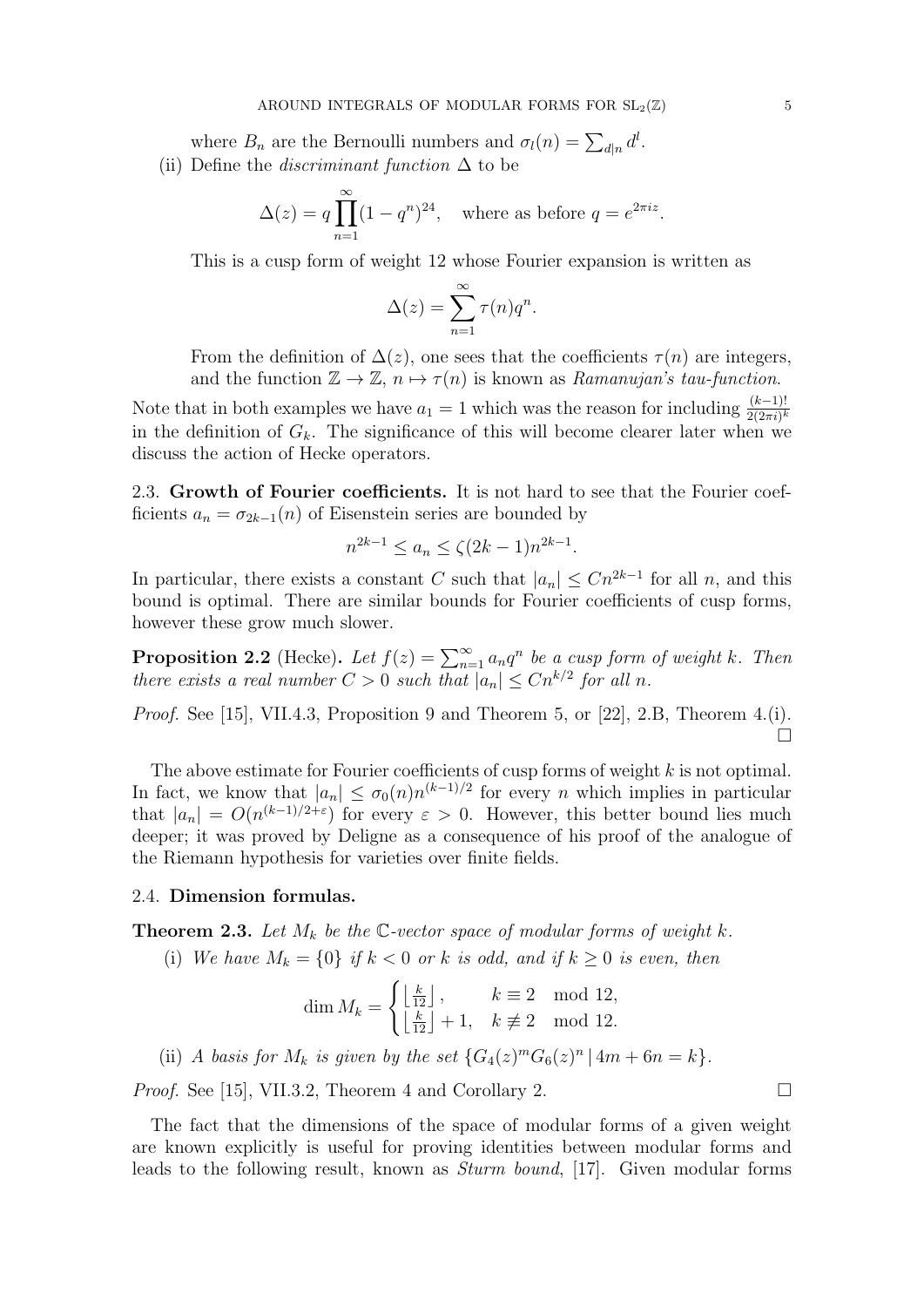$f, g \in M_k$  with Fourier expansions  $f = \sum_{n=0}^{\infty} a_n q^n$ ,  $g = \sum_{n=0}^{\infty} b_n q^n$ , if  $a_i = b_i$  for all  $0 \leq i \leq k/12$ , then  $f = g$ . For example, the identity

$$
\Delta(z) = 8000 \cdot G_4(z)^3 - 147 \cdot G_6(z)^2.
$$

can be verified by showing that the zeroth and first Fourier coefficients of both sides are equal.

2.5. The Petersson inner product. The space of cusp forms of weight  $k$  is endowed with a non-degenerate, positive, Hermitian inner product as follows.

**Definition 2.4.** Given two modular forms  $f, g \in M_k$  such that at least one of f and g is cuspidal, define their *Petersson inner product*  $\langle f, g \rangle$  to be

$$
\langle f, g \rangle = \iint_{\mathcal{F}} f(z) \overline{g(z)} y^k \mathrm{d}\mu,
$$

where  $d\mu = \frac{dxdy}{dt}$  $\frac{x \mathrm{d}y}{y^2}$ .

This is well-defined because firstly the integrand is  $SL_2(\mathbb{Z})$ -invariant, and secondly the integral converges since the integrand decays exponentially fast as  $y \to \infty$ , because at least one of  $f$  or  $q$  is a cusp form.

We will see later that the Petersson inner product can be extended naturally to a non-degenerate and Hermitian (but not always positive definite) inner product on  $M_k$ .

2.6. Hecke operators. The space  $M_k$  carries an action of a certain family of linear operators  $\{T(n): M_k \to M_k\}_{n\geq 1}$ , the *Hecke operators*. Their action on the Fourier expansion of a modular form  $\sum_{m=0}^{\infty} a_m q^m$  of weight k is given by<sup>2</sup>

$$
T(n)f = \sum_{m=0} \alpha_m q^m, \quad \text{where } \alpha_m = \sum_{d|(m,n)} d^{k-1} a_{\frac{mn}{d^2}}.
$$

Since clearly  $\alpha_0 = 0$  if  $a_m = 0$ , the Hecke operators map cusp forms to cusp forms.

Now let  $\mathcal{H}_{\mathbb{C}} \subset \text{End}(M_*)$  be the *Hecke algebra*, i.e. the C-subalgebra generated by the Hecke operators. The key result is the following.

**Theorem 2.5.** The action of  $\mathcal{H}_{\mathbb{C}}$  on  $M_k$  is diagonalizable. Equivalently, there exists a basis of  $M_k$  consisting of simultaneous eigenforms of the  $T(n)$ .

*Proof.* See [22], 2.B, Theorem 2.

The proof of this theorem consists of two steps. First, one proves that the Hecke operators are self-adjoint with respect to the Petersson inner product:

$$
\langle T(n)f, g \rangle = \langle f, T(n)g \rangle, \quad \text{for all } f, g \in M_k.
$$

In particular, every  $T(n)$  is diagonalizable. Secondly, one proves that the Hecke operators commute with each other,  $T(m)T(n) = T(n)T(m)$ , and now invokes the familiar result from linear algebra that a family of diagonalizable operators which pairwise commute is simultaneously diagonalizable.

The following proposition gives a more precise statement about the algebraic structure of the Hecke algebra.

<sup>&</sup>lt;sup>2</sup>We should stress that this is not the natural definition of Hecke operators, for example it is not at all clear that  $T(n)f$  is again a modular form of weight k. See for example [15, VII.5] for the "correct" definition.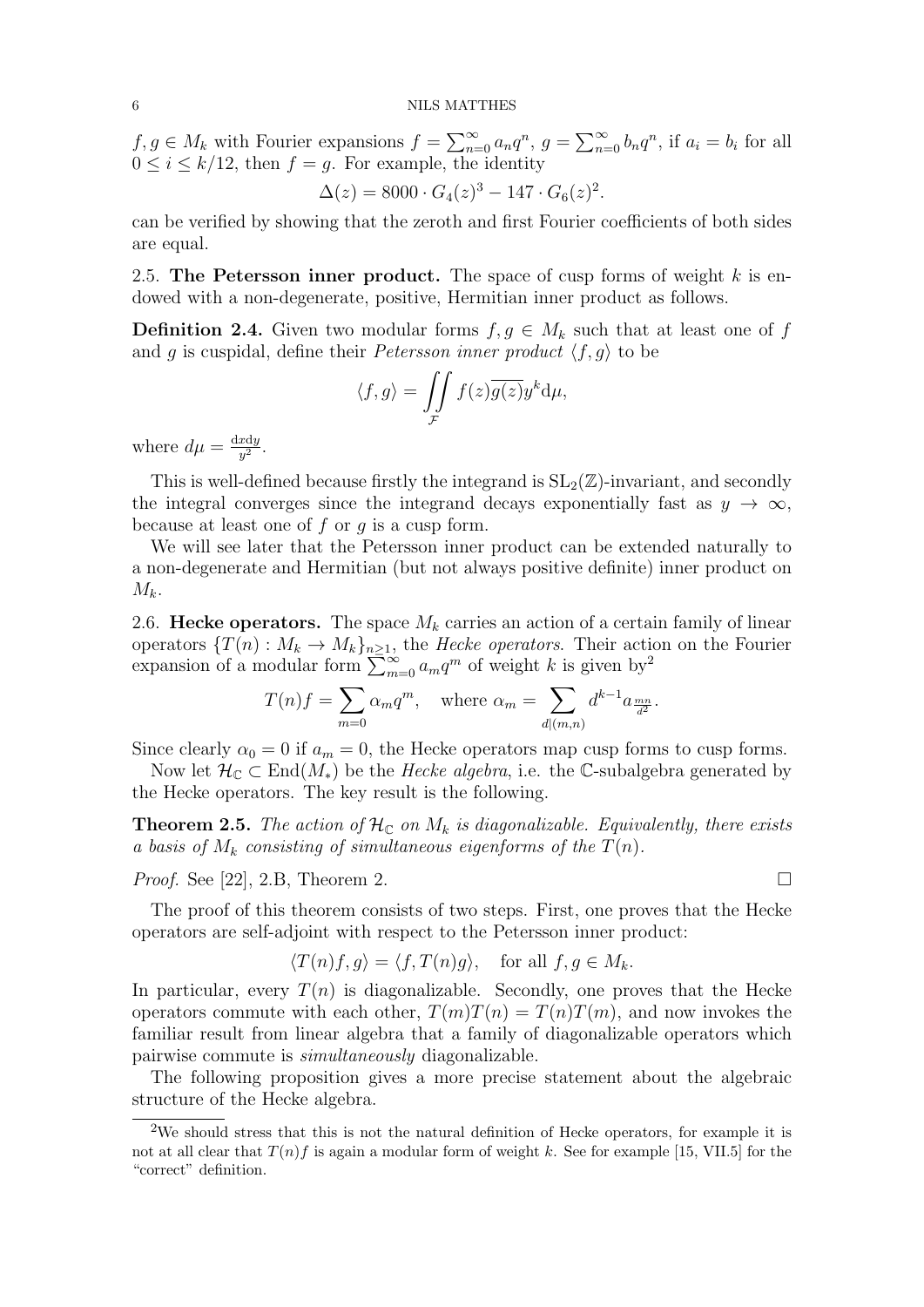**Proposition 2.6.** The Hecke operators in weight k,  $T(n)$ :  $M_k \to M_k$ , satisfy the following relations:

$$
T(mn) = T(m)T(n), \t (m, n) = 1
$$
  
\n
$$
T(p^{n+1}) = T(p)T(p^n) - p^{k-1}T(p^{n-1}), \t n \ge 1, p \text{ prime.}
$$

In particular, the Hecke algebra is generated by the set  $\{T(p) \mid p \text{ prime}\}$ .

*Proof.* See [15], VII.5.1, Proposition 10, or [22], 2.B, Theorem 1.(ii).

Here are some important consequences of the results so far.

(i) For every k, the space  $M_k$  has a basis consisting of simultaneous eigenforms for the Hecke operators, called *Hecke eigenforms*. If  $f = \sum_{m=0}^{\infty} a_m q^m$  is such an eigenform with eigenvalues  $\{\lambda(n)\}_{n\geq 1}$ , then

$$
a_n = \lambda(n)a_1, \quad \text{for all } n.
$$

It follows that the set of normalized Hecke eigenforms (i.e. eigenforms satisfying  $a_1 = 1$ ) of weight k is a basis of  $M_k$ .

(ii) The Hecke eigenvalues  $\{\lambda(n)\}\$  of a given Hecke eigenform are real numbers, in fact real algebraic numbers (see [22], 2.B, Theorem 3), and satisfy the relations

$$
(2)
$$

$$
\lambda(mn) = \lambda(m)\lambda(n), \qquad (m,n) = 1
$$
  

$$
\lambda(p^{n+1}) = \lambda(p)\lambda(p^n) - p^{k-1}\lambda(p^{n-1}), \quad n \ge 1, p \text{ prime.}
$$

In particular, by (i) above, the Fourier coefficients of a normalized Hecke eigenform are real algebraic numbers and satisfy the same recursive relations.

**Example 2.7.** Both  $G_k$  and  $\Delta$  are normalized Hecke eigenforms of weights k and 12 respectively.

### 3. Periods of modular forms

In this section we introduce the periods of a modular form  $f$  and relate them to critical values of the L-series associated to f. In the case of Eisenstein series, the L-series in question is a product of Riemann zeta functions and we retrieve expressions for odd zeta values in terms of rapidly convergent Lambert series, first found by Ramanujan. The classical reference is [13], but our treatment is closer to [3].

3.1. Differential forms associated to modular forms. We begin by associating to a modular form f an  $SL_2(\mathbb{Z})$ -invariant differential form f. To achieve this we need to introduce a suitable module of coefficients. Namely, for  $\oplus$  $k \geq 2$ , let  $V_k =$  $\sum_{0 \leq n \leq k-2} \mathbb{Q}X^nY^{k-2-n}$  be the Q-vector space of homogeneous polynomials of degree  $k-2$ . The group  $SL_2(\mathbb{Z})$  acts on  $V_k$  on the right by

$$
P(X,Y)|_{\gamma} := P(aX + bY, cX + dY), \quad \text{for } \gamma = \begin{pmatrix} a & b \\ c & d \end{pmatrix} \in SL_2(\mathbb{Z}), P(X,Y) \in V_k.
$$

**Definition 3.1.** For a modular form  $f \in M_k$ , define

$$
\underline{f}(z) = (2\pi i)^{k-1} f(z) (X - zY)^{k-2} dz \in \Omega^1(\mathfrak{H}) \otimes V_k,
$$

where  $\Omega^1(\mathfrak{H})$  denotes the space of holomorphic one-forms on  $\mathfrak{H}$ .

**Proposition 3.2.** We have  $f(\gamma.z)|_{\gamma} = f(z)$ , for all  $\gamma \in SL_2(\mathbb{Z})$ .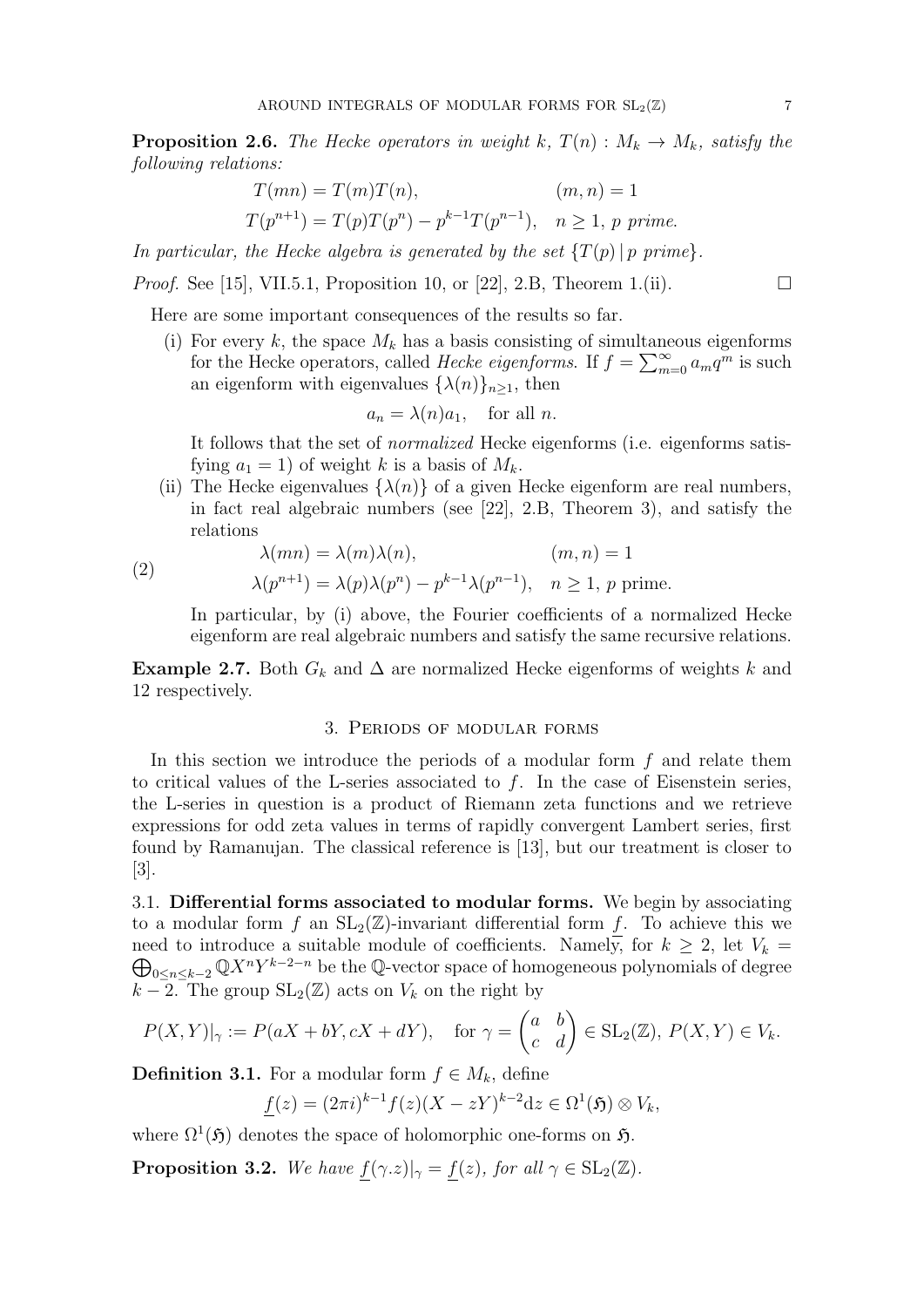*Proof.* Let  $\gamma \in SL_2(\mathbb{Z})$ . The following transformation formulas are easily verified,

$$
(X - \gamma zY)^{k-2} |\gamma = (cz + d)^{-k+2} (X - zY)^{k-2}, \quad d\gamma \cdot z = (cz + d)^{-2} dz.
$$

Using in addition that  $f$  is a modular form of weight  $k$ , we get

$$
\underline{f}(\gamma.z)|\gamma = (2\pi i)^{k-1} f(\gamma.z)(X - \gamma.zY)^{k-2} |\gamma d\gamma.z
$$

$$
= (2\pi i)^k \frac{(cz+d)^k}{(cz+d)^k} f(z)(X - zY)^{k-2} dz
$$

$$
= f(z).
$$

Since  $\gamma \in SL_2(\mathbb{Z})$  was arbitrary, the result follows.

3.2. Period polynomials of cusp forms. Having constructed modular invariant differential one-forms associated to modular forms, we now define the analogues of  $2\pi i$ , restricting ourselves to cusp forms first.

**Definition 3.3.** Given a cusp form  $f \in S_k$ , define its *period polynomial* to be

(3) 
$$
P_f(X,Y) = \int_0^{i\infty} \underline{f}(z) \in V_k \otimes \mathbb{C}.
$$

We also denote by

$$
P_f^{\pm}(X, Y) := \frac{1}{2}(P_f(X, Y) \pm P_f(-X, Y))
$$

the even/odd part with respect to the involution  $X \mapsto -X$ .

Convergence of the integral in (3) is ensured by  $f(z) = O(e^{2\pi i z})$  as  $z \to i\infty$  and  $f(z) = O(e^{-2\pi i/z})$  as  $z \to 0$  since f is a cusp form. Note that both conditions fail for the differential forms associated to Eisenstein series; in fact the corresponding integral (3) in fact diverges, but can be regularized (see Proposition 3.7).

Now expanding the term  $(X - zY)^{k-2}$  in the integrand of (3), one gets

$$
P_f(X,Y) = (2\pi i)^{k-1} \sum_{n=0}^{k-2} \left[ (-1)^n \binom{k-2}{n} \int_0^{i\infty} f(z) z^n dz \right] X^{k-2-n} Y^n,
$$

and the complex number  $p_n(f) := \int_0^{i\infty} f(z)z^n dz$  is what's usually called in the literature the *n*-th period  $f$ .

**Remark 3.4.** The prefactor  $(2\pi i)^{k-1}$  is omitted in many classical treatments of period polynomials and is included here following [3]. For the reader familiar with the general theory of periods, we mention that its purpose is to render the coefficients of  $P_f(X, Y)$  effective periods, i.e. having non-negative weights, [12].

Example 3.5. For the cusp form  $\Delta$ , we have

$$
P_{\Delta}^{+}(X,Y) = \omega_{\Delta}^{+}\left(\frac{36}{691}X^{10} - X^{8}Y^{2} + 3X^{6}Y^{4} - 3X^{4}Y^{6} + X^{2}Y^{8} - \frac{36}{691}\right)
$$
  

$$
P_{\Delta}^{-}(X,Y) = \omega_{\Delta}^{-}\left(4X^{9}Y - 25X^{7}Y^{3} + 42X^{5}Y^{5} - 25X^{3}Y^{7} + 4XY^{9}\right),
$$

for certain numbers  $\omega_{\Delta}^+ \in \mathbb{R}$ ,  $\omega_{\Delta}^- \in i\mathbb{R}$  which can in principle be computed explicitly to any given accuracy. Up to eleven digits of precision, we have, [6],

$$
\omega_{\Delta}^{+} = -68916772.809595194754\ldots, \quad \omega_{\Delta}^{-} = -i \times 5585015.3793104018668\ldots.
$$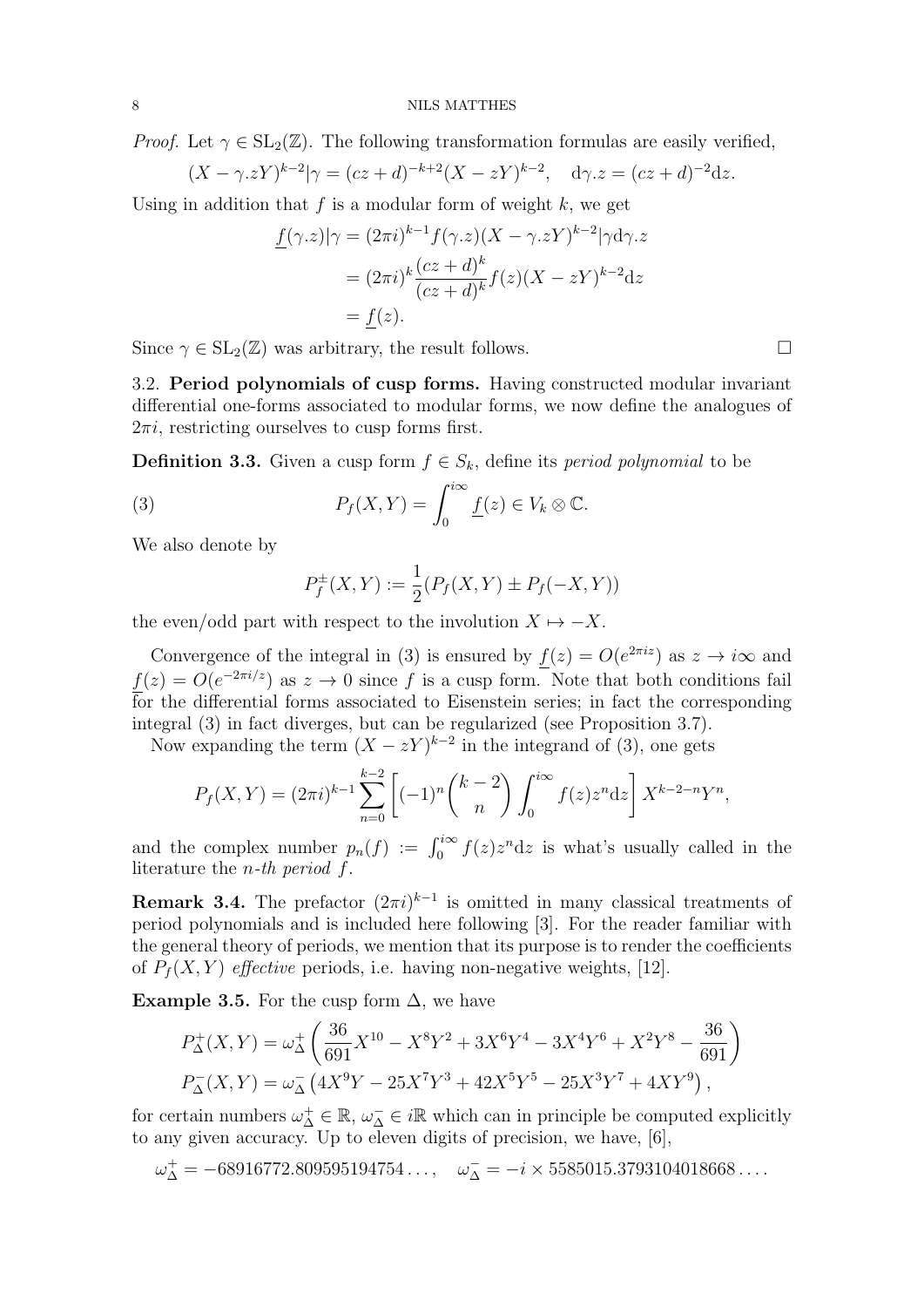In general, Manin (see for example [13]) proved that the period polynomial of any cuspidal normalized Hecke eigenform has the form

$$
P_f(X, Y) = \omega_f^+ Q_f^+(X, Y) + \omega_f^- Q_f^-(X, Y),
$$

for some numbers  $\omega_f^+ \in \mathbb{R}, \omega_f^- \in i\mathbb{R}$  and the polynomials  $Q_f^{\pm}$  $f^{\pm}(X,Y)$  have coefficients in  $\mathbb{Q}(f)$ , the number field generated by the Hecke eigenvalues (=Fourier coefficients) of f. It is conjectured that the numbers  $\omega_f^{\pm}$  $f$ <sub>f</sub> are transcendental (in fact, algebraically independent over Q) but this is not known in a single example.

3.3. L-series of modular forms and the Mellin transform. The periods  $p_n(f)$ of the modular form  $f$  are closely related to special values of its L-series, defined as a formal series by

$$
L(f,s) = \sum_{n=1}^{\infty} \frac{a_n}{n^s}, \quad s \in \mathbb{C}
$$

The growth properties of the coefficients  $a_n$  (see Proposition 2.2) imply that  $L(f, s)$ converges absolutely and locally uniformly if  $\text{Re}(s) > k$  and even for  $\text{Re}(s) > \frac{k}{2} + 1$ if f is cuspidal. Therefore,  $L(f, s)$  defines an analytic function in some half plane of  $\mathbb{C}$ .

The relationship to periods is furnished by the following well-known formula which is an example of the Mellin transform.

**Proposition 3.6.** For  $f \in S_k$ , we have

$$
\int_0^\infty f(it)t^{s-1}dt = (2\pi)^{-s}\Gamma(s)L(f,s),
$$

for all s in the region of convergence of  $L(f, s)$ .

*Proof.* Replacing  $f(z)$  by its Fourier expansion  $\sum_{n=1}^{\infty} a_n q^n$  and interchanging summation and integration (which is okay since the series  $\sum_{n=1}^{\infty} a_n e^{-2\pi nt}$  converges uniformly on  $(0, \infty)$ , we get

$$
\int_0^{\infty} f(it)t^{s-1}dt = \int_0^{\infty} \sum_{n=1}^{\infty} a_n e^{-2\pi nt}t^{s-1}dt = \sum_{n=1}^{\infty} a_n \int_0^{\infty} e^{-2\pi nt}t^{s-1}dt
$$
  
=  $(2\pi)^{-s} \sum_{n=1}^{\infty} \frac{a_n}{n^s} \int_0^{\infty} e^{-t}t^{s-1}dt$   
=  $(2\pi)^{-s} \Gamma(s)L(f,s).$ 

This important proposition has the following consequences.

- (i) The function  $s \mapsto L^*(f, s) := (2\pi)^{-s} \Gamma(s) L(f, s)$  has analytic continuation to the entire complex plane, and satisfies the functional equation  $L^*(f, s) =$  $(-1)^{\frac{k}{2}}L^*(f, k-s)$ . The function  $L^*(f, s)$  is called the *completed L-function* of f.
- (ii) The periods of f are, up to a power of i, equal to the special values of  $L^*(f, s)$ at the *critical points*  $s = 1, \ldots, k - 1$ , more precisely

$$
p_n(f) = i^{n+1} L^*(f, n+1), \quad 0 \le n \le k - 2.
$$

 $\Box$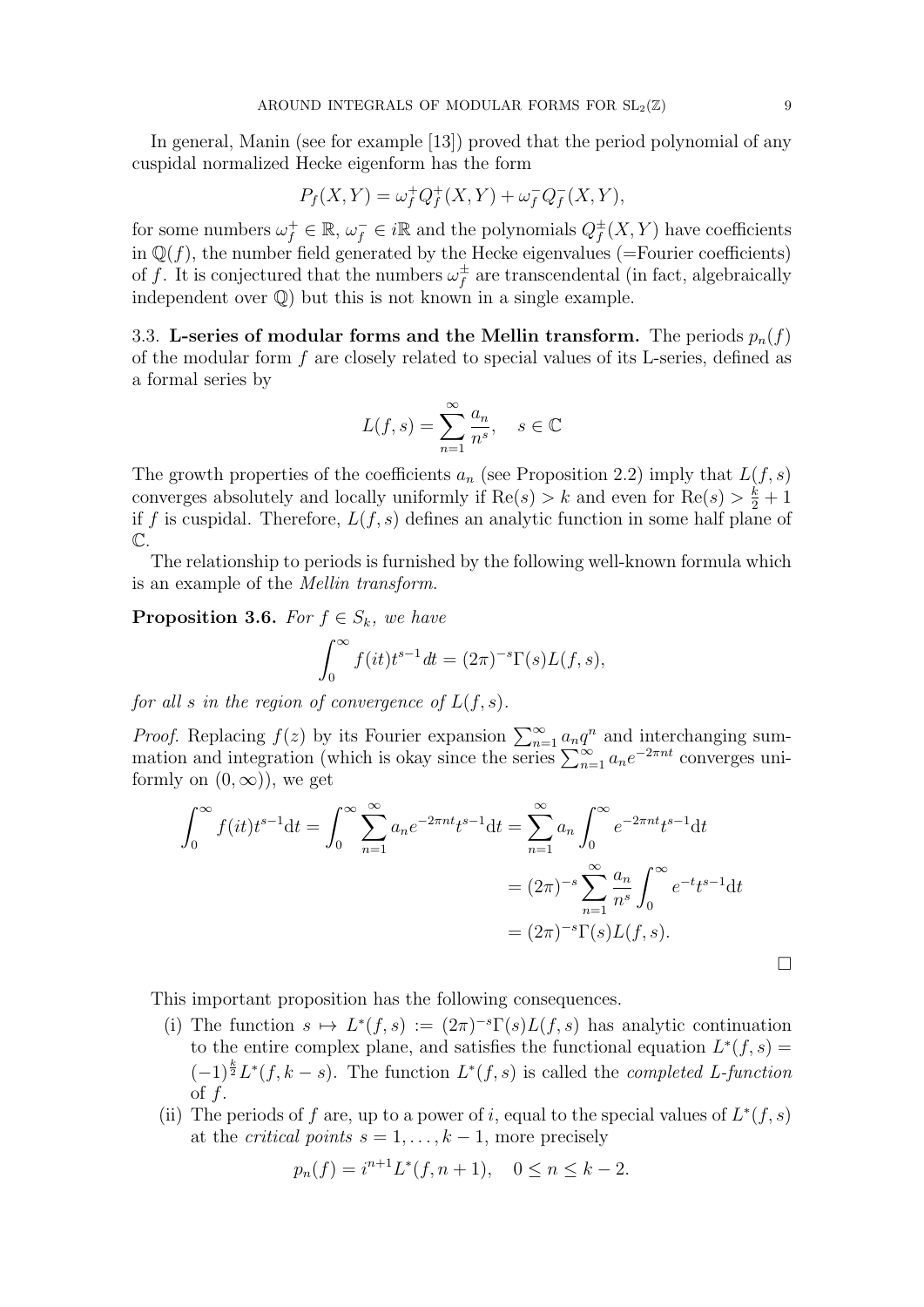So far, we have restricted our consideration to cusp forms. However, the case of Eisenstein series, while being technically slightly more involved, is also important. First of all, in that case the L-series in question is a product of Riemann zeta functions,

$$
L(G_k, s) = \sum_{n=1}^{\infty} \frac{\sigma_{k-1}(n)}{n^s} = \zeta(s)\zeta(s-k+1).
$$

Since  $\zeta(s)$  has a simple pole at  $s = 1$ , it is already clear that  $L(f, s)$  has meromorphic rather than analytic continuation. However, exactly as before one proves that

$$
\int_0^{\infty} (G_k(it) - a_0(G_k)) t^{s-1} dt = (2\pi)^{-s} \Gamma(s) L(G_k, s), \text{ if } Re(s) > k,
$$

where  $a_0(G_k) = -\frac{B_k}{2k}$  $\frac{B_k}{2k}$  is the constant term in the Fourier expansion of  $G_k$ . The difference to the case of cusp forms is that the integral on the left may diverge if Re(s)  $\leq k$  but can be regularized as follows. As before, we let  $L^*(G_k, s) :=$  $(2\pi)^{-s}\Gamma(s)L(G_k, s).$ 

**Proposition 3.7.** For every  $t_0 > 0$ , we have

$$
L^*(G_k, s) = \int_{t_0}^{\infty} (G_k(it) - a_0(G_k)) t^{s-1} dt + \int_0^{t_0} \left( G_k(it) - \frac{a_0(G_k)}{(it)^k} \right) t^{s-1} dt
$$
  
-  $a_0(G_k) \left[ \frac{t_0^s}{s} + \frac{i^k t_0^{s-k}}{k-s} \right], \text{ if } \text{Re}(s) > k.$ 

Proof. A simple calculation using the fundamental theorem of calculus shows that  $d/dt_0$  of the right hand side vanishes and therefore does not depend on  $t_0$ . But for  $\text{Re}(s) > k$ , the limit as  $t_0 \to 0$  exists and equals  $L^*(G_k, s)$  as we've seen above, and the result follows.

The gain is now that the right hand side is well-defined for every  $s \in \mathbb{C}$  (the second integral converges for every s because  $G_k(it) - (it)^{-k}a_0(G_k) = O(e^{-2\pi/t})$ , as  $t \to 0$ ). In fact, setting  $t_0 = 1$  and using modularity of  $G_k$ , we get

(4) 
$$
L^*(G_k, s) = \int_1^{\infty} (G_k(it) - a_0(G_k))(t^{s-1} + i^k t^{k-s-1}) dt - a_0(G_k) \left[ \frac{1}{s} + \frac{i^k}{k-s} \right].
$$

Therefore, the function  $s \mapsto L^*(f, s)$  has meromorphic continuation to the entire complex plane having simple poles at  $s = 0$  and  $s = k$  with residues  $-a_0(G_k)$  and  $(-1)^{\frac{k}{2}} a_0(G_k)$  respectively, and one can verify that it also satisfies the functional equation  $L^*(f, s) = (-1)^{k/2} L^*(f, k - s)$ 

A very interesting feature is that equation (4) gives rise to rapidly convergent formulas for odd zeta values  $\zeta(k-1)$  which were first stated without proof by Ramanujan. We only give the result for  $k = 4$ , the generalization to  $k \equiv 0 \mod 4$ being straightforward while the case  $k \equiv 2 \mod 4$  requires only slightly more work, [2].

Proposition 3.8. We have

$$
\zeta(3) = \frac{7\pi^3}{180} - 2\sum_{n=1}^{\infty} \frac{1}{n^3(e^{2\pi n} - 1)}.
$$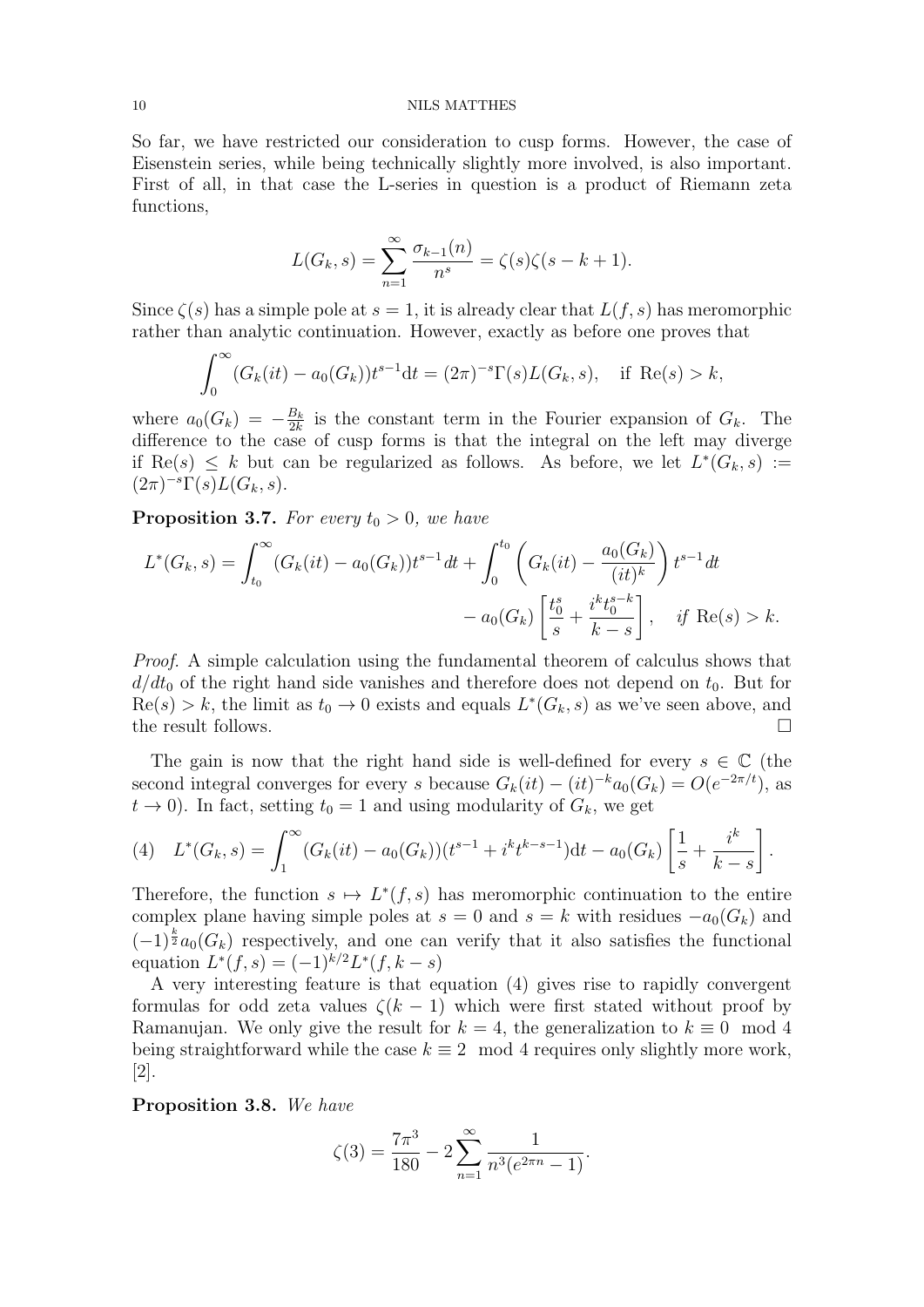For the proof, we need the following lemma which is easily proved by differentiating both sides  $k - 1$  times with respect to t.

**Lemma 3.9.** For every  $k > 4$ , we have

$$
\frac{1}{(2\pi)^{k-1}}\sum_{n=1}^{\infty}\sigma_{1-k}(n)e^{-2\pi nt} = \frac{1}{(k-2)!}\int_{t}^{\infty}(G_{k}(it') - a_{0}(G_{k}))(t'-t)^{k-2}dt',
$$

where  $\sigma_{1-k}(n) = \sum_{d|n}$ 1  $\frac{1}{d^{k-1}}$ .

*Proof of Proposition 3.8.* Applying the preceding lemma for  $k = 4$  gives

$$
\frac{2}{(2\pi)^3} \sum_{n=1}^{\infty} \sigma_{-3}(n) e^{-2\pi nt} = \int_t^{\infty} (G_4(it') - a_0(G_4))(t'-t)^2 dt'.
$$

For  $t = 1$ , the right hand side equals

$$
\int_{1}^{\infty} (G_4(it') - a_0(G_4))(t'^2 - 2t' + 1)dt' = L^*(G_4, 3) - L^*(G_4, 2) + \frac{1}{3}a_0(G_4),
$$

by (4), while the left hand side, again for  $t = 1$ , equals

$$
\frac{2}{(2\pi)^3} \sum_{m,n=1}^{\infty} \frac{e^{-2\pi mn}}{n^3} = \frac{2}{(2\pi)^3} \sum_{n=1}^{\infty} \frac{1}{n^3 (e^{2\pi n} - 1)}.
$$

The statement now follows from the equalities

$$
L^*(G_4,3) = -\frac{\zeta(3)}{(2\pi)^3}, \quad L^*(G_4,2) = -\frac{1}{288}, \quad \frac{a_0(G_4)}{3} = \frac{1}{720}.
$$

3.4. A digression on Euler products. The L-series of modular forms should be thought of as relatives of the Riemann zeta function  $\zeta(s) = \sum_{n=1}^{\infty} n^{-s}$ . A very important property of the latter is existence of an Euler product

$$
\zeta(s) = \prod_p (1 - p^{-s})^{-1}, \text{ if } \text{Re}(s) > 1.
$$

where the product is over all prime numbers  $p$ . This formula is equivalent to a purely arithmetic statement, namely the unique factorization of positive integers into prime numbers.

Now for a general modular form, there is no reason to expect existence of a similar Euler product. In fact, it turns out that existence of an Euler product is deeply interrelated with the action of Hecke operators, as witnessed by the following result.

**Proposition 3.10.** Let  $f = \sum_{n=0}^{\infty} a_n q^n$  be a modular form of weight k. Then the associated L-series  $L(f, s)$  has an Euler product

(5) 
$$
L(f,s) = \prod_p (1 - a_p p^{-s} + p^{k-1-s})^{-1},
$$

if and only if f is a normalized Hecke eigenform, (5) being valid for all s in the region of convergence, where again the product is taken over all prime numbers p.

*Proof.* See for example [8], Theorem 5.9.2.  $\Box$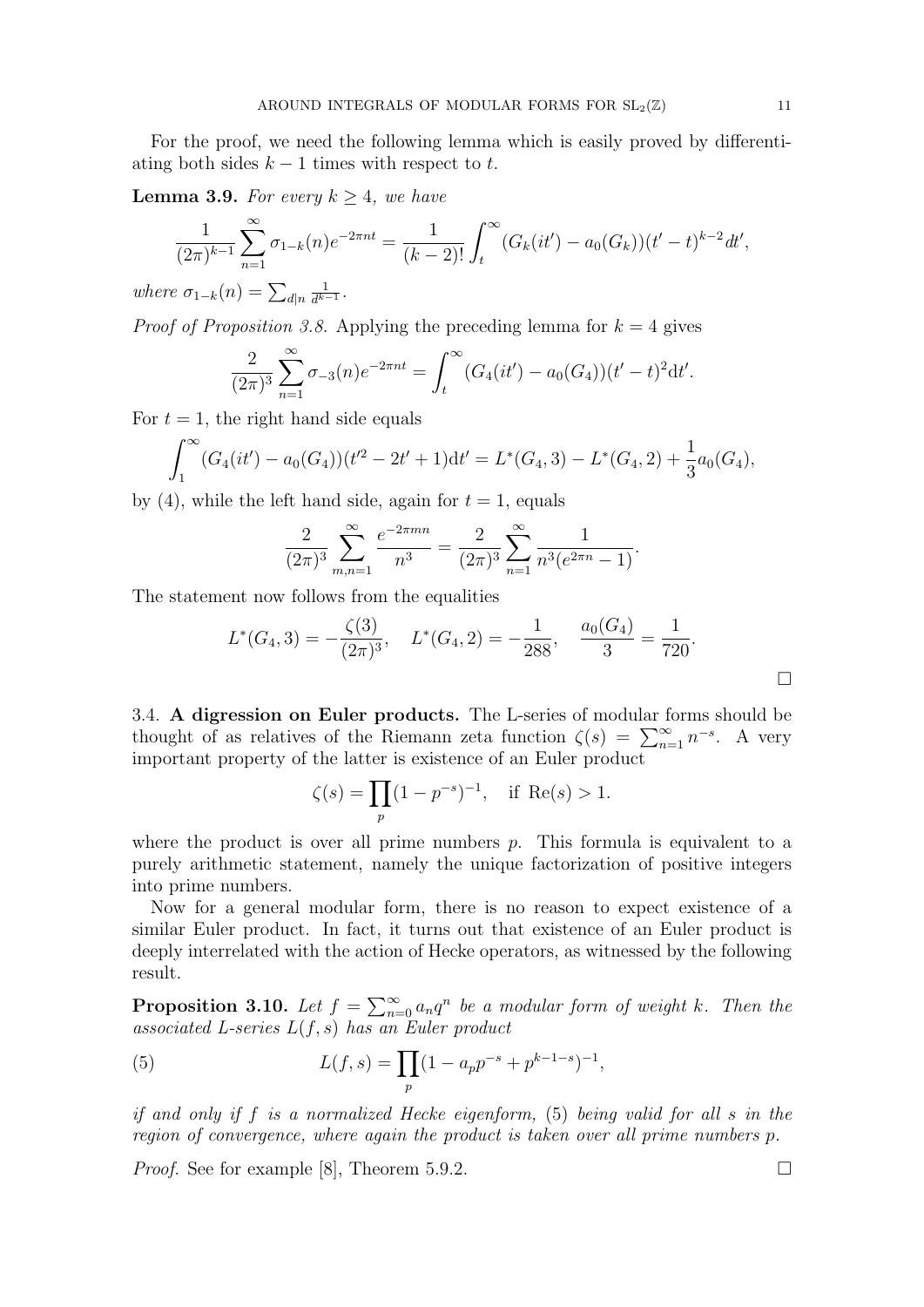The point is that by expanding all factors in the Euler product as geometric series, one obtains precisely the recurrence relations satisfied by the coefficients of normalized Hecke eigenforms, (2).

An important consequence is that L-series of normalized Hecke eigenforms are nonzero in the region of convergence. In particular  $L(f, s) \neq 0$  for all  $\text{Re}(s) >$  $(k+1)/2$ , and by the functional equation, likewise for Re $(s) < (k-1)/2$ , except for "trivial zeros" at negative integers  $s \in \{-1, -2, \ldots\}$  which come from the poles of  $\Gamma(s)$ . In particular, the periods  $p_0(f), p_1(f), \ldots, p_{k-2}(f)$  of a Hecke eigencusp form f of weight k are all nonzero except for possibly  $p_{k/2-1}(f)$  which corresponds to the "central L-value"  $L(f, k/2)$ .

**Remark 3.11.** The region  $(k-1)/2 \leq Re(s) \leq (k+1)/2$  for which functional equation together with Euler product does not make any predictions about nonvanishing is called the *critical strip*, in analogy with the critical line  $Re(s) = 1/2$  of the Riemann zeta function. Indeed, note that  $L(f, k/2) = 0$  if  $k \equiv 2 \mod 4$  since the sign  $(-1)^{k/2}$  in the functional equation is then odd.

3.5. Why the name "periods of modular forms"? We now explain why the periods of modular forms can be considered analogues of  $2\pi i$ .

Recall that by virtue of Cauchy's integral formula the number  $2\pi i$  arises as the monodromy-period of the logarithm:

$$
2\pi i = \int_{\sigma_0} \frac{dz}{z},
$$

where  $\sigma_0$  is a loop winding once around zero in the positive direction. Choosing  $1 \in \mathbb{C}^\times$  as our base point and pulling the integral back along the universal cover  $\varphi : \mathbb{C} \to \mathbb{C}^\times$ ,  $\xi \mapsto e^{\xi}$ , this is equivalent to

$$
2\pi i = \int_0^{2\pi i} \mathrm{d}\xi,
$$

because  $d\xi = \varphi^* \left( \frac{dz}{z} \right)$  $\frac{dz}{z}$ ). In other words,  $2\pi i$  is equal to an integral of the natural oneform d $\xi$  on  $\mathbb C$  between two points in the fiber  $\varphi^{-1}(1)$ . Moreover, for any  $a, b \in \varphi^{-1}(1)$ , we have  $\int_a^b d\xi \in 2\pi i \mathbb{Z}$ .

Now the modular analogue of the universal cover  $\mathbb{C} \to \mathbb{C}^\times$  is the natural projection

$$
\psi: \mathfrak{H}^* \to \mathrm{SL}_2(\mathbb{Z})\backslash \mathfrak{H}^*,
$$

where  $\mathfrak{H}^* := \mathfrak{H} \cup \mathbb{P}^1_{\mathbb{Q}}$  is the extended upper half-plane obtained by adding all rational points on the real line including the point "at infinity"  $i\infty$  (or [1 : 0] in projective coordinates), and the action of  $SL_2(\mathbb{Z})$  on  $\mathbb{P}^1_{\mathbb{Q}}$  is given by  $\gamma.[p_0:p_1]=[ap_0+bp_1:$  $cp_0 + dp_1$ , for  $\gamma = \begin{pmatrix} a & b \\ c & d \end{pmatrix} \in SL_2(\mathbb{Z})$ . Note that  $SL_2(\mathbb{Z})\backslash \mathbb{P}^1_{\mathbb{Q}} \cong \{[1:0]\}$  and therefore  $\psi^{-1}(i\infty) = \mathbb{P}^1_{\mathbb{Q}}.$ 

By definition the period polynomial of f is obtained by integrating the  $SL_2(\mathbb{Z})$ invariant differential f between the points 0 and  $i\infty$ ,

$$
\int_0^{i\infty} \underline{f} = \int_{S^{-1} i\infty}^{i\infty} \underline{f}.
$$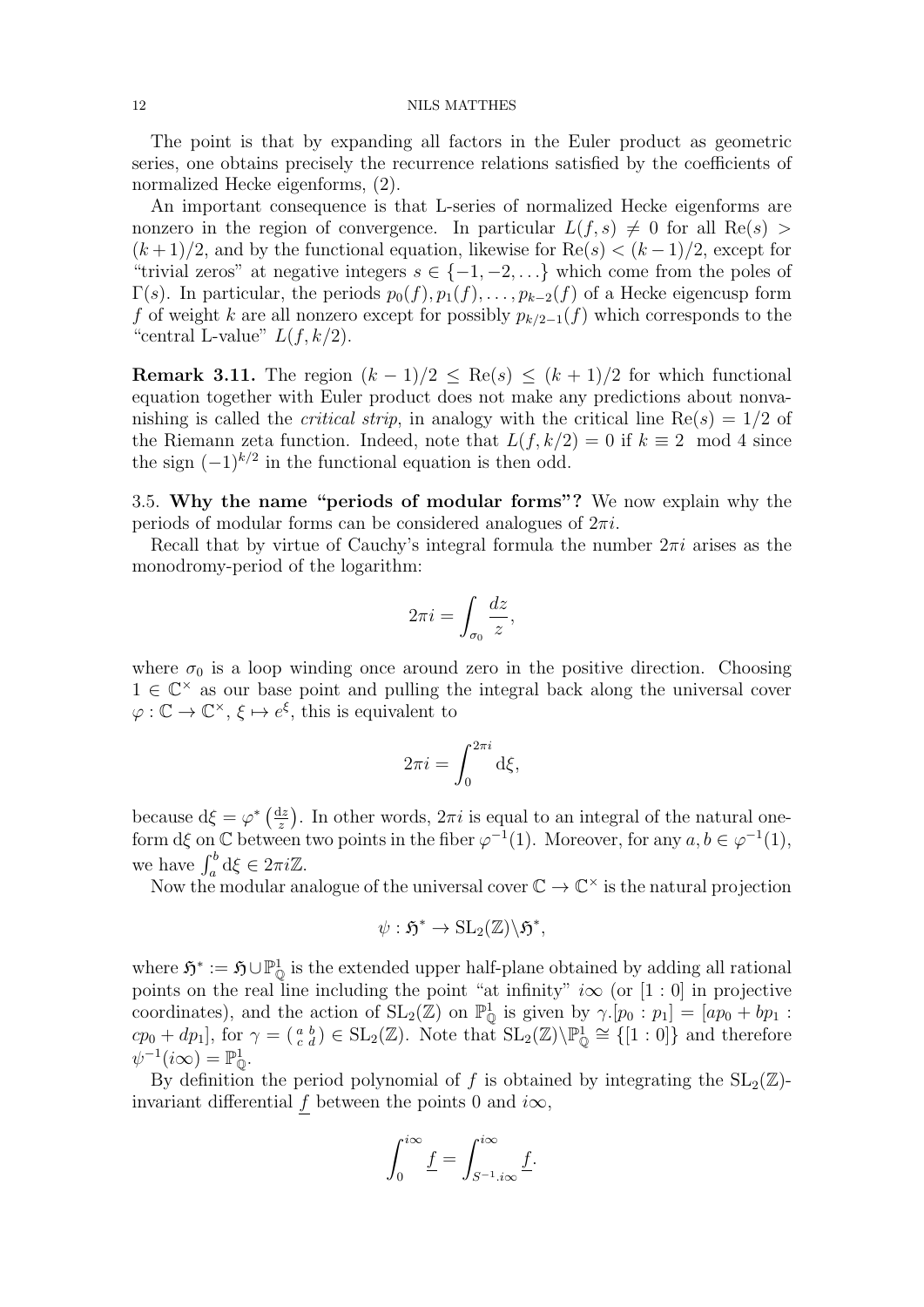More generally, one can show that for any  $Q_1, Q_2 \in \mathbb{P}_{\mathbb{Q}}^1$ , there exists  $\gamma \in \mathbb{Z}[\operatorname{SL}_2(\mathbb{Z})]$ (the group ring), such that

$$
\int_{Q_1}^{Q_2} \underline{f} = \underbrace{\left(\int_0^{i\infty} \underline{f}\right)}_{P_f(X,Y)} \Bigg| \gamma,
$$

where the first integral is taken along a geodesic between  $Q_1$  and  $Q_2$  in  $\mathfrak{H}^*$ . Therefore, the coefficients of  $\int_{Q_1}^{Q_2} \underline{f}$  are Z-linear combinations of the coefficients of  $P_f(X, Y)$ . Rather than proving this last fact, which is a well-known result in the theory of so-called modular symbols, [13], we give an example which will make the general pattern clear.

**Example 3.12.** Assume that  $Q_1 = [3:5], Q_2 = [2:5]$  which correspond to the points  $3/5$ ,  $2/5 \in \mathbb{Q}$ . For any cusp form f, we have

$$
\int_{3/5}^{2/5} \underline{f} = \left( \int_{5/3}^{5/2} \underline{f} \right) \Big|_{S^{-1}},
$$

since  $S(3/5) = 5/3$ ,  $S(2/5) = 5/2$  and f is  $SL_2(\mathbb{Z})$ -invariant. The same argument applied to  $T^2 = \begin{pmatrix} 1 & 2 \\ 0 & 1 \end{pmatrix}$  gives

$$
\int_{5/3}^{5/2} \underline{f} = \left( \int_{-1/3}^{1/2} \underline{f} \right) \bigg) \bigg| T^{-2}.
$$

Now we simply split the integral

$$
\int_{-1/3}^{1/2} \underline{f} = \int_{-1/3}^{0} \underline{f} + \int_{0}^{1/2} \underline{f},
$$

and apply the preceding argument now again with S in both integrals separately. We get

$$
\int_{-1/3}^{0} \underline{f} + \int_{0}^{1/2} \underline{f} = \left( \int_{3}^{i\infty} \underline{f} \right) \Big|_{S^{-1}} + \left( \int_{i\infty}^{-2} \underline{f} \right) \Big|_{S^{-1}}
$$

.

Finally, we apply the same argument as before with  $T_3$  in the first integrand and with  $T^{-2}$  in the second, also reverting the integration domain, to obtain

$$
\int_3^{i\infty} \underline{f} + \int_{i\infty}^{-2} \underline{f} = \left( \int_0^{i\infty} \underline{f} \right) \Big|_{T^{-3}} - \left( \int_0^{i\infty} \underline{f} \right) \Big|_{T^2}.
$$

Putting together everything we've done so far, we see that

$$
\int_{3/5}^{2/5} \underline{f} = \left( \int_0^{i\infty} \underline{f} \right) \Big|_{\gamma},
$$

with  $\gamma = (T^{-3} - T^{-2})S^{-1}T^{-2}S^{-1} \in \mathbb{Z}[\mathrm{SL}_2(\mathbb{Z})].$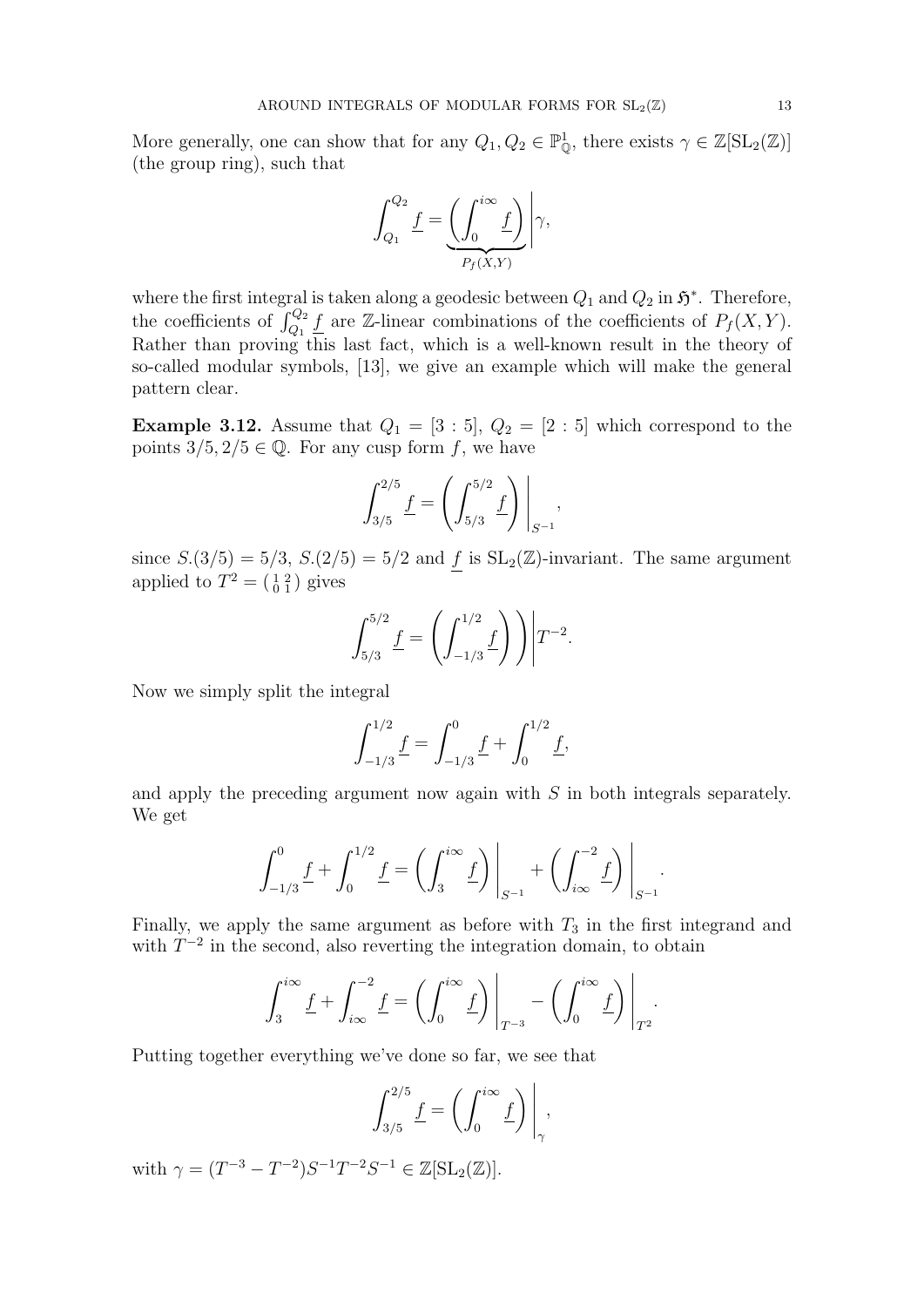### 4. The Eichler–Shimura theorem

In the preceding section we introduced the period polynomial  $P_f(X, Y) \in V_k$  of a cusp form  $f$  and showed that its coefficients are, up to elementary factors, the values of the completed L-function  $L(f, s)$  of f at the "critical points"  $s \in \{1, \ldots, k-1\}$ where  $k$  is the weight of  $f$ .

In this section we will see that period polynomials satisfy two functional equations, the *period relations*, which reflect their origin as integrals of modular forms. As a second result, we will see that the subspace of  $V_k$  consisting of period polynomials can be characterized using the period relations.

4.1. The period relations. We being by remarking that the group  $SL_2(\mathbb{Z})$ , which we already know is generated by  $S = \begin{pmatrix} 0 & -1 \\ 1 & 0 \end{pmatrix}$  and  $T = \begin{pmatrix} 1 & 1 \\ 0 & 1 \end{pmatrix}$ , is also generated by S and  $U = TS = \begin{pmatrix} 1 & -1 \\ 1 & 0 \end{pmatrix}$ . As  $S^2 = U^3 = -\tilde{I}$ ,  $(I = 2 \times 2$  identity matrix) this shows that  $SL_2(\mathbb{Z})$  is in fact generated by two elements of finite order.

Now let f be a cusp form with associated period polynomial  $P<sub>f</sub>(X, Y)$ .

**Proposition 4.1.** The polynomial  $P_f(X, Y)$  satisfies the period relations

$$
P_f(X, Y) + P_f(-Y, X) = 0,
$$
  

$$
P_f(X, Y) + P_f(X - Y, X) + P_f(-Y, X - Y) = 0.
$$

Equivalently,

$$
P_f(X, Y)|(1 + S) = 0,
$$
  

$$
P_f(X, Y)|(1 + U + U^2) = 0,
$$

where the right-action  $(\gamma, P) \mapsto P(X, Y)|\gamma$  has been extended linearly to the group ring  $\mathbb{Z}[\mathrm{SL}_2(\mathbb{Z})]$ .

*Proof.* Using invariance  $f(\gamma z)|_{\gamma} = f$  and composition of paths, we have

$$
P_f(X,Y)|(1+S) = \int_0^{i\infty} \underline{f} + \left(\int_0^{i\infty} \underline{f}\right)|S = \left(\int_0^{i\infty} + \int_{S^{-1}.0}^{S^{-1}.i\infty}\right) \underline{f}
$$
  
=  $\left(\int_0^{i\infty} + \int_{i\infty}^0\right) \underline{f}$   
= 0.

Similarly,

$$
P_f(X,Y)|(1+U+U^2) = \int_0^{i\infty} \underline{f} + \left(\int_0^{i\infty} \underline{f}\right) |U + \left(\int_0^{i\infty} \underline{f}\right)|U^2
$$
  
= 
$$
\left(\int_0^{i\infty} + \int_{U^{-1}.0}^{U^{-1}.i\infty} + \int_{U^{-2}.0}^{U^{-2}.i\infty}\right) \underline{f}
$$
  
= 
$$
\left(\int_0^{i\infty} + \int_1^0 + \int_1^{\infty}\right) \underline{f}
$$
  
= 0.

 $\Box$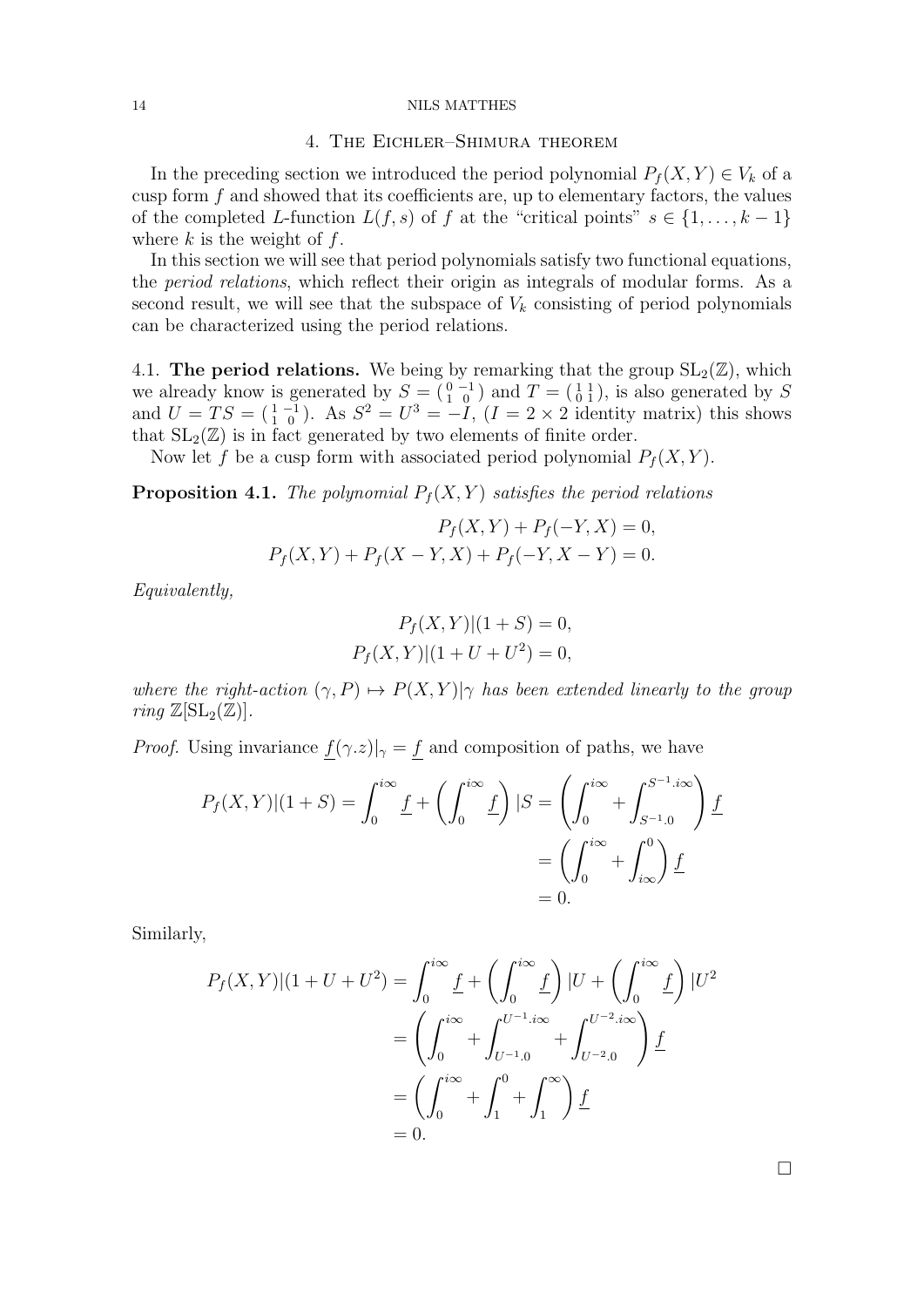4.2. The Eichler–Shimura isomorphism. Now consider for even  $k \geq 2$  the subspace

$$
W_k = \{ P(X, Y) \in V_k | P(X, Y)| (1 + S) = P_f(X, Y)| (1 + U + U^2) = 0 \}
$$

of polynomials satisfying the period relations. This space is stable under the action of the element  $\varepsilon = (\begin{smallmatrix} 1 & 0 \\ 0 & -1 \end{smallmatrix}) \in GL_2(\mathbb{Z})$  by conjugation, and therefore we may decompose  $W_k$  into its  $\pm 1$ -eigenspace under this action

$$
W_k = W_k^+ \oplus W_k^-.
$$

This amounts to saying that if  $P(X, Y) \in V_k$  satisfies the period relations, then so do the two polynomials  $P^{\pm}(X,Y) = \frac{1}{2}(P(X,Y) \pm P(X,-Y)) \in V_k^{\pm}$  $\frac{k}{k}$ .

Theorem 4.2 (Eichler–Shimura). The period maps

$$
\psi^{\pm}: S_k \to W_k^{\pm} \otimes \mathbb{C}, \quad f \mapsto P_f^{\pm}(X, Y)
$$

are both injective. Moreover,  $\psi^-$  induces a C-linear isomorphism  $S_k \cong W_k^- \otimes \mathbb{C}$ while  $\text{Im}(\psi^+) \subset W^+_k \otimes \mathbb{C}$  is a codimension one subspace not containing the element  $X^{k-2} - Y^{k-2}$ .

Sketch of proof. Given two cusp forms  $f, g \in S_k$ , it is a result of Haberland (see [22]) that

$$
\langle f, g \rangle = \sum_{\substack{m+n \leq k-2 \\ m \neq n \mod 2}} \frac{(k-2)!}{m!n!(k-2-m-n)!} p_m(f) p_n(g).
$$

Therefore, if all even (respectively all odd) periods of f vanish, then  $\langle f, f \rangle = 0$ , hence  $f = 0$  since the Petersson inner product is non-degenerate. This shows that the maps  $\psi^{\pm}$  are both injective.

The fact that  $\psi^-$  is an isomorphism onto  $W_k^-$  and that  $\text{Im}(\psi^+)$  has codimension one in  $W_k^+$  are equivalent to the dimension formulas

$$
\dim W_k^+ = \dim S_k + 1 = \dim M_k \quad \dim W_k^- = \dim S_k,
$$

which can be proved using invariant theory. For details, see [21].  $\Box$ 

The upshot of the preceding theorem is that firstly, every cusp form  $f$  is uniquely determined by either its even periods  $p_0(f), p_2(f), \ldots, p_{k-2}(f)$  or its odd periods  $p_1(f), p_3(f), \ldots, p_{k-3}(f)$ . Secondly, at least after tensoring with  $\mathbb{C}$ , the space of period polynomials admits a purely combinatorial description of solutions to the period relations (there is one extra linear equation which characterizes  $\text{Im}(\psi^+)$  inside of  $W_k^+$ , see [11]).

# 5. The Rankin–Selberg method

In this section we will relate periods of a Hecke eigencusp form to the Petersson inner product of  $f$  with a product of Eisenstein series which uses a technique introduced independently by Rankin and Selberg. The core of the method is the characteristic "unfolding trick" which reduces an integral over a fundamental domain for  $SL_2(\mathbb{Z})$  to a simpler one.

We then give a concrete application to demonstrate that the formalism of periods of modular forms developed so far is useful even if one is only interested in modular forms.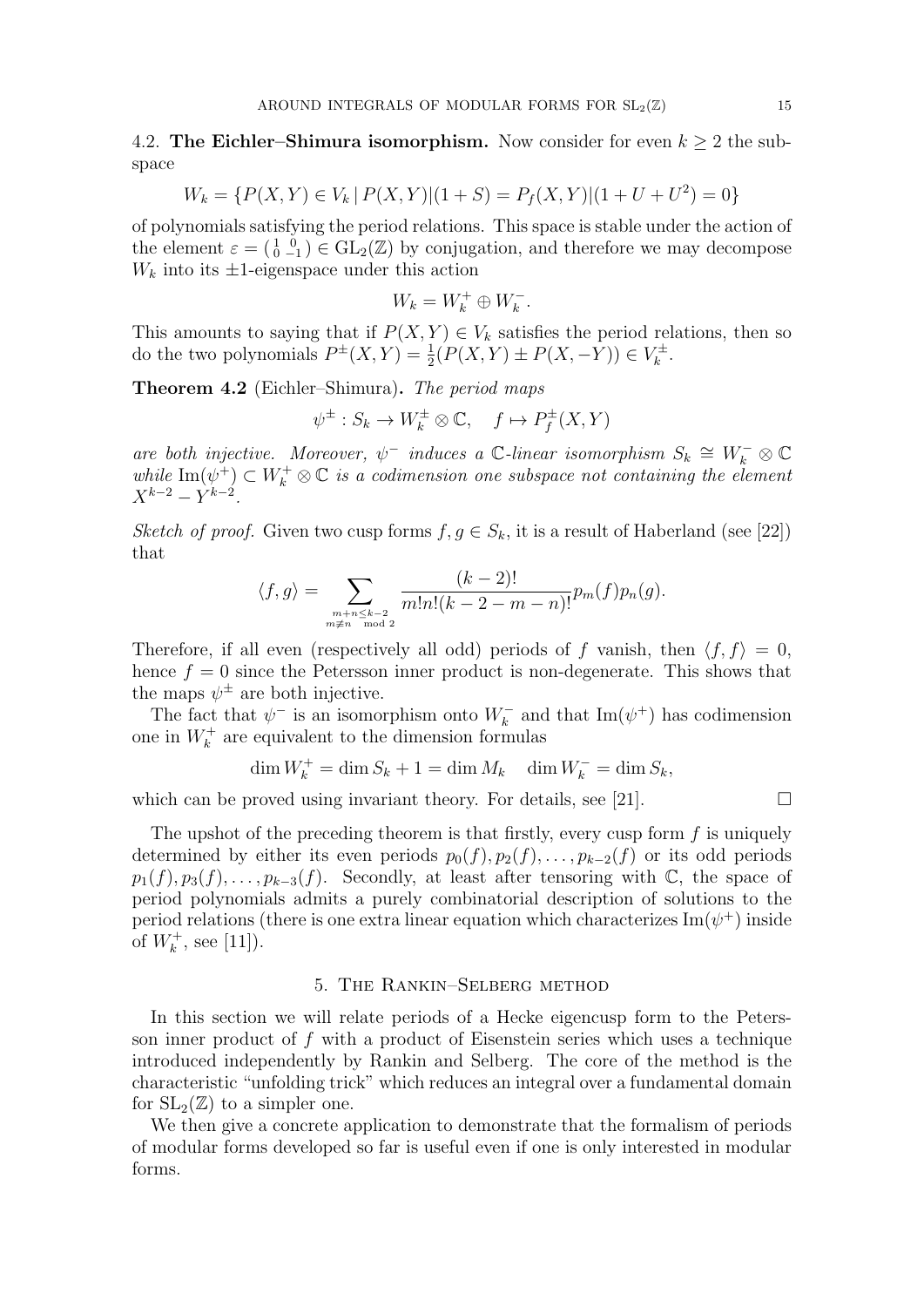5.1. Real analytic Eisenstein series as integration kernels. In this section, we denote  $\Gamma = SL_2(\mathbb{Z})$  and  $\Gamma_{\infty} = \langle -I, T \rangle \subset \Gamma$ . Then  $\Gamma_{\infty}$  is precisely the stabilizer of the cusp i $\infty$ . Further we denote by  $\Gamma_{\infty}\backslash\Gamma$  the set of right cosets of  $\Gamma_{\infty}$  in  $\Gamma$ .

**Definition 5.1.** For a non-negative integer  $k \geq 0$  and  $s \in \mathbb{C}$  with Re(s) >  $-k/2+1$ , define the *real analytic Eisenstein series* of weight k to be

$$
\mathcal{G}_k^s(z):=\sum_{\left(\begin{smallmatrix} * & * \\ c & d \end{smallmatrix}\right) \in \Gamma_{\infty}\backslash \Gamma} \frac{y^s}{(cz+d)^k|cz+d|^{2s}}.
$$

The assumption on s ensures absolute and locally uniform convergence of the above series, and therefore  $\mathcal{G}_{k}^{s}(z)$  defines a real analytic function of z.

For  $k \geq 4$ , the real analytic Eisenstein series  $\mathcal{G}_k^s(z)$  is related to the usual Eisenstein series  $G_k(z)$  by

$$
\mathcal{G}_k^0(z) = \frac{1}{2\zeta(k)} \sum_{(m,n)\in\mathbb{Z}^2} \frac{1}{(mz+n)^k} = -\frac{2k}{B_k} G_k(z).
$$

Also, one verifies that for every s as above, the function  $\mathcal{G}_{k}^{s}$  transforms like a modular form of weight  $k$ :

$$
\mathcal{G}_{k}^{s}(\gamma.z) = (cz+d)^{k}\mathcal{G}_{k}(z), \text{ for all } \gamma \in \Gamma.
$$

One of the main reasons for considering real analytic Eisenstein series is that they define suitable integration kernels (via the Petersson inner product) which can be used to extract arithmetic information out of modular forms. The basic result is the following.

**Theorem 5.2** (Rankin–Selberg). Let h, h' be positive even integers, and  $k = h + h'$ . Given  $f = \sum_{n=1}^{\infty} a_n q^n \in S_k$  and  $g = \sum_{n=0}^{\infty} b_n q^n \in M_{h'}$ , we have

$$
\langle f, \mathcal{G}^s_h \cdot g \rangle = \frac{\Gamma(k-1+s)}{(4\pi)^{k-1+s}} \sum_{n=1}^{\infty} \frac{a_n \overline{b_n}}{n^{k-1+s}},
$$

 $for \ Re(s) > h' + 1 - k/2.$ 

The series on the right is the *convolution L-series* of f and g and is sometimes denoted  $L(f \times g, s')$  (here  $s' = k - 1 + s$ ).

*Proof.* By definition, we have (with  $d\mu = \frac{dxdy}{dt}$  $\frac{x \mathrm{d} y}{y^2}$ 

$$
\langle f, \mathcal{G}^s_h \cdot g \rangle = \int_{\Gamma \backslash \mathfrak{H}} f(z) \overline{\mathcal{G}^s_h(z) g(z)} y^k \mathrm{d} \mu = \int_{\Gamma \backslash \mathfrak{H}} \sum_{\left(\begin{smallmatrix} \ast & \ast \\ c & d \end{smallmatrix} \right) \in \Gamma_{\infty} \backslash \Gamma} \frac{f(z) \overline{g(z)}}{(c \overline{z} + d)^h |cz + d|^{2s}} y^k \mathrm{d} \mu.
$$

Using the modular transformation properties of  $f, g$  and  $y = \text{Im}(z)$ , as well as invariance of  $d\mu$ , the last line equals

$$
\int_{\Gamma\backslash\mathfrak{H}}\sum_{\gamma\in\Gamma_{\infty}\backslash\Gamma}f(\gamma.z)\overline{g(\gamma.z)}\operatorname{Im}(\gamma.z)^{k+s}\gamma^*\mathrm{d}\mu.
$$

Now since  $\Gamma_{\infty}\backslash\mathfrak{H} = \dot{\bigcup}_{\gamma\in\Gamma_{\infty}\backslash\Gamma}\gamma(\Gamma\backslash\mathfrak{H})$  (union of disjoint sets up to sets of measure zero), and since  $(0, 1) \times (0, \infty)$  is a fundamental domain for the action of  $\Gamma_{\infty}$  on  $\mathfrak{H}$ ,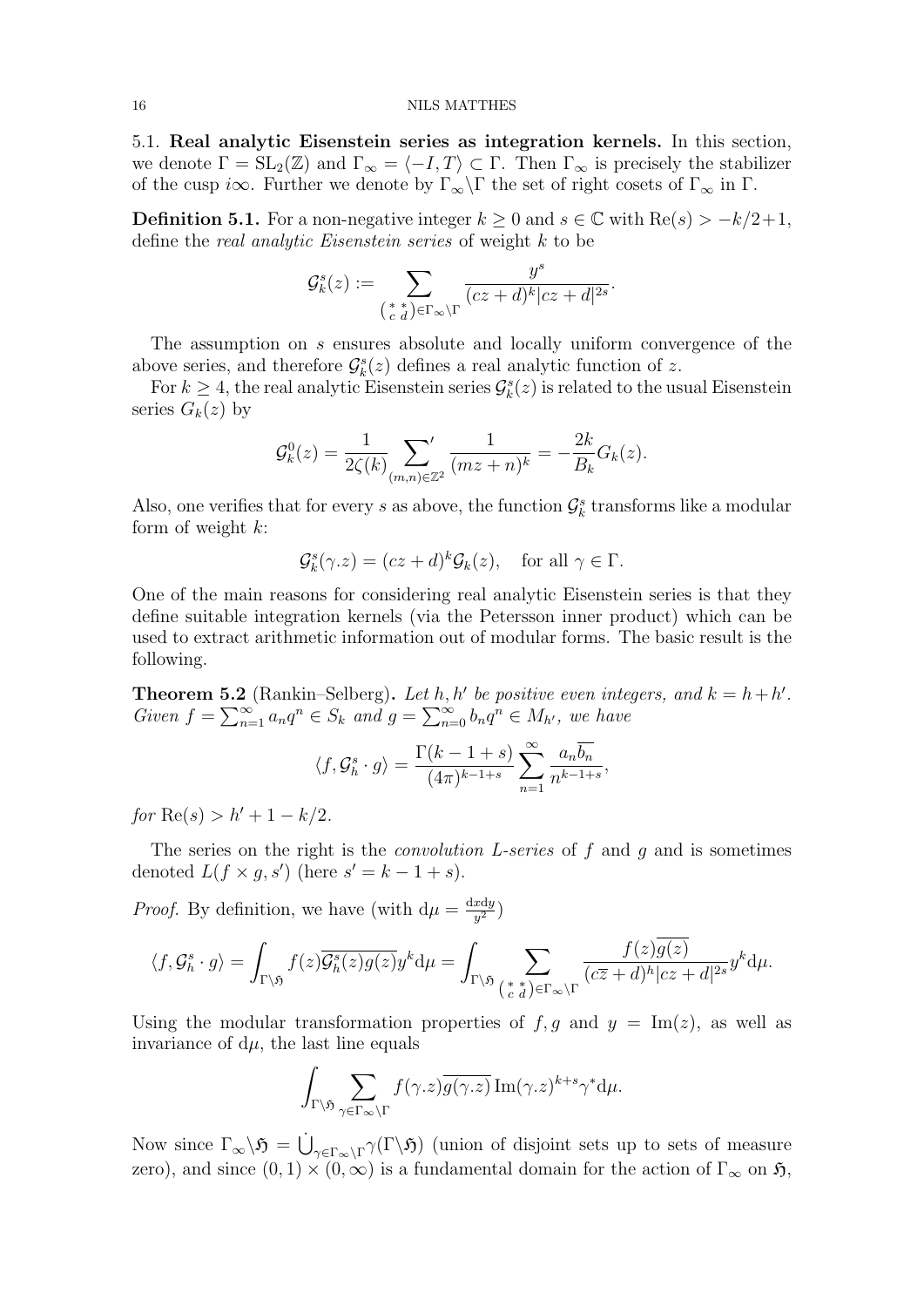we can rewrite the last integral as

$$
\int_{\Gamma_{\infty}\backslash\mathfrak{H}} f(z)\overline{g(z)}y^{k+s}d\mu = \int_{0}^{\infty} \int_{0}^{1} f(z)\overline{g(z)}y^{k+s-2}dxdy
$$
\n
$$
\int_{0}^{\infty} \left(\int_{0}^{1} \sum_{\substack{m\geq 1\\n\geq 0}} a_{m}e^{2\pi im(x+iy)}\overline{b}_{n}e^{\overline{2\pi in(x+iy)}}dx\right)y^{k-2+s}dy
$$
\n
$$
= \int_{0}^{\infty} \sum_{n=1}^{\infty} a_{n}\overline{b}_{n}e^{-4\pi ny}y^{k-2+s}dy
$$
\n
$$
= \frac{\Gamma(k-1+s)}{(4\pi)^{k-1+s}} \sum_{n=1}^{\infty} \frac{a_{n}\overline{b}_{n}}{n^{k-1+s}},
$$

where we used orthonormality  $\int_0^1 e^{2\pi i(m-n)x} dx = \delta_{m,n}$ , and in the last equality we interchanged integration and summation, which is okay since the sum in the integrand converges uniformly in  $\psi$ .

5.2. Consequences. Some special cases of the Rankin–Selberg theorem are of particular interest. Here is a first one.

Theorem 5.3 (Addendum to Rankin–Selberg). With notation as in the previous theorem, assume in addition that  $f \in S_k$  is a normalized Hecke eigencusp form and that  $q = G_{h'}$ . Then

$$
\langle f, \mathcal{G}_h^s \cdot G_{h'} \rangle = \frac{\Gamma(k-1+s)}{(4\pi)^{k-1+s} \zeta(h+2s)} L(f, h+s)L(f, k-1+s),
$$

for all s as before.

Sketch of proof. This is more or less purely combinatorial, and can be deduced from the following facts:

(i) Since  $f = \sum_{n=0}^{\infty} a_n q^n$  is a normalized Hecke eigenform, its L-series has an Euler product which looks as follows:

$$
L(f,s) = \prod_{p} \frac{1}{1 - a_p p^{-s} + p^{k-1-2s}} = \prod_{p} \frac{1}{(1 - \alpha_p^1 p^{-s})(1 - \alpha_p^2 p^{-s})},
$$

for some  $\alpha_p^1, \alpha_p^2 \in \mathbb{C}$ , where the product is over all primes.

(ii) If  $g = \sum_{n=0}^{\infty} b_n q^n \in M_{h'}$  is another normalized Hecke eigenform with Euler product

$$
L(g, s) = \prod_{p} \frac{1}{(1 - \beta_p^1 p^{-s})(1 - \beta_p^2 p^{-s})},
$$

then the convolution L-series  $L(f \times g, s') := \sum_{n=1}^{\infty} \frac{a_n b_n}{n^{s'}}$  has an Euler product given by

$$
\zeta(2(s'+1)-k-h')^{-1}\prod_{p}\prod_{1\leq i,j\leq 2}\frac{1}{(1-\alpha_p^i\alpha_p^jp^{-s'})}.
$$

For a proof, see [7], Theorem 1.6.3.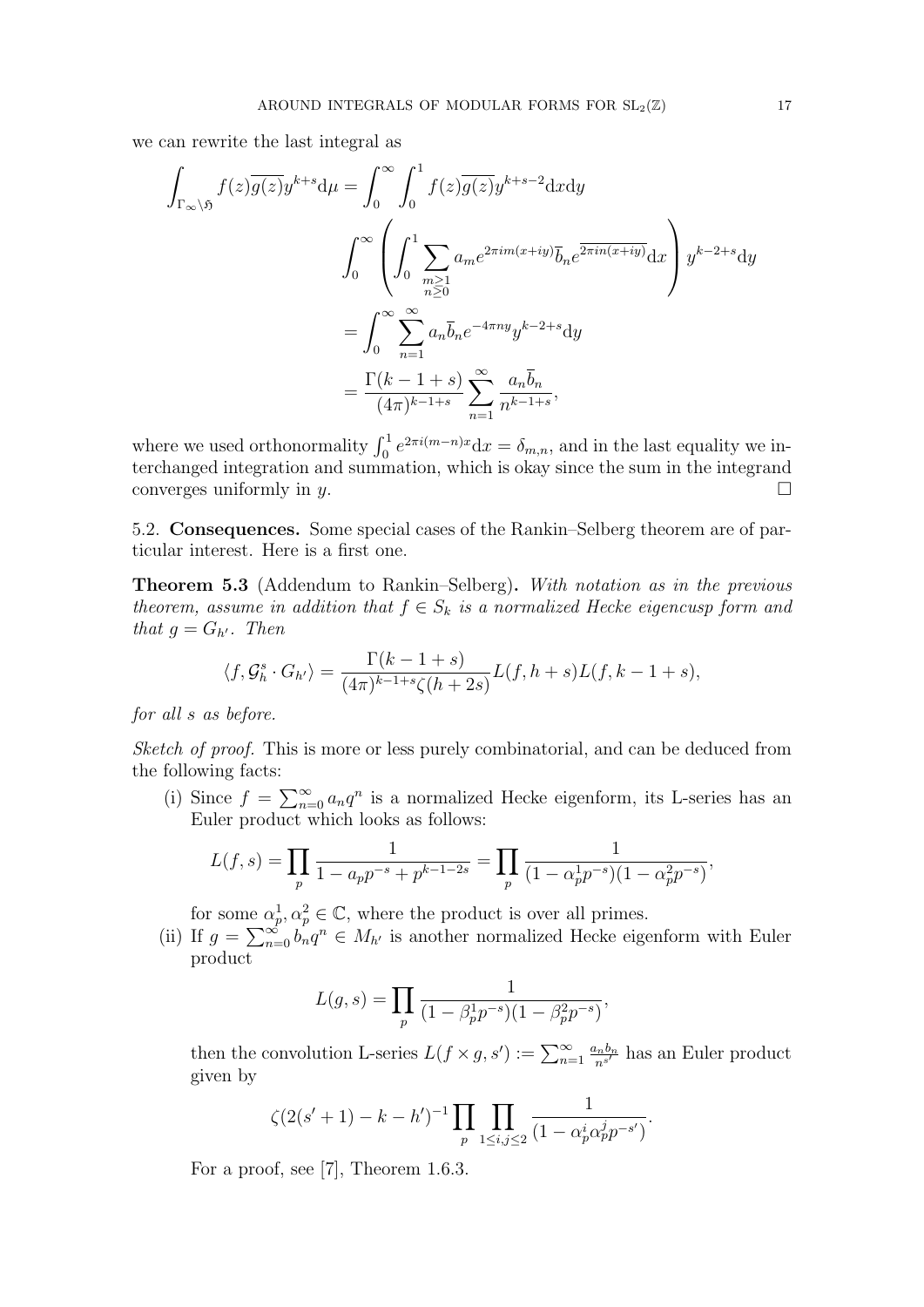(iii) The Euler product of  $L(G_{h'}, s) = \zeta(s)\zeta(s-h'+1)$  is given by

$$
\prod_{p} \frac{1}{(1-p^{-s})(1-p^{h'-1-s})},
$$

i.e.  $\alpha_p^1 = 1, \ \alpha_p^2 = p^{h'-1}.$ 

Using these facts, we get from Theorem 5.2 for  $g = G_{h'}$ 

$$
\langle f, \mathcal{G}_h^s G_{h'} \rangle = \frac{\Gamma(s')}{(4\pi)^{s'}} \sum_{n=1}^{\infty} \frac{a_n \overline{b}_n}{n^{s'}}
$$
  
=  $\zeta (2(s' + 1) - k - h')^{-1} \prod_p \prod_{1 \le i, j \le 2} \frac{1}{(1 - \alpha_p^i \alpha_p^j p^{-s'})}$   
=  $\zeta (2(s' + 1) - k - h')^{-1} L(f, s') L(f, s' - h' + 1)$ 

where we also used that the Fourier coefficients of  $G_{h'}$  are rational numbers, in particular real. Now setting  $s' = k - 1 + s$  gives the result.

**Corollary 5.4.** For  $h, h' \geq 4$  even,  $f \in S_k$  a normalized Hecke eigencusp form, we have

$$
\langle f, G_h G_{h'} \rangle = \frac{p_{h-1}(f)p_{k-2}(f)}{(2i)^{k-1}}
$$

*Proof.* This follows from setting  $s = 0$  in Theorem 5.3 and using the formulas

$$
p_n(f) = \frac{i^{n+1}n!}{(2\pi)^{n+1}} L(f, n+1), \quad \zeta(h) = -\frac{B_h(2\pi i)^h}{2h!} (h \ge 2 \text{ even})
$$
  

$$
z) = -\frac{2h}{B_h} G_h(z).
$$

.

and  $\mathcal{G}_h^0(z) = B_h$ 

This formula can be extended with slight extra care also to  $h = 2$ . The problem is that  $G_2$  is not a modular form, however, one can verify that for  $k \geq 6$  the linear combination

$$
G_2(z)G_{k-2}(z) + \frac{G'_{k-2}(z)}{4\pi i(k-2)},
$$

called the Serre derivative of  $G_{k-2}$ , is a modular form of weight k. With this, one can show that

$$
\left\langle f, G_2 G_{k-2} + \frac{G'_{k-2}}{4\pi i(k-2)} \right\rangle = \frac{p_1(f)p_{k-2}(f)}{(2i)^{k-1}},
$$

so that Corollary 5.4 extends to  $h = 2$  also.

5.3. Petersson inner product for all modular forms. As a final application of the Rankin–Selberg method, we describe a natural extension of the Petersson inner product to all modular forms following [19]. For this, we need that the real analytic Eisenstein series of weight zero  $\mathcal{G}_0^s(z)$  has meromorphic continuation to all  $s \in \mathbb{C}$  with  $\text{Res}_{s=1} \mathcal{G}_{0}^{s}(z) = \frac{3}{\pi}$  for all  $z \in \mathfrak{H}$ , [7]. Combined with the Rankin–Selberg theorem, we get

$$
\langle f, g \rangle = \frac{\pi}{3} \text{Res}_{s=1} \langle f, \mathcal{G}_0^s g \rangle = \frac{\pi}{3} \frac{(k-1)!}{(4\pi)^k} L(f \times g, s).
$$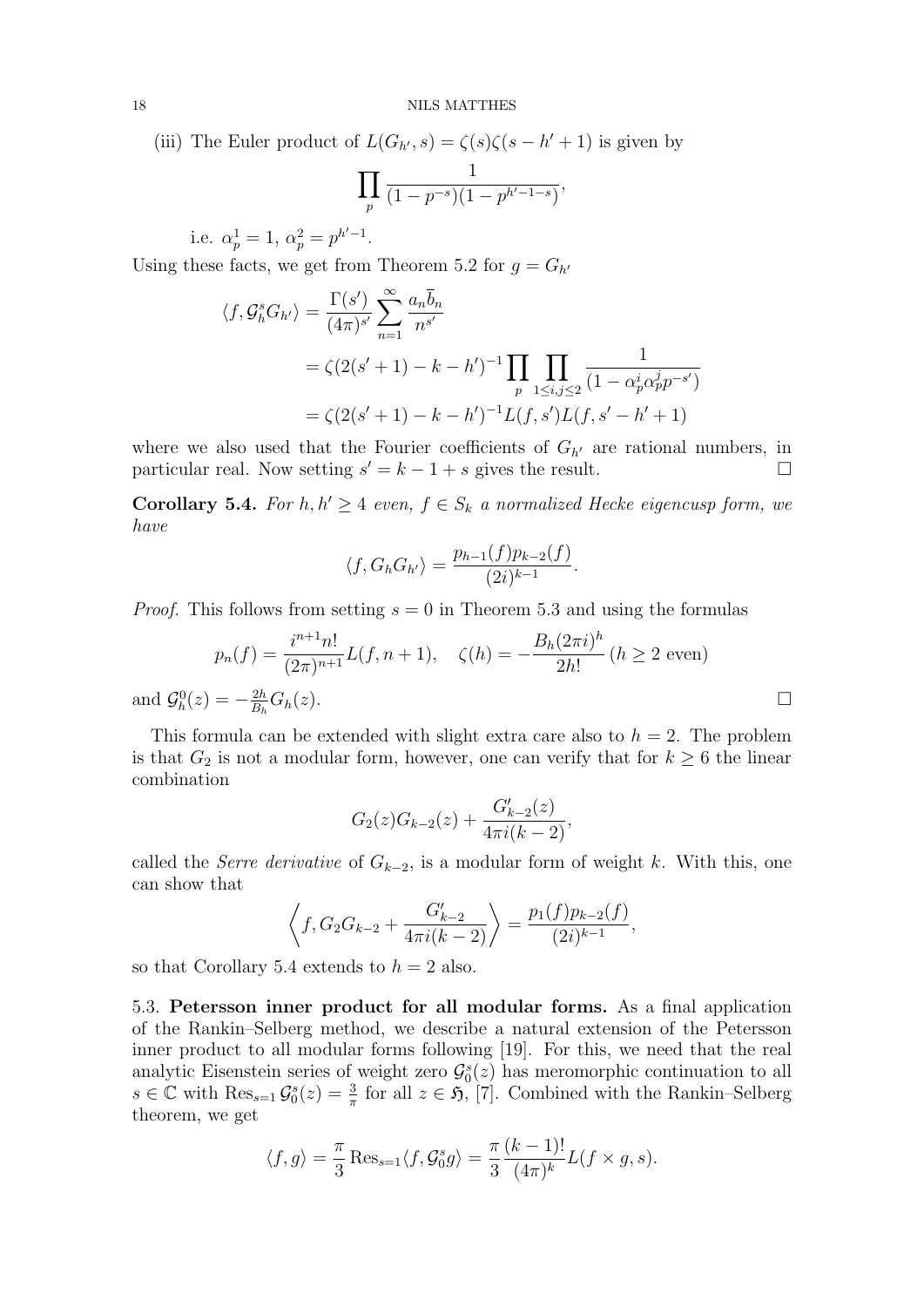for all  $f \in S_k$  and  $g \in M_k$ . In particular, for f a normalized Hecke eigencusp form and  $q = G_k$ , we get from Theorem 5.3

$$
\langle f, g \rangle = \frac{\pi (k-1)!}{3 (4\pi)^k} Res_{s=k} \left( \frac{L(f, s)L(f, s-k+1)}{\zeta(2(s-1+k))} \right).
$$

Firstly this shows again that  $\langle f, G_k \rangle = 0$  for every (not necessarily normalized) Hecke eigencusp form  $f$  since  $L(f, s)$  has analytic continuation. More importantly, the right hand side makes sense for  $f = G_k$  also, and using that  $L(G_k, s) = \zeta(s)\zeta(s - k + 1)$ , we may define

$$
\langle G_k, G_k \rangle := \frac{\pi}{3} \frac{(k-1)!}{(4\pi)^k} \operatorname{Res}_{s=k} \left( \frac{\zeta(s)\zeta(s-k+1)^2 \zeta(s-2k+2)}{\zeta(2(s-k+1))} \right).
$$

It is known that  $\zeta(s)$  has simple pole at  $s = 1$  with residue one, a simple zero at  $s = 2 - k$  for  $k > 4$  and that  $\zeta'(2 - k) = \frac{\pi i (k-2)!}{(2\pi i)^{k-1}} \zeta(k-1)$ . Using this, we get after a short calculation

$$
\langle G_k, G_k \rangle = \frac{(k-2)!}{(4\pi)^{k-1}} \frac{B_k}{2k} \zeta(k-1).
$$

Note that this is positive if and only if  $k \equiv 2 \mod 4$  so that the natural extension of  $\langle \cdot, \cdot \rangle$  to all of  $M_k$  is in general not positive definite.

5.4. A theorem of Rankin–Zagier. In this section we prove a result about the structure of  $M_k$ , the space of modular forms of weight k which could have already been stated in Section 1. Its proof, however, will use much of the theory we set up so far, including injectivity of the period map (a part of the Eichler–Shimura theorem) as well as the Rankin–Selberg method. To the best of the author's knowledge, no proof is known which avoids these two results.

**Theorem 5.5.** The space  $M_k$  is  $\mathbb{C}\text{-linearly spanned by the set}$ 

$$
U_k := \{G_k, [G_h, G_{h'}] \mid h + h' = k\},\
$$
  
where  $[G_h, G_{h'}](z) = G_h(z)G_{h'}(z) + \frac{1}{4\pi i} \left(\frac{\delta_{h,2} G'_{h'}(z)}{h'} + \frac{\delta_{h',2} G'_h(z)}{h}\right).$ 

The expression  $[G_h, G_{h'}]$ , which for  $h, h' \geq 4$  is simply the product of  $G_h$  and  $G_{h'}$ , is a modular form of weight  $k$  also known as the  $(0-th)$  Rankin–Cohen bracket of  $G_h$  and  $G_{h'}$  (see for example [23], Section 5.2).

Remark 5.6. It is instructive to compare this theorem with the statement

$$
M_k = \text{Span}_{\mathbb{C}} \{ G_4^a G_6^b \, | \, 4a + 6b = k \},
$$

which is a consequence of Theorem  $2.3$ . (ii). In particular, a simple counting argument shows that  $U_k$  cannot be a basis. On the other hand, a certain subset of  $U_k$  is a basis of  $M_k$ , [10].

*Proof.* For  $k < 12$ , we have dim  $M_k \leq 1$ , so that  $U_k$  generates  $M_k$  in these cases. We may therefore assume that  $k > 12$ .

Let  $g \in U_k^{\perp} = \{f \in M_k \, | \, \langle f, h \rangle = 0, \forall h \in U_k\}$  be an element of the orthogonal complement of  $U_k$  in  $M_k$ , which we may write uniquely as  $g = \tilde{g} + \lambda G_k$ , with  $\tilde{g} \in S_k$ , and  $\lambda \in \mathbb{C}$ . Since  $G_k \in U_k$  which is orthogonal to all cusp forms (see Section 5.4), we have  $\lambda = 0$  and therefore  $g = \tilde{g}$  is cuspidal.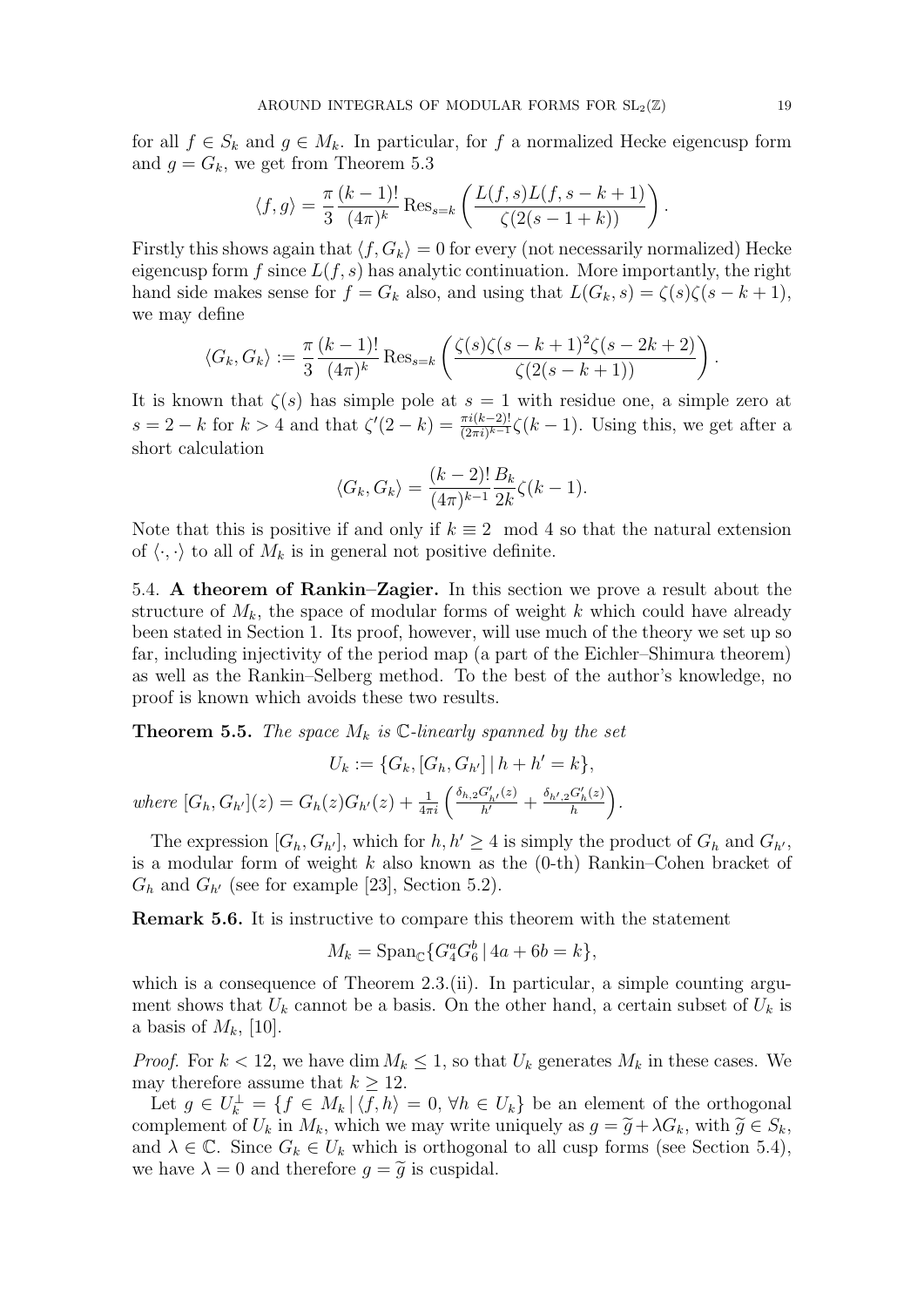Now consider the C-linear map

$$
\psi: S_k \to V_k^-
$$
  

$$
f \mapsto \sum_{\substack{m,n \geq 2 \\ m+n=k}} (-1)^{n-1} {k-2 \choose n-1} \langle f, [G_m, G_n] \rangle X^{m-1} Y^{n-1}.
$$

By Rankin–Selberg (Corollary 5.4), for every Hecke-normalized eigenform  $f \in S_k$ , we have

$$
\psi(f) = \frac{p_{k-2}(f)}{(-4\pi)^{k-1}} P_f(X, Y)^{-}.
$$

Writing  $g = \sum_i \lambda_i f_i$  as a C-linear combination of Hecke-normalized eigenforms  $f_i$ , we therefore have

$$
0 = \psi(g) = \sum_{i} \lambda_i \psi(f_i) = \sum_{i} c_i P_{f_i}(X, Y)^{-}, \quad c_i := \frac{\lambda_i p_{k-2}(f_i)}{(-4\pi)^{k-1}}.
$$

By Eichler–Shimura (Theorem 4.2), the  $P_{f_i}(X, Y)$ <sup>-</sup> are linearly independent, so that  $c_i = 0$  for all i. On the other hand, we have

$$
p_{k-2}(f_i) = \frac{i^{k-1}(k-2)!}{(2\pi)^{k-1}} L(f_i, k-1) \neq 0,
$$

since  $L(f_i, k-1)$  has an Euler product expansion, all of whose factors are non-zero. Therefore we must have  $\lambda_i = 0$  for all i, that is  $g = 0$ .

### 6. Modular invariant primitives of modular forms

In this section we construct analogues of the single-valued logarithm  $z \mapsto \log |z|$ for modular forms. For Eisenstein series this is done in detail and leads to the real analytic Eisenstein series already encountered in conjunction with the Rankin– Selberg method. On the other hand, the analogous construction for cusp forms is significantly harder and is only indicated in the final subsection.

6.1. The logarithm, again. To motivate the contents of this section we again return to our basic example the logarithm. For a point  $z \in \mathbb{C}^{\times}$ , let  $\gamma_z : [0,1] \to \mathbb{C}^{\times}$ be a path from 0 to z, i.e.  $\gamma_z(0) = 1$  and  $\gamma_z(1) = z$ , and consider the line integral  $\int_{\gamma_z}$  $\frac{dx}{ }$  $\frac{dx}{x}$ . Now if  $\tilde{\gamma}_z$  is another such path, then

$$
\left(\int_{\widetilde{\gamma}_z} - \int_{\gamma_z}\right) \frac{\mathrm{d}x}{x} \in 2\pi i \mathbb{Z}.
$$

Indeed, on the universal cover  $\pi : \mathbb{C} \to \mathbb{C}^\times$ ,  $\xi \mapsto z = e^{\xi}$  the preceding integral pulls back to

$$
\left(\int_{\gamma_z} - \int_{\tilde{\gamma}_z}\right) \frac{\mathrm{d}x}{x} = \int_0^{2\pi i n} \mathrm{d}\xi = 2\pi i n,
$$

where the integer  $n \in \mathbb{Z}$  (the *winding number*) counts the number of times the loop  $\tilde{\gamma}_z^{-1} \circ \gamma_z$  goes around 0. In other words for fixed z the value  $\int_{\gamma_z}$  $dx$  $\frac{dx}{x}$  depends on the choice of path  $\gamma_z$  up to addition of an integer multiple of  $2\pi i$ .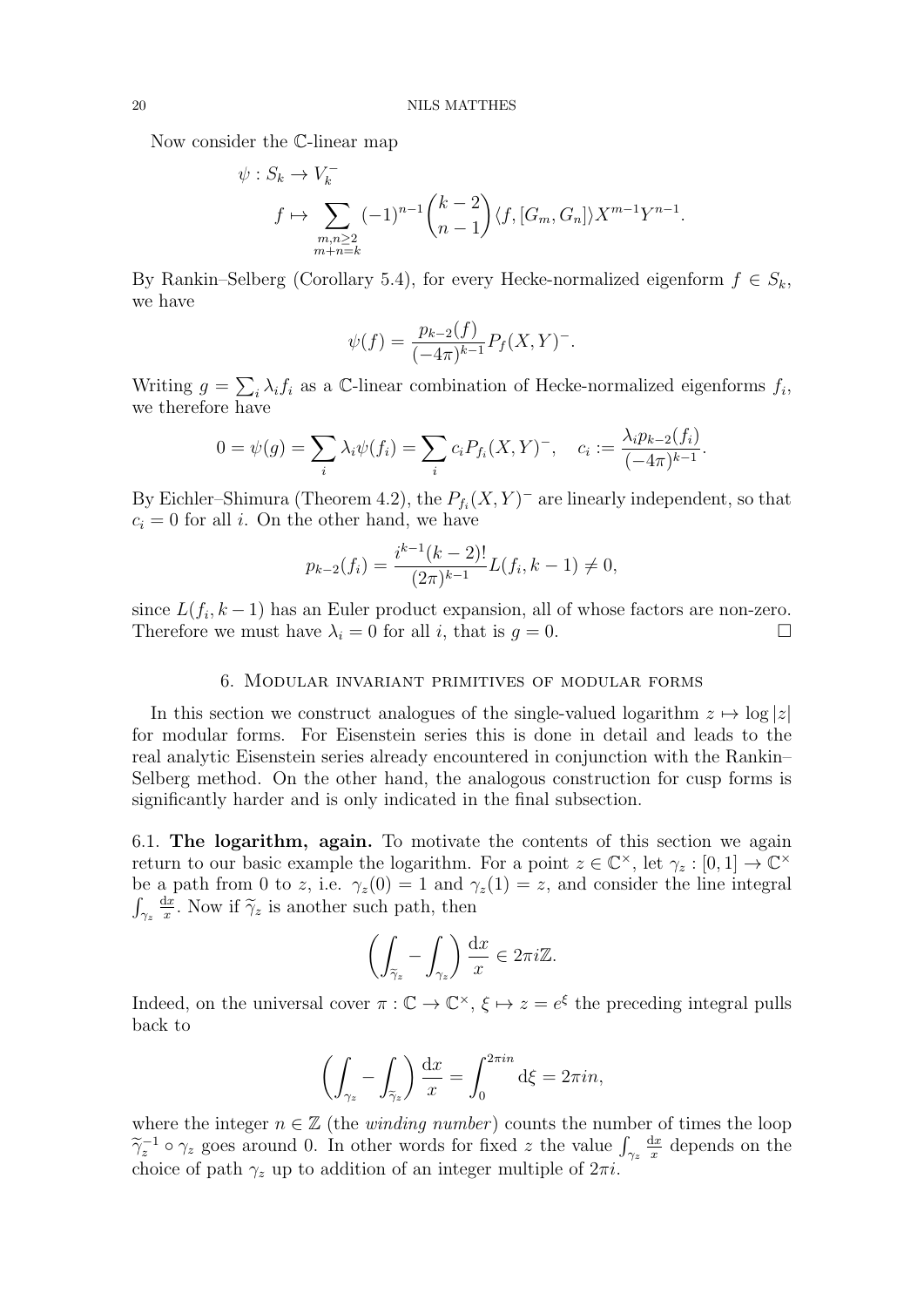The point is now that since  $2\pi i$  is a purely imaginary number, the real part of the integral  $\int_{\gamma_z}$  $\frac{\mathrm{d}x}{\mathrm{d}x}$  $\frac{dx}{dx}$  does in fact only depend on z and not on the path, and we have

$$
\operatorname{Re}\left(\int_{\gamma_z} \frac{\mathrm{d}x}{x}\right) = \log|z|.
$$

Another way of characterizing the function  $\mathbb{C}^{\times} \to \mathbb{R}, z \mapsto \log |z|$  thus obtained is as the unique solution to the differential equation

$$
dF = \text{Re}\left(\frac{dz}{z}\right) = \frac{1}{2}\left(\frac{dz}{z} + \frac{d\overline{z}}{\overline{z}}\right)
$$

such that  $F(1) = 0$ .

6.2. Monodromy of integrals of modular forms. We would like to mimick the construction of the preceding section for integrals of modular forms, the latter being defined as follows.

**Definition 6.1.** Given a modular form  $f = \sum_{n=0}^{\infty} a_n q^n \in M_k$  and a point  $z \in \mathfrak{H}$ define its indefinite integral to be

$$
I_f(z) = \int_z^{i\infty} \underline{f}^0 - \int_0^z \underline{f}^\infty,
$$

where

$$
\underline{f}^{\infty} := (2\pi i)^{k-1} a_0 (X - zY)^{k-2} dz, \quad \underline{f}^0 := \underline{f} - \underline{f}^{\infty}.
$$

It is helpful to think of  $f^{\infty}$  as the constant term of f. The point  $i\infty$  plays here the role of a fixed canonical base point, analogous to  $1 \in \mathbb{C}^{\times}$  in the case of the logarithm.

Remark 6.2. In the definition above we have been slightly sloppy; the integrals are defined as path integrals so we really should have chosen paths from z to  $i\infty$  and from 0 to z. However, it turns out that the above integrals are independent of the choice of path, so we don't need to specify them.

Clearly the function  $\mathfrak{H} \to V_k \otimes \mathbb{C}$ ,  $z \mapsto I_f(z)$  is a primitive of  $-f$  in the sense that  $\frac{\partial}{\partial z}I_f(z) = -\underline{f}.$ 

**Definition 6.3.** We say that a function  $F : \mathfrak{H} \to V_k \otimes \mathbb{C}$  is modular invariant if  $F(\gamma.z)|_{\gamma} = F(z)$  for all  $\gamma \in SL_2(\mathbb{Z})$ .

It turns out that the  $I_f(z)$  are not modular invariant. Indeed, for cusp forms, we already know this since the following proposition will show that the defect is precisely measured by the period polynomial of f and the latter is always nonzero by the Eichler–Shimura theorem.

**Proposition 6.4.** If  $f \in S_k$  is a cusp form, then

$$
I_f(T.z)|T = I_f(z), \quad I_f(z) - I_f(S.z)|S = P_f(X,Y),
$$

where  $P_f(X, Y)$  is the period polynomial of f.

*Proof.* Since f is a cusp form, we have  $f^0 = f$ , hence

$$
I_f(z) = \int_z^{i\infty} \underline{f}.
$$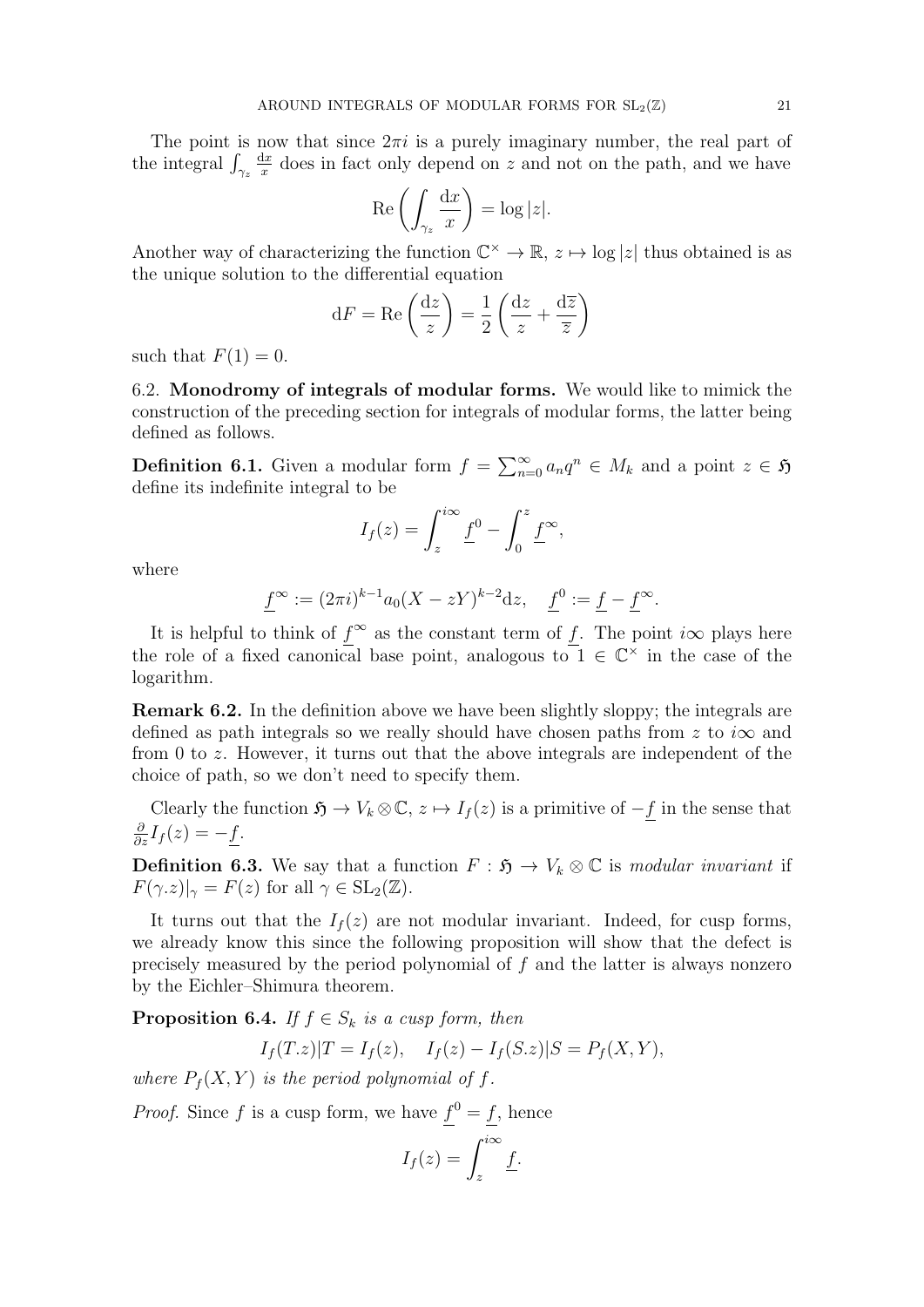To see invariance under T, note that  $T^{-1}$ . $i\infty = i\infty$  and therefore

$$
\int_{T.z}^{i\infty} \underline{f}|T = \int_{z}^{T^{-1} . i\infty} \underline{f}(T.z)|T = \int_{z}^{i\infty} \underline{f},
$$

since f is  $SL_2(\mathbb{Z})$ -invariant, by Proposition 3.2.

For the second statement, using again  $SL_2(\mathbb{Z})$ -invariance of the integrand and the fact that  $S^{-1}.i\infty = 0$ , we get

$$
I_f(z) - I_f(S.z)|S = \int_z^{i\infty} \underline{f} - \int_z^0 \underline{f} = \int_0^{i\infty} \underline{f},
$$
  
the definition of  $P_1(Y, Y)$ 

which is precisely the definition of  $P_f(X, Y)$ .

Since  $SL_2(\mathbb{Z})$  is generated by S and T, the preceding proposition completely determines the monodromy of the integrals  $I_f(z)$ .

Similarly, we now compute the monodromy of integrals of Eisenstein series of weight  $2k > 4$ .

Proposition 6.5 (Haberland, [9], 1.4.). We have

$$
I_{G_{2k}}(T.z)|T - I_{G_{2k}}(z) = \frac{(2\pi i)^{2k-1}}{2k-1} \frac{B_{2k}}{4k} \frac{(X+Y)^{2k-1} - X^{2k-1}}{Y},
$$
  
\n
$$
I_{G_{2k}}(S.z)|S - I_{G_{2k}}(z) = \frac{(2k-2)!}{2} \left( \zeta(2k-1)(Y^{2k-2} - X^{2k-2}) + (2\pi i)^{2k-1} \sum_{n=1}^{k-1} \frac{B_{2n}B_{2k-2n}}{(2n)!(2k-2n)!} X^{2n-1} Y^{2k-2n-1} \right).
$$

*Proof.* We begin with the transformation under  $T$ . By definition, we have

$$
I_{G_{2k}}(T.z)|T - I_{G_{2k}}(z) = \int_{T.z}^{i\infty} \frac{G_{2k}^{0}}{T} \left|T - \int_{z}^{i\infty} \frac{G_{2k}^{0}}{T} \right|_{0}^{T.z} \frac{G_{2k}^{\infty}}{T} + \int_{0}^{z} \frac{G_{2k}^{\infty}}{T} \left|T - \int_{0}^{z} \frac{G_{2k}^{\infty}}{T} \right|_{0}^{z} d\omega_{k}
$$
  
= 
$$
- \int_{-1}^{0} \frac{G_{2k}^{\infty}}{T} \left|T - \int_{0}^{z} \frac{G_{2k}^{\infty}}{T} \right|_{0}^{z} d\omega_{k}
$$
  
= 
$$
- (2\pi i)^{2k-1} a_{0} (G_{2k}) \int_{0}^{1} (X + zY)^{2k-2} dz.
$$

Computation of the final integral is straightforward and the result follows upon noting that  $a_0(G_{2k}) = -\frac{B_{2k}}{4k}$  $\frac{32k}{4k}$ .

For the transformation under  $S$ , a straightforward computation using equation 4 yields for  $z = i$ 

$$
I_{G_{2k}}(i)|S - I_{G_{2k}}(i) = (2\pi i)^{2k-1} \sum_{r=0}^{2k-2} {2k-2 \choose r} (-i)^{r+1} L^*(G_{2k}, r+1) X^{2k-2-r} Y^r,
$$

where we also used that  $S.i = i$ . Now since  $L^*(G_{2k}, s) = (2\pi)^{-s} \Gamma(s) \zeta(s) \zeta(s-2k+1)$ , using the well-known formulas  $\zeta(0) = -\frac{1}{2}$  $\frac{1}{2}$ ,  $\zeta(2k) = -\frac{B_{2k}(2\pi i)^{2k}}{2(2k)!}$ ,  $\zeta(1-2k) = -\frac{B_{2k}}{2k}$  $\frac{B_{2k}}{2k}$  as well as  $\zeta'(-2k) = \frac{(2k)!}{2}$  $\zeta(2k+1)$  $\frac{\zeta(2k+1)}{(2\pi i)^{2k}}$ , valid for all  $k \geq 1$ , we get the result.

 $\Box$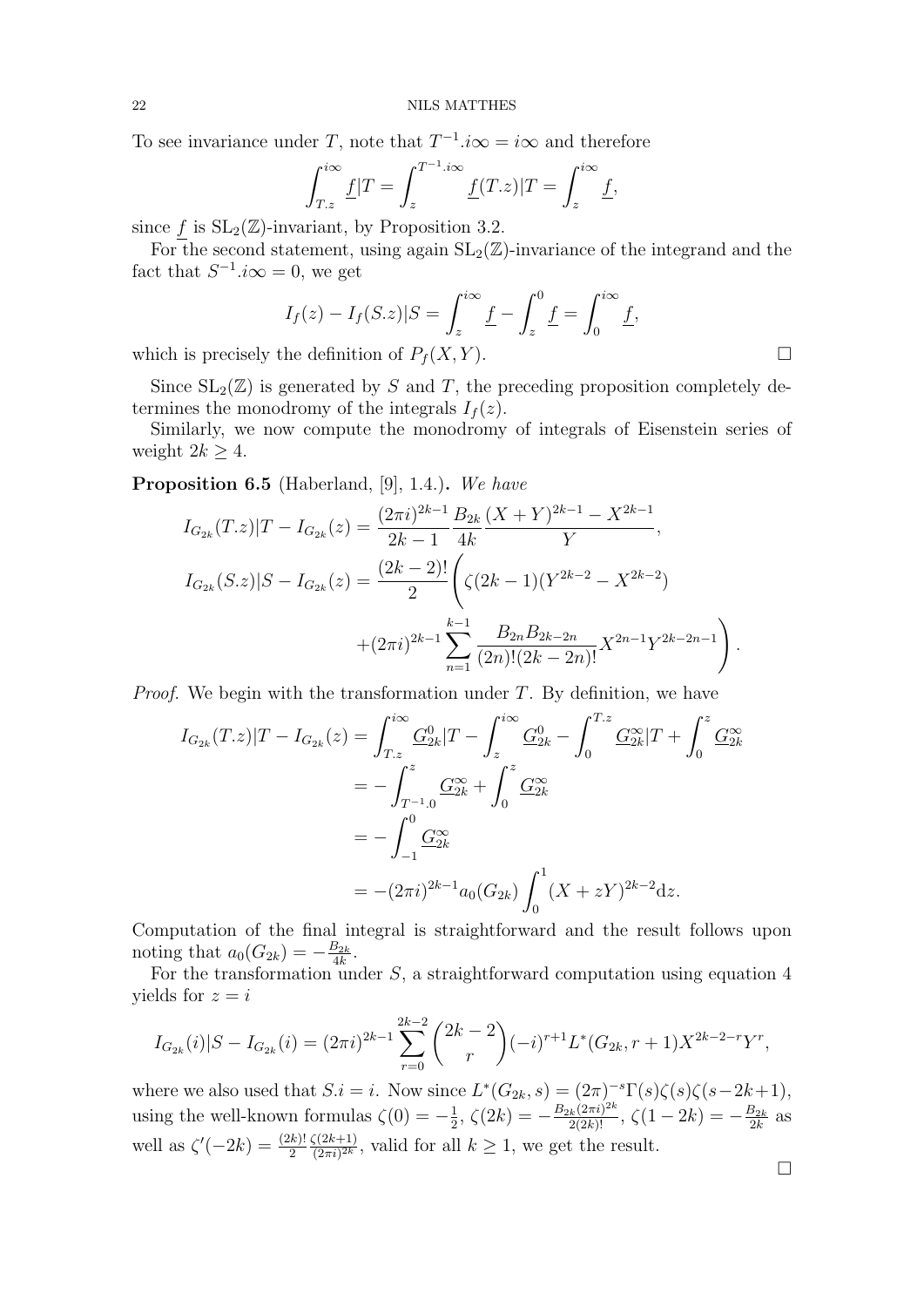6.3. Modular invariant primitives of Eisenstein series. Having computed the monodromy of the functions  $I_f(z)$ , we would somehow like to eliminate it to construct modular invariant primitives. If  $f$  is an Eisenstein series, this can be done as follows.

**Definition 6.6.** For  $k \geq 1$ , define

$$
\mathcal{E}_{2k}(z) := (2\pi i)^{-2k} \operatorname{Re} \left( I_{G_{2k+2}}(z) + \frac{(2k)!}{2} \zeta(2k+1) Y^{2k} \right).
$$

**Proposition 6.7.** The function  $\mathcal{E}_{2k}(z)$  is modular invariant,

(6) 
$$
\mathcal{E}_{2k}(\gamma.z)|\gamma = \mathcal{E}_{2k}(z), \quad \text{for all } \gamma \in SL_2(\mathbb{Z}),
$$

and satisfies the differential equation (7)

$$
d\mathcal{E}_{2k}(z) = \text{Re}(2\pi i G_{2k+2}(z)(X-zY)^{2k} dz) = \pi i G_{2k+2}(z)(X-zY)^{2k} dz - \pi i \overline{G_{2k+2}(z)}(X-\overline{z}Y)^{2k} d\overline{z}.
$$

In fact,  $\mathcal{E}_{2k}$  is uniquely determined by (6) and (7) up to an additive constant, but we will not prove this here.

*Proof.* The differential equation is clear from the definition of  $\mathcal{E}_{2k}(z)$ . For modular invariance, it is enough to very this for  $\gamma \in \{S, T\}$ . To check this, we make use of Proposition 6.5 and get

$$
\mathcal{E}_{2k}(T,z)|T = (2\pi i)^{-2k} \operatorname{Re} \left( I_{G_{2k+2}}(T,z)|T + \frac{(2k)!}{2} \zeta(2k+1)Y^{2k}|T \right)
$$
  
=  $(2\pi i)^{-2k} \operatorname{Re} \left( I_{G_{2k+2}}(z) + \frac{(2k)!}{2} \zeta(2k+1)Y^{2k} \right)$   
=  $\mathcal{E}_{2k}(z)$ 

since the monodromy under  $T$  is purely imaginary and since  $T$  acts trivially on  $Y$ . Likewise, we get using Proposition 6.5

$$
\mathcal{E}_{2k}(S.z)|S = (2\pi i)^{-2k} \operatorname{Re} \left( I_{G_{2k+2}}(S.z)|S + \frac{(2k)!}{2} \zeta(2k+1)Y^{2k}|S \right)
$$
  
=  $(2\pi i)^{-2k} \operatorname{Re} \left( I_{G_{2k+2}}(z) + \frac{(2k)!}{2} \zeta(2k+1)(Y^{2k} - X^{2k}) + \frac{(2k)!}{2} \zeta(2k+1)X^{2k} \right)$   
=  $\mathcal{E}_{2k}(z).$ 

We view the function  $\mathcal{E}_{2k} : \mathfrak{H} \to V_{2k+2} \otimes \mathbb{C}$  as the analogue for Eisenstein series of the function  $z \mapsto \log |z|^2$ . In the next section we will show that  $\mathcal{E}_{2k}$  is indeed the natural choice of primitive by relating it to real analytic Eisenstein series.

Remark 6.8. The cohomological explanation for Proposition 6.7 is that the map  $\mathrm{SL}_2(\mathbb{Z}) \to V_k \otimes \mathbb{C}, \, \gamma \mapsto \mathrm{Re}(I_{G_{2k+2}}(\gamma.z)|\gamma - I_{G_{2k+2}}(z)) = \frac{(2k)!}{2} Y^{2k} |\gamma$  is a coboundary, i.e. its class in  $H^1(\mathrm{SL}_2(\mathbb{Z}), V_{2k+2})$  vanishes. See Appendix B for more details.

 $\Box$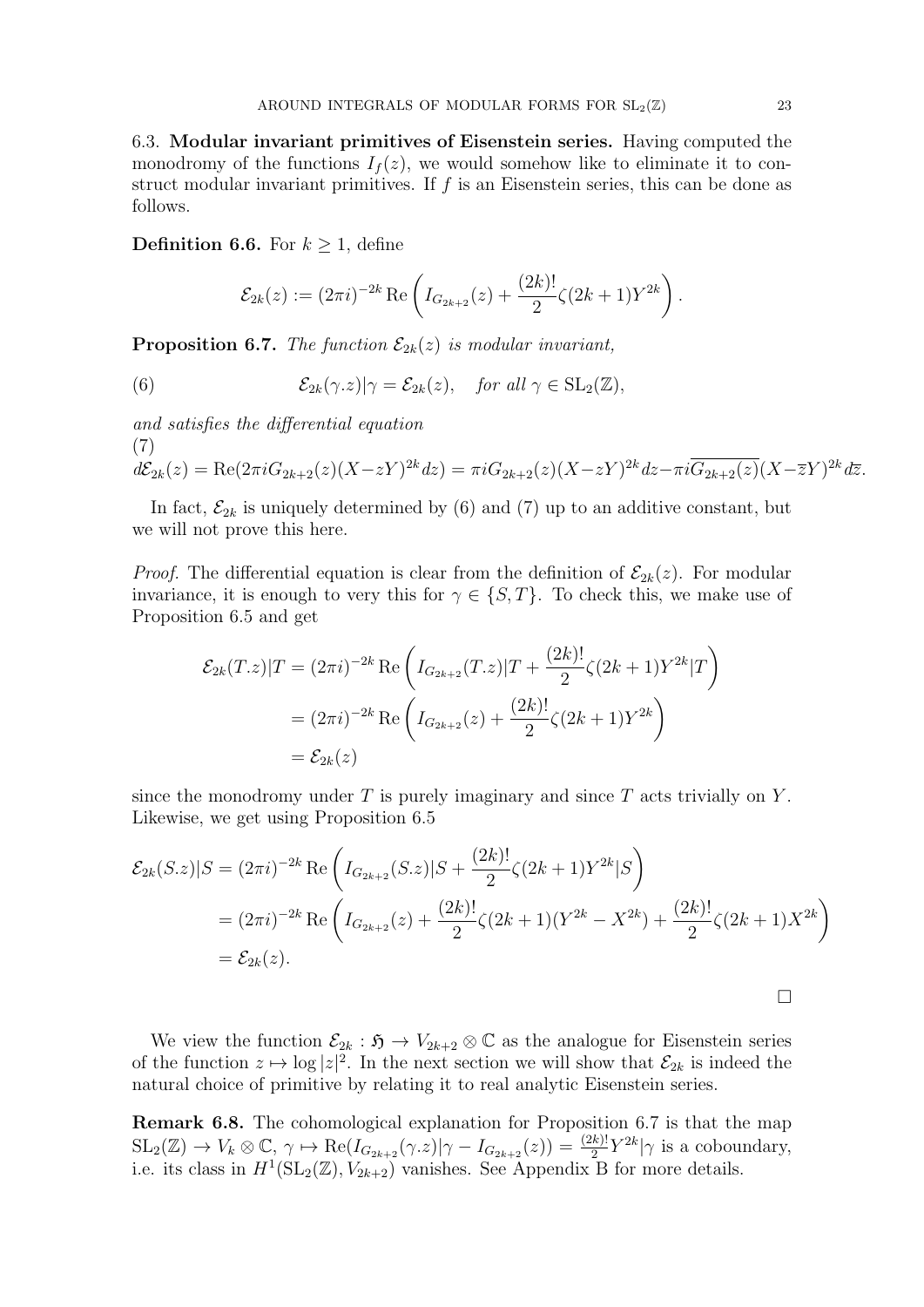### 6.4. Relation to real analytic Eisenstein series.

**Definition 6.9.** For  $r, s \geq 0$ , define the real analytic Eisenstein series of weights  $(r, s)$  and total weight  $w = r + s$  by

$$
\mathcal{E}_{r,s}(z) = \frac{w!}{(2\pi i)^{w+2}} \frac{1}{2} \sum_{(m,n)\in\mathbb{Z}^2} \frac{\mathbb{L}}{(mz+n)^{r+1}(m\overline{z}+n)^{s+1}},
$$

where  $\mathbb{L} := \log |q| = -2\pi y$ .

These functions are real analytic relatives of the holomorphic Eisenstein series  $G_k(z)$ . For the same reason as in the holomorphic case, we have  $\mathcal{E}_{r,s} \equiv 0$  if  $r+s$  is odd. Writing  $w = 2k$ , we have for  $r = s = k$ ,

$$
\mathcal{E}_{k,k} = \frac{i}{(2\pi i)^{2k+1}} \frac{(2k)!}{y^k} E(z, k+1),
$$

where  $E(z, s) = \frac{1}{2} \sum'$  $(m,n) \in \mathbb{Z}^2$  $y^s$  $\frac{y^s}{|mz+n|^{2s}}$  is the classical real analytic Eisenstein series introduced by Hecke.

**Remark 6.10.** In the terminology of [4],  $\mathcal{E}_{r,s}(z)$  is a non-holomorphic modular form of weights  $(r, s)$ . This means that  $z \mapsto \mathcal{E}_{r,s}(z)$  is a real analytic function which transforms under the action of  $SL_2(\mathbb{Z})$  as

$$
\mathcal{E}_{r,s}(\gamma.z) = (cz+d)^r(c\overline{z}+d)^s \mathcal{E}_{r,s}(z), \text{ for all } \gamma = \begin{pmatrix} a & b \\ c & d \end{pmatrix} \in SL_2(\mathbb{Z}).
$$

Furthermore, there is also a growth condition as  $y = \text{Im}(z) \rightarrow \infty$  which can be phrased as a condition on the Fourier expansion of  $\mathcal E$  (see [4], Section 2.1). In [4], the space of non-holomorphic modular forms of weights  $(r, s)$  is denoted by  $\mathcal{M}_{r,s}$ .

# Proposition 6.11. We have

$$
\mathcal{E}_{2k}(z) = \sum_{r+s=2k} \mathcal{E}_{r,s}(z)(X-zY)^r(X-\overline{z}Y)^s.
$$

Therefore the real analytic Eisenstein series  $\mathcal{E}_{r,s}(z)$  of a fixed weight  $r + s = 2k$ can be assembled into a modular invariant function  $z \mapsto \mathcal{E}_{2k}(z)$  which solves the differential equation (7) and which is equivalent to the following system of equations for the  $\mathcal{E}_{r,s}(z)$ 

$$
\partial \mathcal{E}_{w,0} = \mathbb{L} G_{w+2}
$$
  

$$
\partial \mathcal{E}_{r,s} = (r+1)\mathcal{E}_{r+1,s-1}, \quad \text{for all } 1 \le s \le w
$$

and

$$
\overline{\partial}\mathcal{E}_{w,0} = \mathbb{L}\overline{G}_{w+2}
$$
  

$$
\overline{\partial}\mathcal{E}_{r,s} = (s+1)\mathcal{E}_{r-1,s+1}, \text{ for all } 1 \le r \le w
$$

Here,  $\partial = \bigoplus_r \partial_r$ ,  $\overline{\partial} = \bigoplus_s \overline{\partial}_s$  denote the graded differential operators on nonholomorphic modular forms, given in weights  $(r, s)$  by

$$
\partial_r = (z - \overline{z}) \frac{\partial}{\partial z} + r
$$

$$
\overline{\partial}_s = (\overline{z} - z) \frac{\partial}{\partial \overline{z}} + s.
$$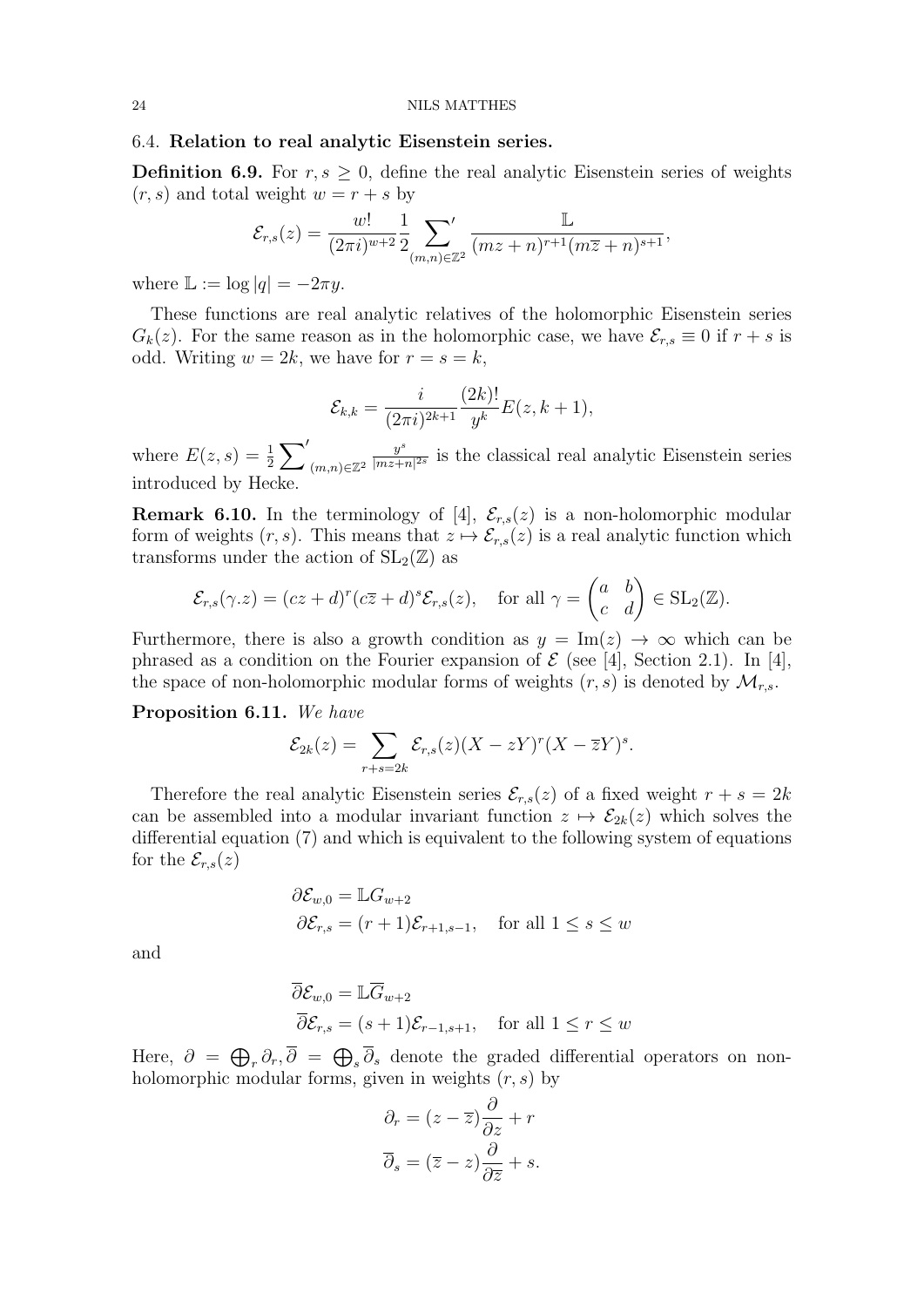**Remark 6.12.** It is a general principle that properties of  $\mathcal{E}_{2k}$  can be translated into properties of its coefficients  $\mathcal{E}_{r,s}$  and vice versa. As another example, modular invariance of  $\mathcal{E}_{2k}$ , (6) is equivalent to  $\mathcal{E}_{r,s}(z)$  being modular of weights  $(r, s)$ , for all  $r + s = 2k$ . See [4], Proposition 7.2, for more precise statements.

Two further properties of real analytic Eisenstein series are worth mentioning. Firstly, they are eigenfunctions

$$
\Delta \mathcal{E}_{r,s} = -2k \mathcal{E}_{r,s}, \quad 2k = r + s
$$

for the graded hyperbolic Laplacian  $\Delta = \bigoplus_{r,s} \Delta_{r,s}$ , given in weight  $(r, s)$  by

$$
\Delta_{r,s} = -\overline{\partial}_{s-1}\partial_r + r(s-1) = -\partial_{r-1}\overline{\partial}_s + s(r-1).
$$

Secondly, the Fourier expansion of  $\mathcal{E}_{r,s}$  can be computed explicitly which prominently features the odd Riemann zeta value  $\zeta(2k+1)$ . See [4], Section 4.1-4.2.

6.5. Modular invariant primitives of cusp forms. So far we have constructed modular primitives of Eisenstein series and related them to a well-known class of functions, namely the real analytic Eisenstein series. The analogous construction of modular invariant primitives of cusp forms is more elaborate and has some new features. We only indicate some parts of the construction, and refer to the original article [6] for full details.

Recall that, as explained in Remark 6.8, the key reason why the construction of modular invariant primitives of Eisenstein series worked was that the monodromy of  $\text{Re}(I_{G_{2k}})$  was trivial in cohomology. The analogous result is false for cusp forms, essentially by the Eichler–Shimura theorem, and this is one reason why the construction of modular invariant primitives in that case is more complicated.<sup>3</sup> Even stronger, for every cusp form  $f \in S_k$ , the differential equation

$$
\frac{\partial}{\partial z}F(z) = f(z),
$$

has no solution in the space  $\mathcal M$  of non-holomorphic modular forms, [4].

On the other hand, modular invariant primitives of cusp forms can be constructed in the bigger space  $\mathcal{M}^!$  of non-holomorphic modular forms which are allowed to have poles at  $i\infty$ . The main result is as follows.

**Theorem 6.13** (Theorem 1.1. in [6]). For every cuspidal Hecke eigenform of weight k for  $SL_2(\mathbb{Z})$ , there exists a unique family

$$
\mathcal{H}(f)_{r,s} \in \mathcal{M}^!_{r,s}, \quad \text{for all } r+s=k, \, r,s \ge 0
$$

satisfying the system of differential equations

$$
\partial \mathcal{H}(f)_{r,s} = (r+1)\mathcal{H}(f)_{r+1,s-1}, \quad \text{if } s \ge 1,
$$
  

$$
\overline{\partial} \mathcal{H}(f)_{r,s} = (s+1)\mathcal{H}(f)_{r-1,s+1}, \quad \text{if } r \ge 1,
$$

and

$$
\partial \mathcal{H}(f)_{k,0} = \mathbb{L}f, \quad \overline{\partial} \mathcal{H}(f)_{0,n} = \mathbb{L}\mathbf{s}(f).
$$

The  $\mathcal{H}(f)_{r,s}$  are eigenfunctions of the Laplace operator with eigenvalue k. Equivalently, the  $\mathbb{L}^1\mathcal{H}(f)_{r,s}$  are harmonic:  $\Delta \mathbb{L}^1\mathcal{H}(f)_{r,s}=0$ .

<sup>3</sup>This is easier to see with the version of Eichler–Shimura stated in Appendix B.3.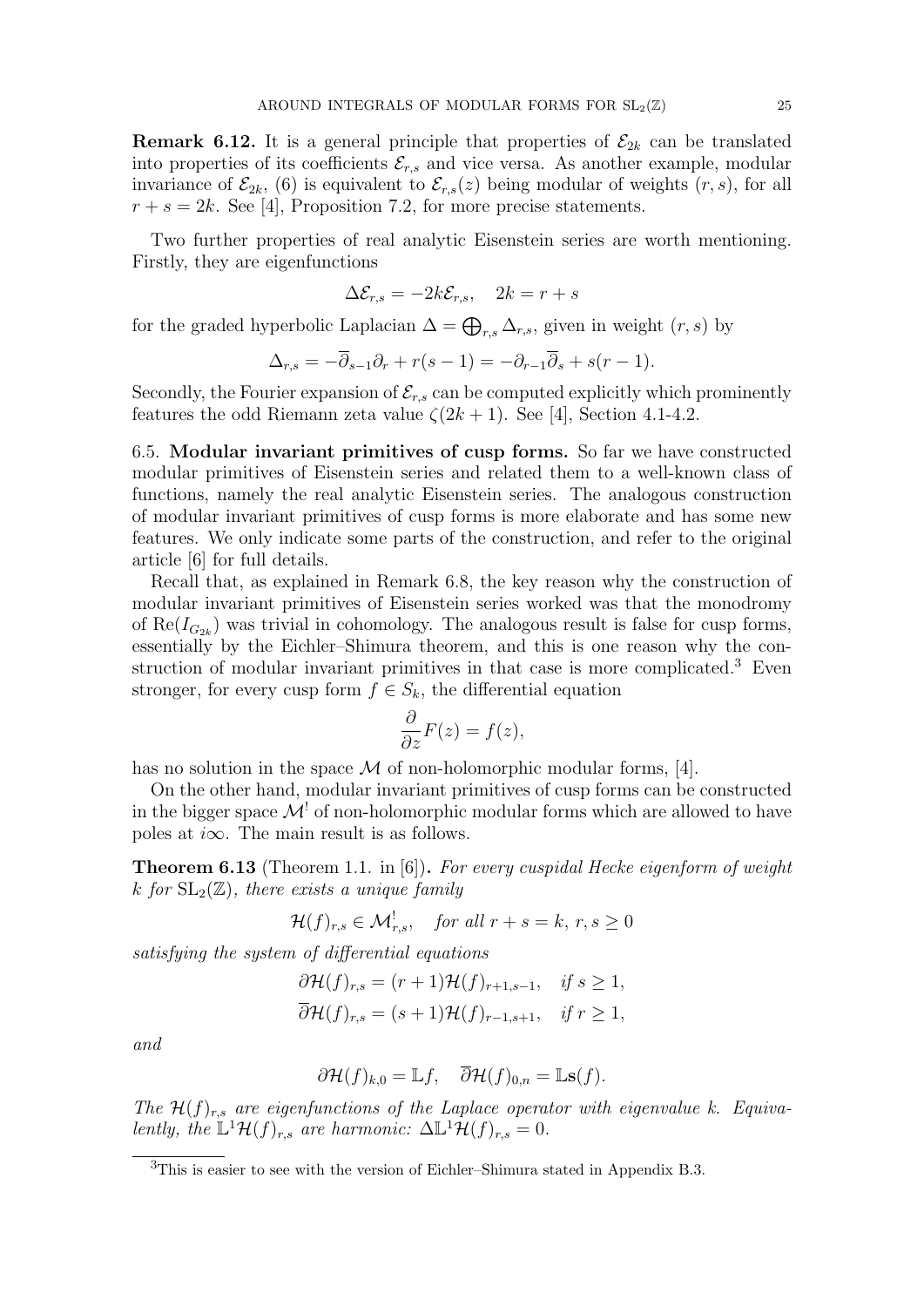We do not attempt to explain the proof of the above result which occupies most of [6]. However, let us say a few words about the element  $s(f)$  which is one of the main differences to the case of Eisenstein series. It equals

$$
\mathbf{s}(f) = \left(\frac{\eta_f^+ \omega_f^- + \eta_f^- \omega_f^+}{\eta_f^- \omega_f^+ + \eta_f^+ \omega_f^-}\right) f + \left(\frac{2\omega_f^+ \omega_f^-}{\eta_f^+ \omega_f^- \eta_f^- \omega_f^+}\right) f',
$$

where  $\omega_f^{\pm}$  $f \over f$  are the periods of f,  $\eta_f^{\pm}$  $\frac{1}{f}$  its quasi-periods and  $f'$  is a certain weak Hecke eigencus form naturally associated to  $f$ .

We end by mentioning that the functions  $\mathcal{H}(f)_{r,s}$  constructed in Theorem 6.13 are also closely related to weak harmonic Maass forms of integer weight, and in particular to weak harmonic lifts. The construction also gives a conceptual explanation for algebraicity of Fourier coefficients of certain mock modular forms associated to modular forms with complex multiplication. For all of this, we refer to Brown's original work [6].

# Appendix A. Eisenstein series and their Fourier expansion

In this appendix we describe how to compute the Fourier expansion of several variants of Eisenstein series. We first describe the basic tool for doing this. The reference is [22].

A.1. The Poisson summation formula. Let  $\varphi : \mathbb{R} \to \mathbb{C}$  be a continuous function which satisfies the growth condition  $\varphi(x) = O(|x|^{-c})$  for some  $c > 1$  if  $|x| \to \infty$ . Then the function  $\Phi : \mathbb{R} \to \mathbb{C}$  given by

$$
\Phi(x)=\sum_{n\in\mathbb{Z}}\varphi(x+n)
$$

is well-defined and continuous (since the above sum converges absolutely and locally uniformly). Moreover, it is clearly one-periodic,  $\Phi(x+1) = \Phi(x)$  and therefore has a Fourier expansion  $\Phi(x) = \sum_{r \in \mathbb{Z}} a_r e^{2\pi irx}$ , with coefficients  $a_r = \int_0^1 \Phi(t) e^{-2\pi irt} dt$ .

Proposition A.1 (Poisson summation). We have

$$
\Phi(x) = \sum_{r \in \mathbb{Z}} \left( \int_{\mathbb{R}} \varphi(t) e^{-2\pi i r t} dt \right) e^{2\pi i r x}.
$$

Proof. By what was said above, the formula is equivalent to

$$
a_r = \int_{\mathbb{R}} \varphi(t) e^{-2\pi i rt} \mathrm{d}t.
$$

Indeed, we have

$$
a_r = \int_0^1 \Phi(t)e^{-2\pi i r t} dt = \int_0^1 \sum_{n \in \mathbb{Z}} \varphi(t+n)e^{-2\pi i r (t+n)} dt = \sum_{n \in \mathbb{Z}} \int_n^{n+1} \varphi(t)e^{-2\pi i r t} dt
$$
  
= 
$$
\int_{\mathbb{R}} \varphi(t)e^{-2\pi i r t} dt.
$$

 $\Box$ 

In the remainder of this section we give two applications of this result.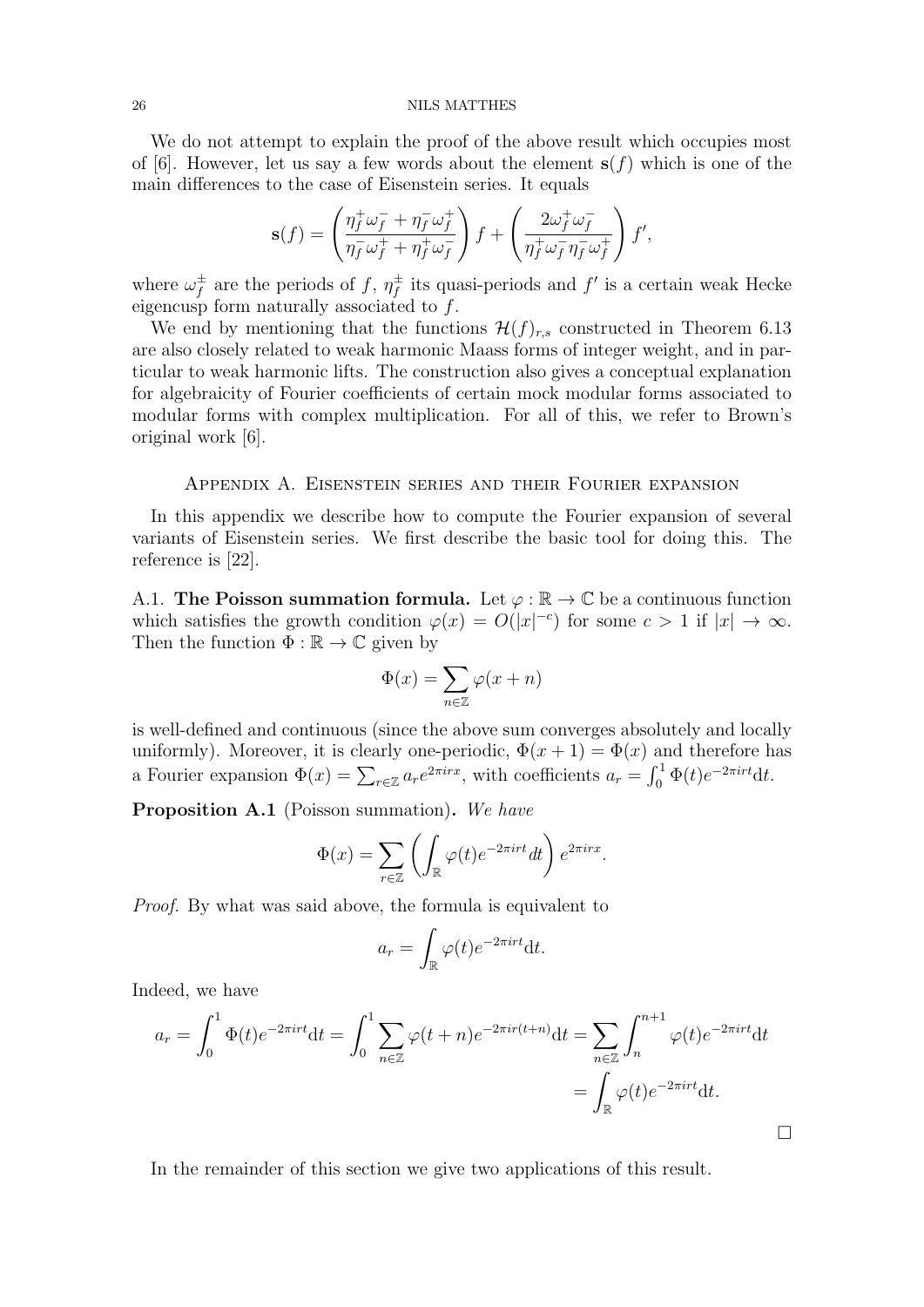A.2. Holomorphic Eisenstein series. As a first application of Poisson summation, we will compute the Fourier expansion of the non-normalized Eisenstein series

$$
\mathbb{G}_{2k}(z) = \sum_{(m,n)\in\mathbb{Z}^2} \frac{1}{(mz+n)^{2k}}.
$$

which is related to the Hecke-normalized Eisenstein series introduced in Section 1 by  $\mathbb{G}_{2k}(z) = \frac{2(2\pi i)^{2k-1}}{(2k-1)!} G_{2k}(z)$ . Splitting the sum into terms with  $m = 0$  and  $m \neq 0$ respectively, we get

(8)  

$$
\mathbb{G}_{2k}(z) = \sum_{n \in \mathbb{Z} \setminus \{0\}} \frac{1}{n^{2k}} + \sum_{m \neq 0} \sum_{n \in \mathbb{Z}} \frac{1}{(mz + n)^{2k}}
$$

$$
= 2\zeta(2k) + 2 \sum_{m \geq 1} \sum_{n \in \mathbb{Z}} \frac{1}{(mz + n)^{2k}}.
$$

To proceed further, we now establish the following result known as Lipschitz' formula.

**Proposition A.2.** For every  $k \geq 2$  and  $z = x + iy$  with  $y > 0$ , we have

$$
\sum_{n \in \mathbb{Z}} \frac{1}{(z+n)^k} = \frac{(-2\pi i)^k}{(k-1)!} \sum_{r=1}^{\infty} r^{k-1} q^r.
$$

*Proof.* Applying the Poisson summation formula to the function  $x \mapsto (x + iy)^{-2k}$  $(y > 0$  fixed) gives

$$
\sum_{n\in\mathbb{Z}}\frac{1}{(x+iy+n)^{2k}}=\sum_{r\in\mathbb{Z}}\left(\int_{\mathbb{R}}\frac{e^{-2\pi i r t}}{(t+iy)^{2k}}\mathrm{d}t\right)e^{2\pi i r x}=\sum_{r\in\mathbb{Z}}\left(\int_{-\infty+iy}^{\infty+iy}\frac{e^{-2\pi i r t}}{t^{2k}}\mathrm{d}t\right)e^{2\pi i r z}.
$$

The integrals in the final sum can now be evaluated using the residue theorem and this gives

$$
\int_{-\infty+iy}^{\infty+iy} \frac{e^{-2\pi i r t}}{t^{2k}} dt = \begin{cases} 0 & r \le 0\\ \frac{(-2\pi i)^{2k}}{(2k-1)!} r^{2k-1} & r > 0, \end{cases}
$$

from which the result follows.  $\Box$ 

Plugging Proposition A.2 into (8), we get

$$
\mathbb{G}_{2k}(z) = 2\zeta(2k) + \frac{2(2\pi i)^{2k}}{(2k-1)!} \sum_{n=1}^{\infty} \sigma_{2k-1}(n) q^n,
$$

where  $\sigma_l(n) = \sum_{d|n} d^l$ . In particular, we also obtain

$$
G_{2k}(z) = \frac{(2k-1)!}{2(2\pi i)^{2k}} \mathbb{G}_{2k}(z) = \frac{\zeta(2k)(2k-1)!}{(2\pi i)^{2k}} + \sum_{n=1}^{\infty} \sigma_{2k-1}(n)q^n
$$

$$
= -\frac{B_{2k}}{4k} + \sum_{n=1}^{\infty} \sigma_{2k-1}(n)q^n,
$$

where in the last equation we used Euler's theorem

$$
\zeta(2k) = -\frac{B_{2k}(2\pi i)^{2k}}{2(2k)!}, \quad k \ge 1,
$$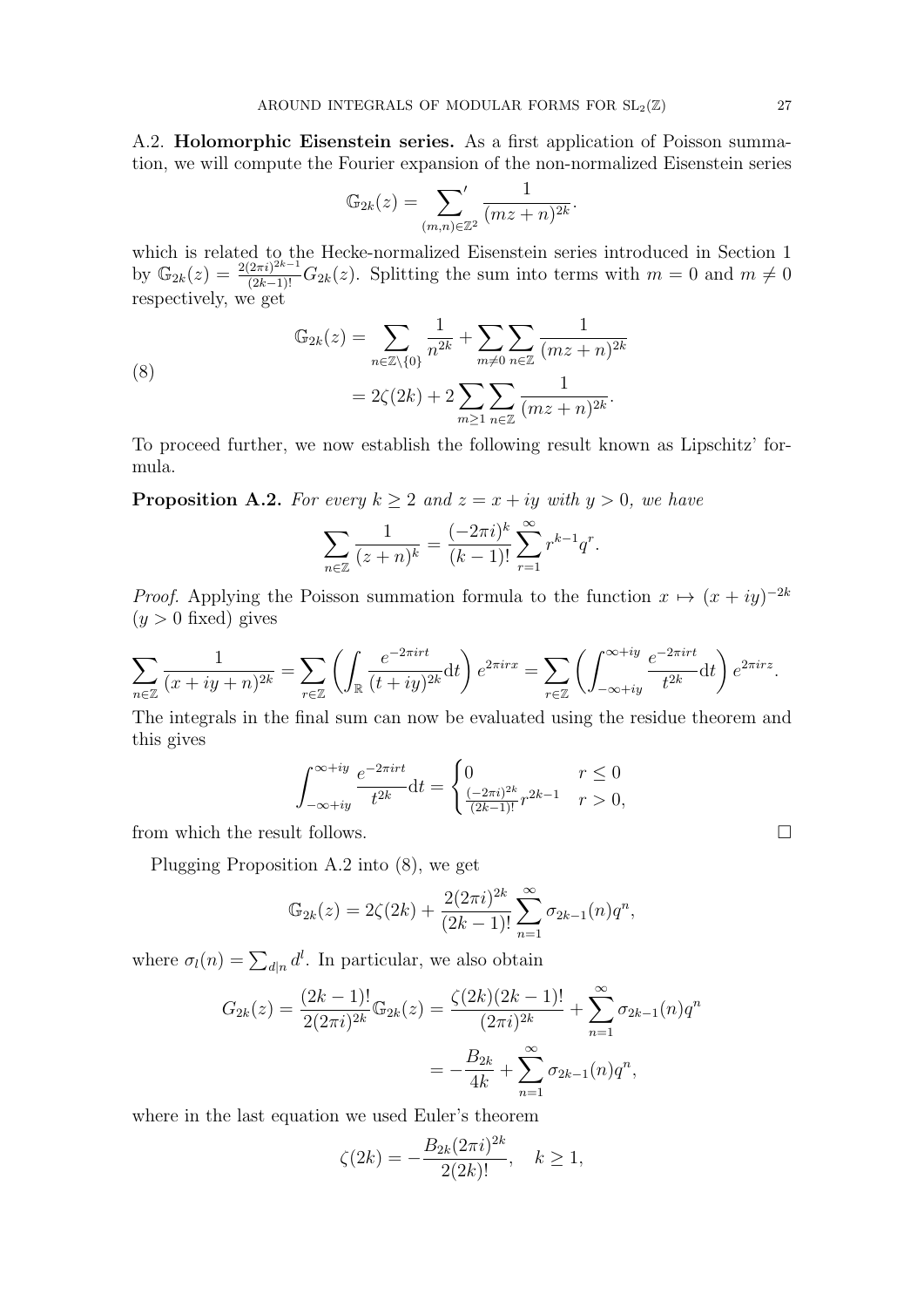which can also be proved using Poisson summation (see for example [14], Section III.3).

A.3. Real analytic Eisenstein series. As a final example, consider the real analytic Eisenstein series

$$
E(z,s) = \frac{1}{2} \sum_{(m,n) \in \mathbb{Z}^2} \frac{y^s}{|mz + n|^{2s}},
$$

defined for  $z \in \mathfrak{H}$  and  $\text{Re}(s) > 1$ . It is related to the real analytic Eisenstein series  $\mathcal{G}_0^s(z)$  introduced in Section 6.4 via the formula  $E(z,s) = (\zeta(2s))^{-1} \mathcal{G}_0^s(z)$ . Computing its Fourier expansion can again be done using the Possion summation formula but the execution is somewhat more involved than for  $\mathbb{G}_{2k}(z)$ . We refer to [22], Section 3A for the details and just state the final result:

$$
E(z,s) = \zeta(2s)y^{s} + \frac{\pi^{\frac{1}{2}}\Gamma(s-\frac{1}{2})\zeta(2s-1)}{\Gamma(s)}y^{1-s} + \frac{2\pi^{s}}{\Gamma(s)}y^{\frac{1}{2}}\sum_{n\neq 0}\sigma_{s-\frac{1}{2}}^{*}(|n|)K_{s-\frac{1}{2}}(2\pi|n|y)e^{2\pi inx},
$$

where  $K_{\nu}(t) = \int_0^{\infty} e^{-t \cosh(u)} \cosh(\nu u) du$  for  $\nu \in \mathbb{C}$  and  $t > 0$  denotes the K-Bessel where  $P_{\nu}(v) = \int_0^{\infty}$  cosm( $\nu$  a) dation  $\nu \in \mathbb{C}$  and  $i > 0$  denotes function.

An important consequence is that the function  $s \mapsto G(z, s)$  can be meromorphically continued to the entire complex plane and the completed Eisenstein series  $G^*(z, s) := \pi^{-s} \Gamma(s) G(z, s)$  satisfies a functional equation. We summarize this and the Fourier expansion in the following proposition.

**Proposition A.3.** The function  $G^*(z, s)$  has analytic continuation to  $\mathbb{C}\setminus\{0, 1\}$  and has simple poles at  $s = 1$ ,  $s = 0$  with residues  $\frac{1}{2}$  and  $-\frac{1}{2}$  $\frac{1}{2}$  respectively. Furthermore, it satisfies the functional equation  $G^*(z, s) = G^*(z, 1-s)$  and has the Fourier expansion

$$
G^*(z,s) = \zeta^*(2s)y^s + \zeta^*(2s-1)y^{1-s} + 2y^{\frac{1}{2}} \sum_{n \neq 0} \sigma_{s-\frac{1}{2}}^*(|n|)K_{s-\frac{1}{2}}(2\pi|n|y)e^{2\pi i nx},
$$

where  $\zeta^*(s) := \pi^{-\frac{s}{2}} \Gamma\left(\frac{s}{2}\right)$  $(\frac{s}{2})\zeta(s).$ 

Proof. Both the meromorphic continuation as well as the location and residues of the poles follow from the fact that  $\sigma^*_{\nu}(t)$  and  $K_{\nu}(t)$  are entire functions of  $\nu$  and that  $\zeta^*(s)$  has a meromorphic continuation to the complex plane with simple poles at  $s = 0$ ,  $s = 1$  with residues  $-1$  and 1 respectively. The functional equation of  $G^*(z, s)$  likewise follows from the functional equation  $\zeta^*(1-s) = \zeta^*(s)$  together with  $\sigma_{-\nu}^*(t) = \sigma_{\nu}^*(t)$  and  $K_{-\nu}(t) = K_{\nu}(t)$ , both of which are immediate from the definition.  $\Box$ 

**Remark A.4.** The Fourier expansion of  $G^*$  can be used to prove Kronecker's first limit formula

$$
\lim_{s \to 1} \left( G^*(z, s) - \frac{1/2}{s - 1} \right) = -\frac{1}{24} \log(y^{12} |\Delta(z)|^2) + C,
$$

where  $C=\frac{1}{2}$  $\frac{1}{2}\gamma - \frac{1}{2}$  $\frac{1}{2}$  log 4 $\pi$ , ( $\gamma$  =Euler's constant). Together with modular invariance of  $G<sup>*</sup>(z, s)$ , it gives a new proof that  $\Delta(z)$  is a modular form of weight 12. However, its main applications are in number theory where it can be used to construct solutions to Pell's equation. For this and more, we refer to [16].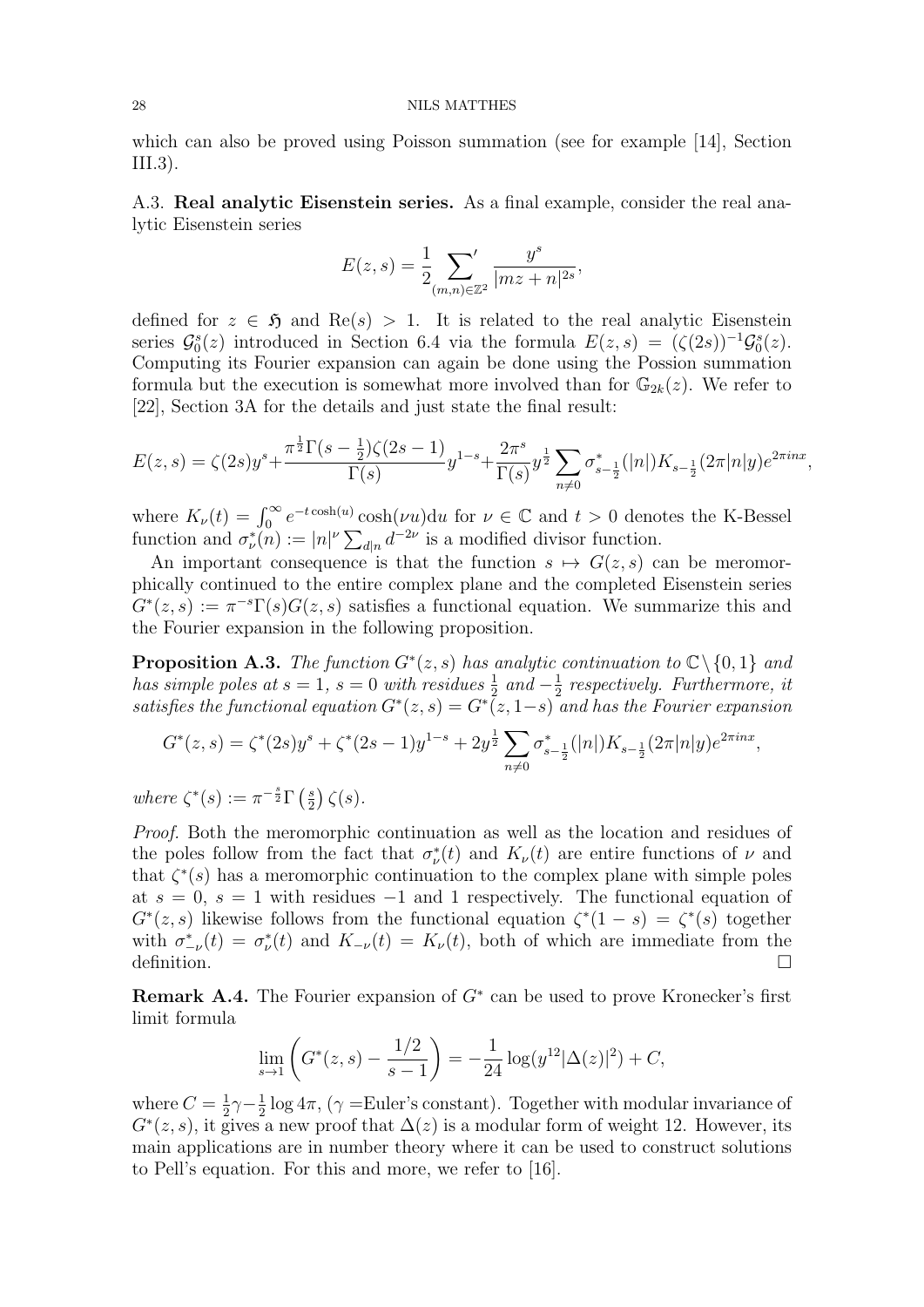Appendix B. Cohomological approach to periods of modular forms

In this appendix we interpret some of the structures we encountered so far in our study of periods of modular forms using the language of group cohomology. In particular, we rephrase the Eichler–Shimura theorem as a statement which relates modular forms to group cohomology of  $SL_2(\mathbb{Z})$  with coefficients in spaces of homogeneous polynomials.

To this end, we begin by presenting the bare minimum of the language of group cohomology required for our purposes, in particular several important concepts, such as relative cohomology or cup products, have been omitted. We refer to [18] for an extensive and very systematic introduction and to [1] for a quick, if perhaps slightly outdated, one.

B.1. Generalities on group cohomology. Let  $G$  be a group and  $V$  be a right G-module, i.e. V is a  $\mathbb{Z}$ -module (aka abelian group) together with a right action

$$
V \times G \to V, \quad (v, g) \mapsto v|g,
$$

of G which is compatible with the  $\mathbb{Z}$ -module structure of V. To these, one can associate cohomology groups  $\{H^i(G;V)\}_{i\geq 0}$ , [18]. To compute these groups, consider the following cochain complex

$$
\ldots \longrightarrow C^{i-1}(G;V) \xrightarrow{d^{i-1}} C^i(G;V) \xrightarrow{d^i} C^{i+1}(G;V) \longrightarrow \ldots
$$

Here  $C^i(G;V) = {\varphi : G^i \to V}$  is the set of all maps from the *i*-fold cartesian product of  $G$  into  $V$ , and the differential in degree  $i$  is given by

$$
(d^{i}\varphi)(g_1,\ldots,g_{i+1}) = \varphi(g_1,\ldots,g_i)|g_{i+1} + \sum_{j=0}^{i-1} (-1)^{j+1} \varphi(g_1,\ldots,g_{i-j}g_{i-j+1},\ldots,g_{i+1}) + (-1)^{i+1} \varphi(g_1,\ldots,g_i).
$$

Elements of  $\ker(d)$  (respectively of  $\text{Im}(d)$ ) are called cocycles (respectively coboundaries), and one has

$$
H^i(G;V) \cong \ker(d^i)/\operatorname{Im}(d^{i-1}).
$$

In the cases  $i = 0, 1$ , which will be the only cases of interest for us, we have the following very explicit descriptions. The group  $H^0(G; V)$  is simply the group of invariants

$$
H^0(G;V) \cong V^G := \{ v \in V \mid v | g = v, \,\forall g \in G \},
$$

and  $H<sup>1</sup>(G; V)$  is isomorphic to the quotient of the group of *crossed homomorphisms* 

$$
\ker(d^1) = \{ f : G \to V \mid f(g_1g_2) = f(g_1)|g_2 + f(g_2), \forall g_1, g_2 \in G \}
$$

by the subgroup of those coming from elements of  $V$ ,

$$
\operatorname{Im}(d^0) = \{ f : G \to V \mid \exists v \in V, f(g) = v | g, \forall g \in G \}.
$$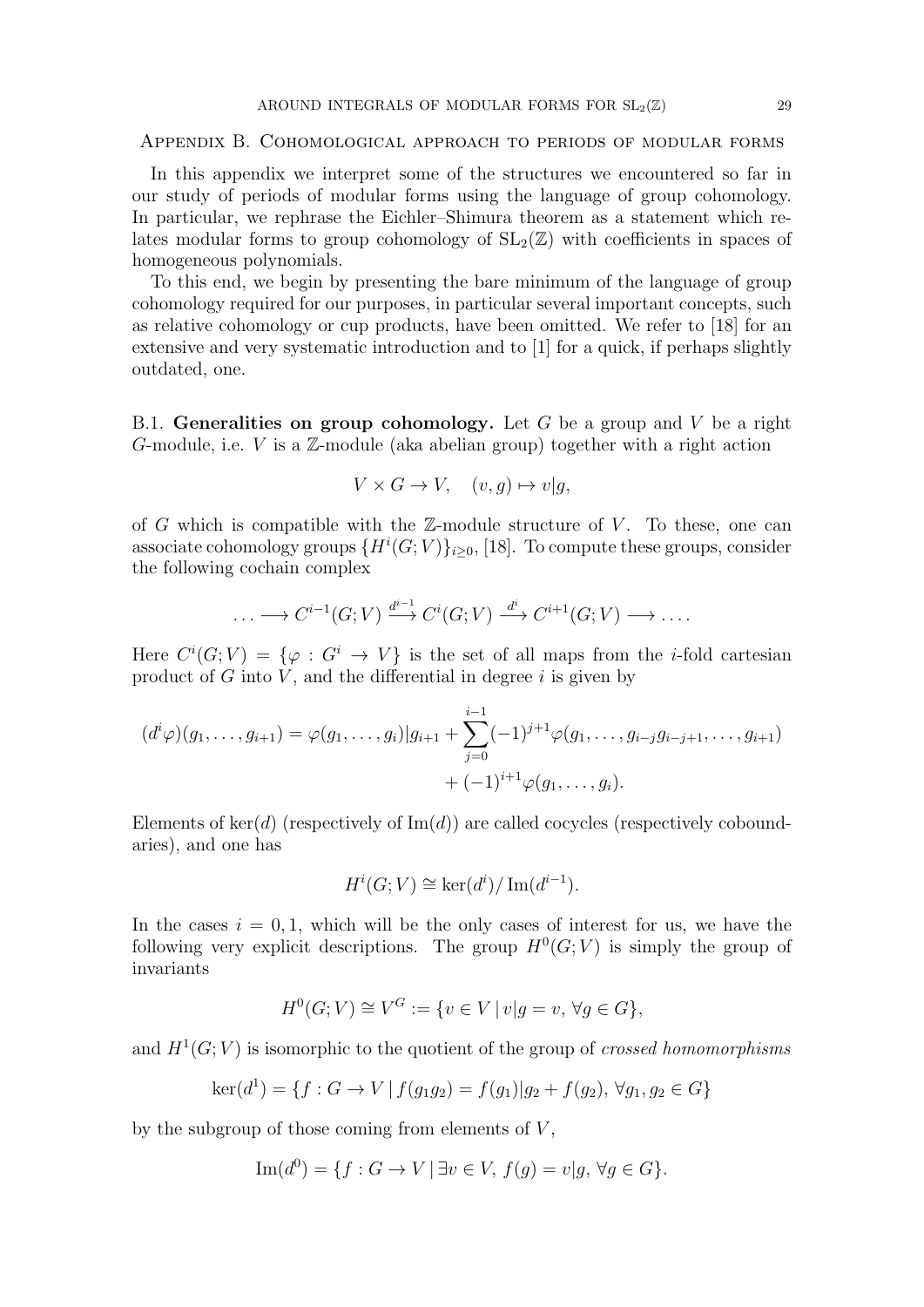B.2. The case  $SL_2(\mathbb{Z})$ . For us the case of interest will be  $G = SL_2(\mathbb{Z})$  and the coefficients will be  $V_k = \bigoplus_{0 \leq n \leq k-2} \mathbb{Q} X^n Y^{k-2-n}$  for some even integer  $k \geq 2$  with its  $SL_2(\mathbb{Z})$ -right action as described in Section 3.1. In this case, we have

$$
H^0(\mathrm{SL}_2(\mathbb{Z}); V_k) \cong V_k^{\mathrm{SL}_2(\mathbb{Z})} \begin{cases} \mathbb{Q} & k=2\\ \{0\} & k>2 \end{cases}
$$
, and  $H^i(\mathrm{SL}_2(\mathbb{Z}); V_k) \cong \{0\}, i \ge 2$ .

For the first statement, note that a polynomial  $f \in V_k$  is invariant under the action of the translation T if and only if  $f = \alpha X^{k-2}$  for some  $\alpha \in \mathbb{Q}$ , and that  $\alpha X^{k-2} | S =$  $\alpha(-Y)^{k-2}$ , so that  $\alpha = 0$  if  $f \in V_k^{\text{SL}_2(\mathbb{Z})}$  $\kappa_k^{\text{SL}_2(\mathbb{Z})}$ , for  $k > 2$ . The second statement can be shown using geometric reasoning, namely because  $SL_2(\mathbb{Z})$  can be realized as the fundamental group of a non-compact Riemann surface. Therefore, the only group of interest is  $H^1(\mathrm{SL}_2(\mathbb{Z}), V_k)$  which will be described in the next two subsections using modular forms.

B.3. The Eichler–Shimura isomorphism revisited. Recall from Section 6.2 that to a modular form  $f \in M_k$ , we have associated the indefinite integral  $I_f(z)$ which takes values in  $V_k \otimes \mathbb{C}$ .

Proposition B.1. The map

$$
\varphi_f: SL_2(\mathbb{Z}) \to V_k \otimes \mathbb{C}, \quad \gamma \mapsto I_f(\gamma.z)|\gamma - I_f(z).
$$

does not depend on the choice of z and is a right  $SL_2(\mathbb{Z})$ -cocycle.

In fact, this map already appeared in Section 6.2 as the monodromy of the integral  $I_f(z)$ .

*Proof.* It follows from  $SL_2(\mathbb{Z})$ -invariance of f that both  $I_f(z)$  and  $I_f(\gamma,z)|\gamma$  are solutions to the differential equation  $dg = -\overline{f}$ , and therefore differ by a constant. For the cocycle equation, by definition we have

$$
\varphi_f(\gamma_1\gamma_2) = I_f((\gamma_1\gamma_2).z)|_{\gamma_1\gamma_2} - I_f(z).
$$

Since  $I_f(z) = -\varphi_f(\gamma_2) + I_f(\gamma_2, z)|_{\gamma_2}$ , the preceding equality becomes

$$
\varphi_f(\gamma_1 \gamma_2) = I_f((\gamma_1 \gamma_2).z)|_{\gamma_1 \gamma_2} - I_f(\gamma_2.z)|_{\gamma_2} + \varphi_f(\gamma_2)
$$
  
=  $\varphi_f(\gamma_1)|_{\gamma_2} + \varphi_f(\gamma_2).$ 

 $\Box$ 

Since the assignment  $f \mapsto I_f(z)$  is clearly C-linear, the preceding proposition implies that we get a map

$$
[\psi]: M_k \to H^1(\mathrm{SL}_2(\mathbb{Z}), V_k) \otimes \mathbb{C}, \quad f \mapsto [\varphi_f],
$$

of C-vector spaces, where  $[\varphi_f]$  denotes the cohomology class of the cocycle  $\varphi_f$ .

Now conjugation with the element  $\varepsilon = \begin{pmatrix} 1 & 0 \\ 0 & -1 \end{pmatrix}$  on  $V_k$  induces an involution on the level of cochain complexes

$$
C^{\bullet}(\mathrm{SL}_2(\mathbb{Z}), V_k) \to C^{\bullet}(\mathrm{SL}_2(\mathbb{Z}), V_k)
$$

and therefore we can split the cohomology into the corresponding  $\pm 1$ -eigenspaces under that involution,

$$
H^1(\mathrm{SL}_2(\mathbb{Z}), V_k) = H^1(\mathrm{SL}_2(\mathbb{Z}), V_k)^+ \oplus H^1(\mathrm{SL}_2(\mathbb{Z}), V_k)^-.
$$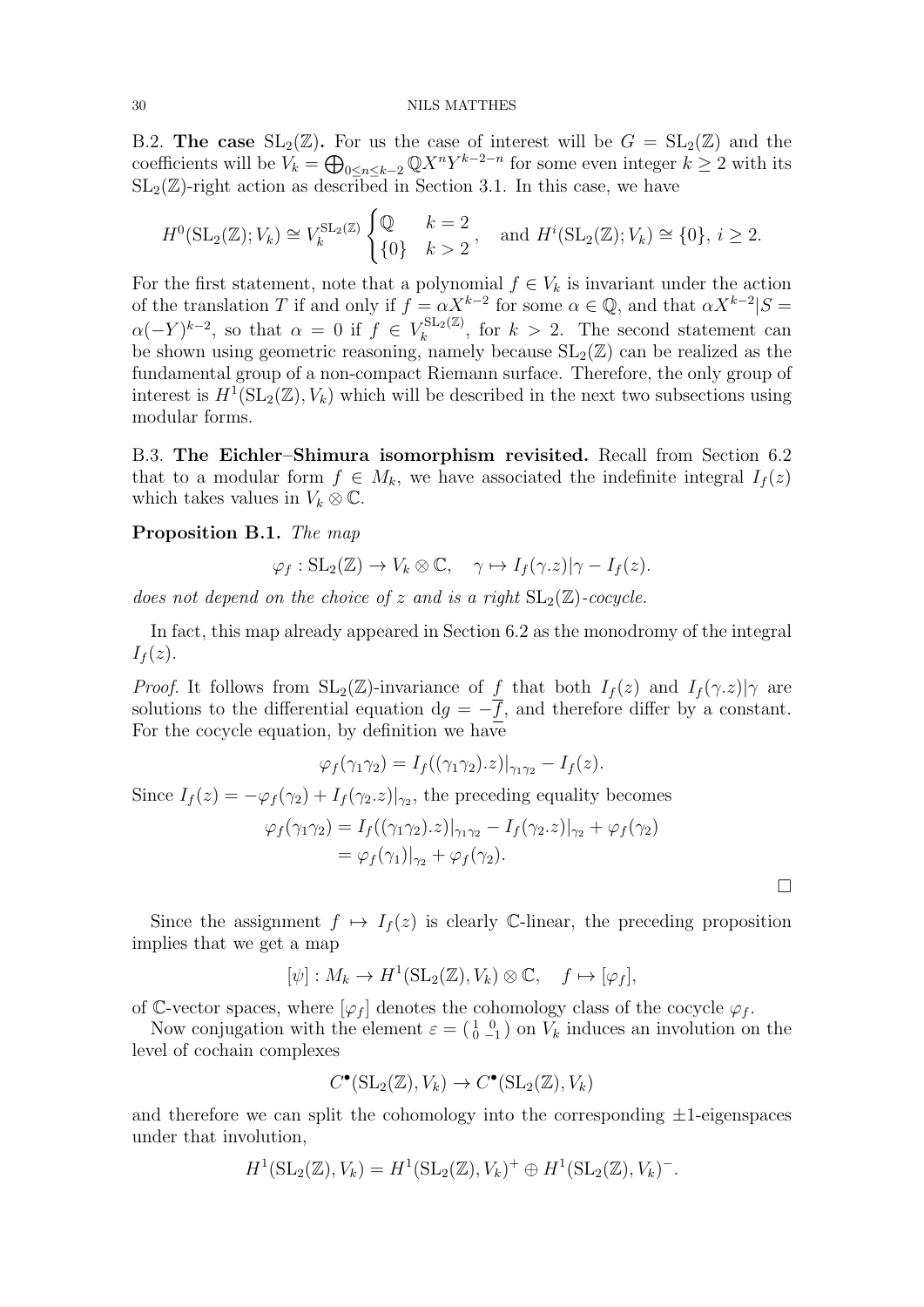Also, let  $M_k^{\mathbb{R}} \subset M_k$  be the R-vector subspace of modular forms with real Fourier coefficients, and define  $S_k^{\mathbb{R}} \subset S_k$  likewise. With this, we can finally state the cohomological version of Theorem 4.2.

**Theorem B.2** (Eichler–Shimura–Manin). The morphisms

$$
[\text{Re}(\psi)]: S_k^{\mathbb{R}} \to H^1(\text{SL}_2(\mathbb{Z}), V_k)^+ \otimes \mathbb{R}
$$
  

$$
[\text{Im}(\psi)]: M_k^{\mathbb{R}} \to H^1(\text{SL}_2(\mathbb{Z}), V_k)^- \otimes \mathbb{R},
$$

are isomorphisms of R-vector spaces.

**Remark B.3.** (i) That  $[Re(\psi)]$  is well-defined follows from from the even periods of  $f \in S_k^{\mathbb{R}}$  being real numbers. Indeed,

$$
(2\pi i)^{k-1}p_n(f) = (2\pi i)^{k-1} \int_0^{i\infty} f(z)z^n dz \in \mathbb{R},
$$

since f has real Fourier coefficients. A similar argument combined with Proposition 6.5 (for the case of Eisenstein series) shows that  $[\text{Im}(\psi)]$  is welldefined.

(ii) Theorem B.2 says in particular that  $[Re(\psi_{G_{2k}})] = 0$ , i.e.  $Re(\psi_f)$  is a coboundary if  $f$  is an Eisenstein series, which also follows from Proposition 6.5. This is the key reason why the construction of the modular invariant primitive of  $G_{2k}$  in Section 6.3 worked.

### **REFERENCES**

- [1] M.F. Atiyah, C.T.C. Wall, Cohomology of groups. Algebraic Number Theory (Proc. Instructional Conf., Brighton, 1965), 94–115, Thompson, Washington, D.C., 1967.
- [2] B.C. Berndt, A. Straub, Ramanujan's formula for  $\zeta(2n+1)$ . Exploring the Riemann zeta function, 1334, Springer, Cham, 2017.
- [3] F. Brown, Multiple modular values and the relative completion of the fundamental group of  $\mathcal{M}_{1,1}$ . arXiv:1407.5167.
- [4] F. Brown, A class of non-holomorphic modular forms I. Res. Math. Sci. 5 (2018), no. 1, Paper No. 7, 40 pp.
- [5] F. Brown, A class of non-holomorphic modular forms II: Equivariant iterated Eisenstein integrals. arXiv:1708.03354.
- [6] F. Brown, A class of non-holomorphic modular forms III: real analytic cusp forms for  $SL_2(\mathbb{Z})$ . Res. Math. Sci. 5 (2018), no. 3, Paper No. 34, 36 pp.
- [7] D. Bump, Automorphic forms and representations. Cambridge Studies in Advanced Mathematics, 55. Cambridge University Press, Cambridge, 1997. xiv+574 pp.
- [8] F. Diamond, J. Shurman, A first course in modular forms. Graduate Texts in Mathematics, 228. Springer-Verlag, New York, 2005. xvi+436 pp.
- [9] K. Haberland, Perioden von Modulformen einer Variabler and Gruppencohomologie, I. Math. Nachr. 112 (1983), 245–282.
- [10] M. Hirose, N. Sato, K. Tasaka, Eisenstein series identities based on partial fraction decomposition. Ramanujan J. 38 (2015), no. 3, 455–463.
- [11] W. Kohnen, D. Zagier, Modular forms with rational periods. Modular forms (Durham, 1983), 197–249, Ellis Horwood Ser. Math. Appl.: Statist. Oper. Res., Horwood, Chichester, 1984.
- [12] M. Kontsevich, D. Zagier, Periods. Mathematics unlimited–2001 and beyond, 771–808, Springer, Berlin, 2001.
- [13] S. Lang, Introduction to modular forms. Grundlehren der mathematischen Wissenschaften, No. 222. Springer-Verlag, Berlin–New York, 1976. ix+261 pp.
- [14] B. Schoeneberg, Elliptic modular functions: an introduction. Translated from the German by J. R. Smart and E. A. Schwandt. Die Grundlehren der mathematischen Wissenschaften, Band 203. Springer-Verlag, New York-Heidelberg, 1974. viii+233 pp.